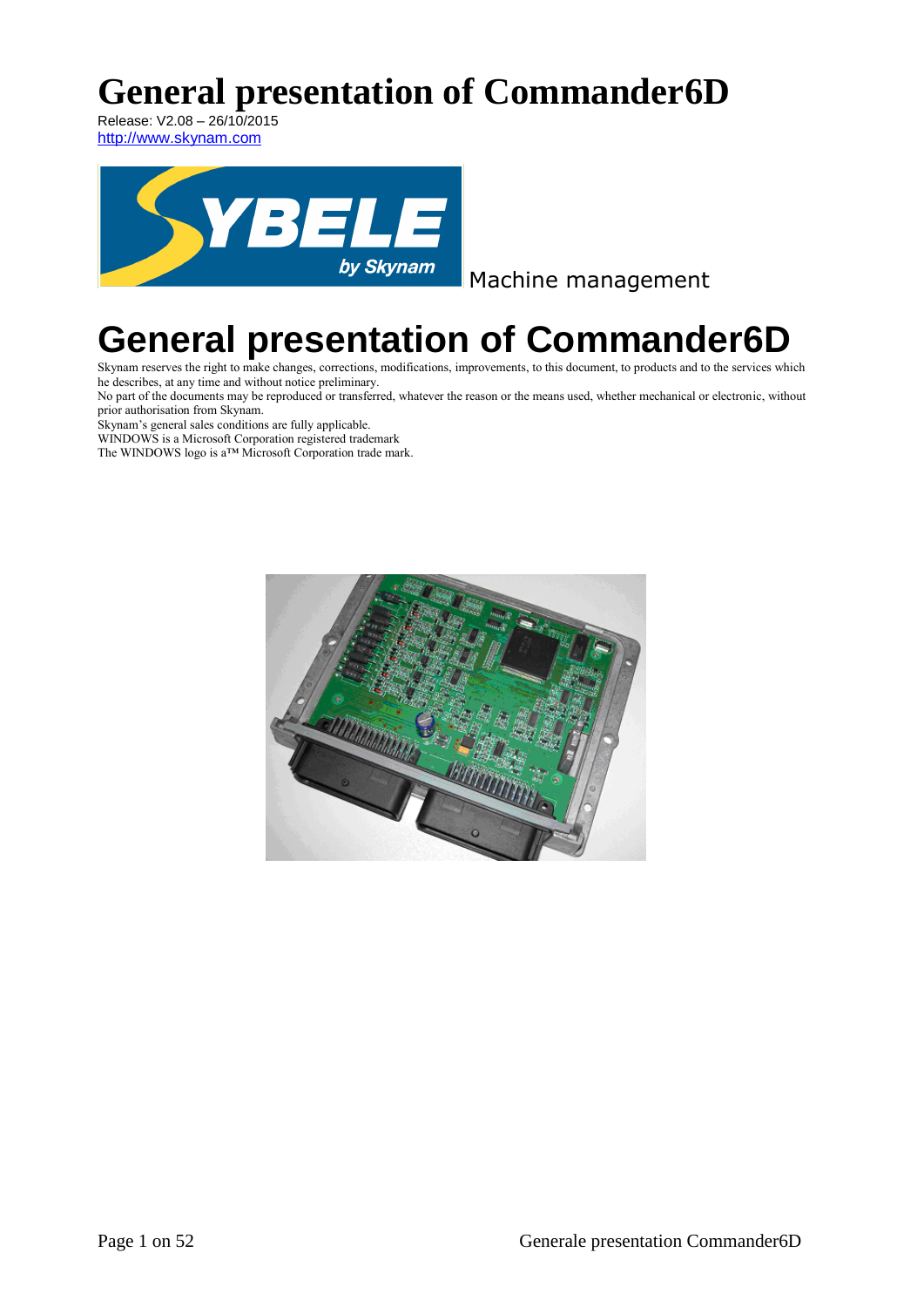# **TECHNICAL CHARACTERISTICS - SUMMARIZE-**

The Commander Diesel is an engine management ECU and has a very high computing power, numerous inputs and configurable outputs, allowing a very flexible and effective use. It can manage either piezoelectric or electromagnetic injectors, common rail or pump injectors. The injector output commands of Commander6D are logical outputs (without power) which controls an external injector driver specific to every type of injector.

#### **ELECTRICAL CHARACTERISTICS**

Power supply from 7 volts to  $18$  volts DC. Power supply and power grounds separated Consumption minimum while operating at 13 volts: 460 milliamperes, Consumption on stop: 0 milliampere, 5volts sensors power supply: 400 milliamperes maximum, 10volts external devices power supply: 200 milliamperes maximum.

#### **TEMPERATURE CHARACTERISTICS**

In operation,  $-40^{\circ}$ C to 85 $^{\circ}$ C.

#### **SEALING CHARACTERISTICS**

IP 67 (on request).

#### **COMMUNICATIONS**

Two CAN-BUS:

- Tuning and networking of ECUs (masters, slaves, and externalized sensors and commands) by main CAN-BUS WinjNet (™ Skynam).

- Connection of the auxiliary CAN-BUS on external CAN-BUS 2.0B (11 or 29 bits identifiers selection for every frame), speed of transmission 125 Kbits at 1 Mbits, for access to an OEM CAN-BUS, OBD or for third party data recording.

#### **HACKER PROTECTION**

Tunings protected by selectable locking.

Unlocking only possible by the owner of the ECU or in factory at Skynam. Total deletion of the data if attempt of violation.

#### **MANAGEMENT OF ENGINE CYLINDERS**

The number of engine cylinders is configurable by the motorist, as well as the angle between cylinders for the irregular engines.

The number of cylinders can be 1, 2, 3, 4, 5, or 6

The angular distribution of cylinders can be

- regular: the angle between cylinders is regularly distributed on the engine cycle. For a 4 cylinders, it is 180°, for a 6 cylinders, it is 120°...

- specific by calibration: this configuration can be used only with an even number of cylinders. The specific angle can be calibrated in 1/100th of degree.

#### **ANALOG CONVERTIONS INPUTS**

- 1 internal input measures tension power supply.

- 4 resistive inputs (CTN-CTP or logics), with 1.21 KOhm pull-up resistor to 5 volts

- 9 analog inputs 0-5 volts, with 1 MOhm pull-down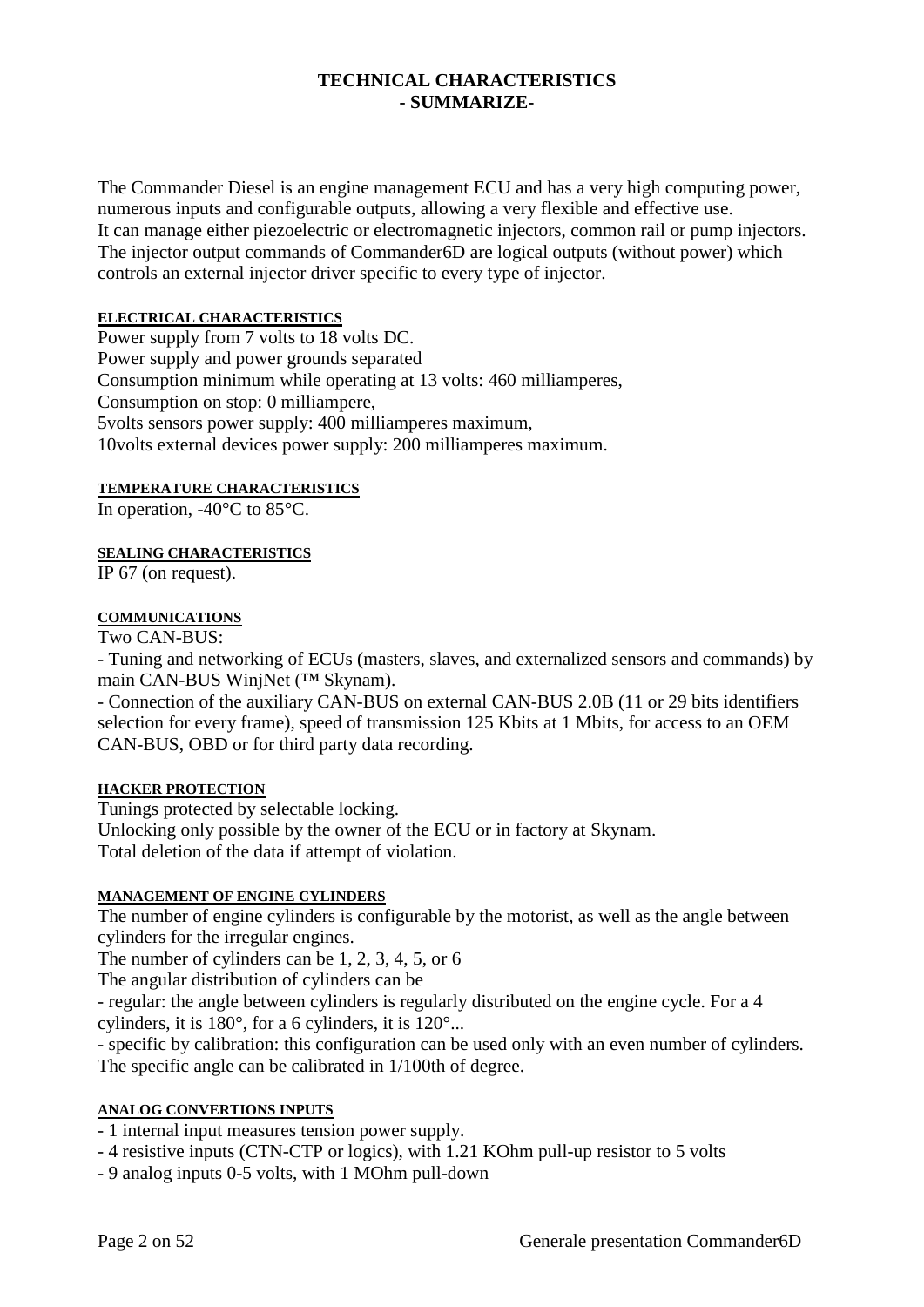- 2 selectable analog - resistive inputs, with 1 MOhm pull-down or 1.21 KOhm pull-up to 5 volts, following selection

- 1 logical input, with 4.7 KOhm pull-up to 12 volts

- 16 analog or resistive inputs by CAN-Bus connection

According to the selected type of application, they are used for:

- switch of race configuration (inhibit launch limiter),
- switch of gear shifting configurable logical or analog,
- battery tension,
- calibrable pedal position,
- calibrable electric motor position (useful in motorized throttle),
- calibrables variable geometry turbo positions (one possible for each turbo),
- intake pressures (one possible per bank of cylinders),
- Intake airflow meter,
- atmospheric or dynamic pressure,
- engine temperature,
- intake temperature,
- fuel temperature,
- oil temperature,
- fuel low pressure,
- fuel high pressure,
- oil pressure,
- differential exhaust pressure,
- input exhaust temperature ( PT200),
- output catalyst or DPF temperature ( PT200),
- wideband Lambda meter (corrected by exhaust pressure),
- thermocouple (with analog interface),

- programmable auxiliary inputs to create specific sensors (for example position of intake flaps, pressures, temperatures and different switches).

#### **FREQUENCIAL INPUT**

Frequencial inputs are self adaptive in level and shape of signal to limit the impact of the possible parasites (starter, injectors). To do it, a specific microprocessor is allocated to each input to handle and shape its analog signal.

- 1 measure of rpm on fly wheel, programmable inductive Hall,
- 1 measure of camshaft phase, programmable inductive Hall,
- 4 auxiliary measures, programmable inductive Hall.
- 16 measures by CAN-Bus connection

When a sensor is in Hall effect mode, it is necessary to put in the loom a 1KOhm to 10KOhm pullup resistor between the sensor signal and 12 volts after key or 5 volts, following the type of sensor Hall.

According to the selected type of application, they are used for:

- measure of rpm and phase of crankshaft on configurable type of flywheel,
- measure of angle of phase mark of camshaft on configurable type of marks,
- measure of turbo rpm on programmable number of pulse by round,
- measures of auxiliary rpm on programmable number of pulse by round,
- measures of wheels speeds on programmable number of pulse by round,

#### **PARAMETRIZATION OF THE INPUTS**

Every measure of the ECU (pressure, pedal, electric motor position, speed) can be allocated to one of the physical inputs of the ECU, or has a value received by the CAN from an external sensor, or from a calculated value, including from the auxiliary CAN-BUS. So, it is possible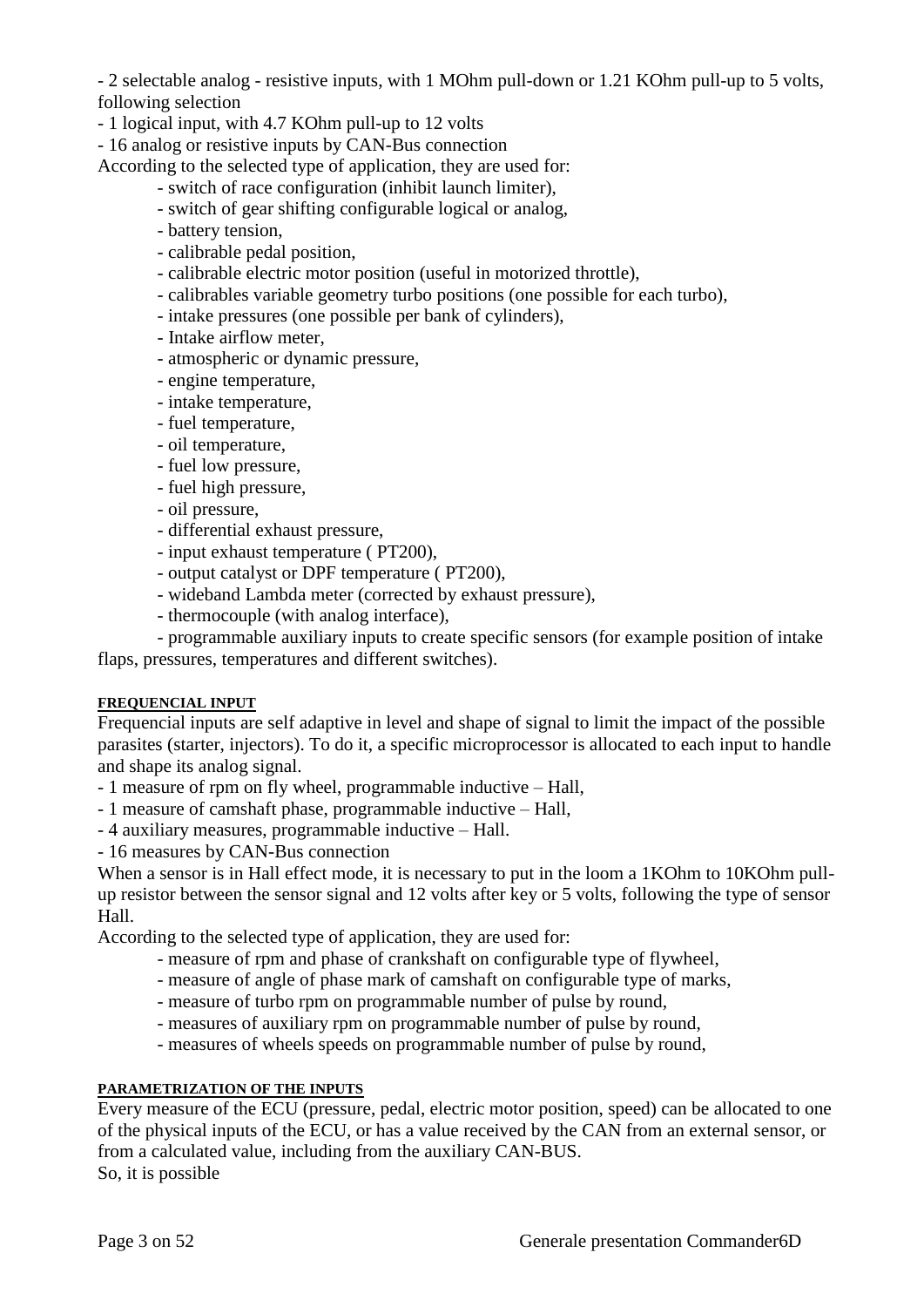- to add measures when all the physical inputs are used,

- to change physical input for a fast repair if an used input is damaged and that there are free inputs (naturally with changing the pin of the ECU connector).

- to use special sensors, for example measure of NOx sensor supplying its values by CAN-BUS, measure of turbo speed outputting an analog tension function of the speed.

- to make calculations on several inputs before converting the result of these calculations in the chosen measure (example: several inputs potentiometers of pedal or electric motor position, several sensors of pressure)

See chapter advanced operation, configuration of inputs.

#### **INPUTS DIGITAL FILTERING**

Every measure of the ECU has a programmable digital filtering.

#### **FAULTS STRATEGIES**

For every measure of the ECU (pressure, pedal, speed), it is possible to define a strategy of fault detection, a strategy of value replacement in case of defect, or to use the standard strategies supplied by the ECU.

See chapter advanced operation, configuration of inputs.

#### **DIAGNOSTIC**

The ECU remembers the faults on the measures, the blackout or the short circuit, occasional or repeated, and allows the deletion of these defects under order of the motorist.

More, it remembers the system defects, miss of 30, loss of power supply, watch dog reset, …These systems defects ask for a particular attention and indicate an important problem of assembly or manipulation.

#### **MONITORING**

Programmable recording of values overshoots on the measures or the calculations selected by the motorist:

- in extreme value,

- in duration on the extreme value,
- in total duration,
- in number of overshoots.

The trigger of recording maybe made on an advanced strategy defined by the motorist. Erasure by software (with possible protection).

Alarm light programmable ( LED):

- immediate or with programmable delay,
- cumulative (on the total duration) with programmable switch on and off.

#### **LOAD CALCULATIONS**

- pressure / rpm,

#### **INJECTION**

6 logical channels command the injector driver corresponding to the type of injector equipping the engine.

- Piezoelectric,

- Electromagnetic.

**1) For the piezoelectric commands**, the tension of command of injectors is managed dynamically from 95 to 180 volts, by a function of the fuel high pressure.

The module gives a diagnostic of the working of its internal high tension and of the working of injectors.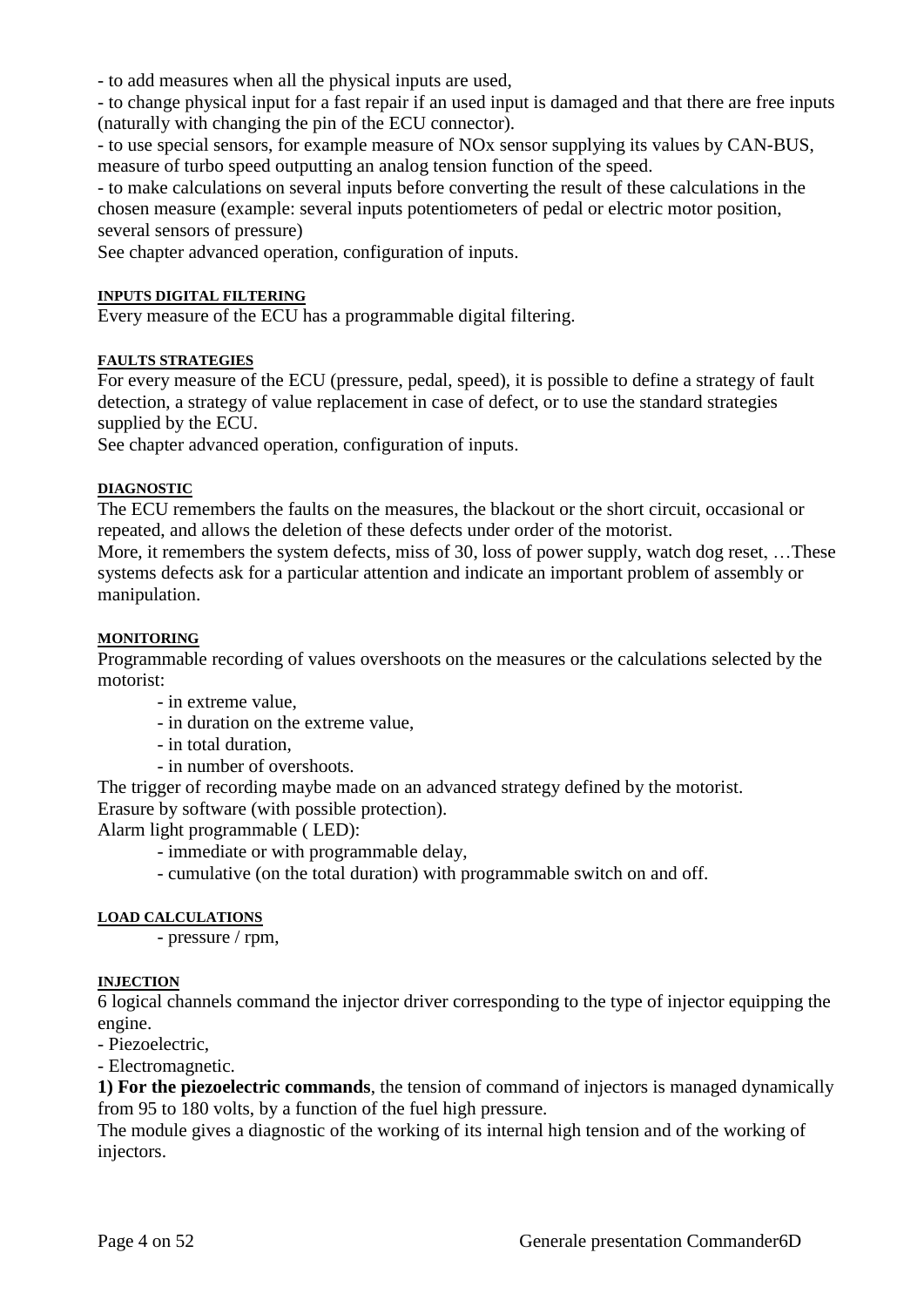**2) For the electromagnetic commands**, the command of injectors is managed on peak and hold. The peak tension is tunable between 20 volts and 65 volts, and the duration and the peak current are also adjustable. The hold current is adjustable from 1 to 18 amperes.

The module gives a diagnostic of the working of its internal high tension and of the working of injectors.

**3) The injections are sequential phased on the beginning of injection**, and the complete system (Commander + driver) **accepts the covering of injection of a cylinder by an other one**: there are thus no constraints on the phase nor the length of the injections, contrary to the systems which do not agree to make two injections at the same time and have to make a collision management between cylinders.

# **4) The fuel quantity to be injected is given in milligrams, resolution 1/10° milligram**.

Milligrams are then transformed into cubic millimeters (resolution 1/10° cubic millimeter) by a function taking into account the fuel temperature, a correction which can be made for each cylinder (for tuning the disparities between injectors).

Then cubic millimeters are transformed into injection times in microseconds according to the type of injector used.

# **5) There are 5 possible injections in the engine working:**

- The Pilot 2 injection
- The Pilot 1 injection
- The Main injection
- The complementary injection or advanced post injection (on option)
- the delayed post injection

They are distributed in 3 groups:

- The torque injection, which gives some fuel to the engine to supply the torque
- the delayed post injection which sends some fuel to the particles filter, for the cleanup.
- The complementary injection (on option), between the main injection and the post injection, serves as advanced post injection, used to warm exhaust gases.

The torque injection can itself be broken in three, in this order:

- The pilot 2 injection (very advanced)
- The pilot 1 injection (advanced)
- The main injection

# **6) The Commander controls in real time (during the engine working) that the intervals are sufficient between the different injections of the same cylinder.**

The allowed interval of time depends on the fuel pressure and on the duration of the previous injection.

If the interval between 2 injections of the sequence:

Pilot 2 – Pilot 1 – Main – Complementary – Post

is too short, the injector has no time to close and the quantity of fuel is increased there.

The Commander repositions then the inaccurate phases of the injections in precedence order. See ' Detail of the command of injection '.

# **AUXILIARY COMMANDS**

14 programmable auxiliary commands

- ON-OFF,
- PWM from 10 Hz to 10 KHz,
- PWM software from 10 Hz to 1 KHz,

- angular (square signal the period of which is the engine cycle and the cyclical ratio of which is adjustable)

- engine synchronous (angular phased).

Types control:

- 1 weak power push-pull,
- 2 programmable push-pull or open drain commands,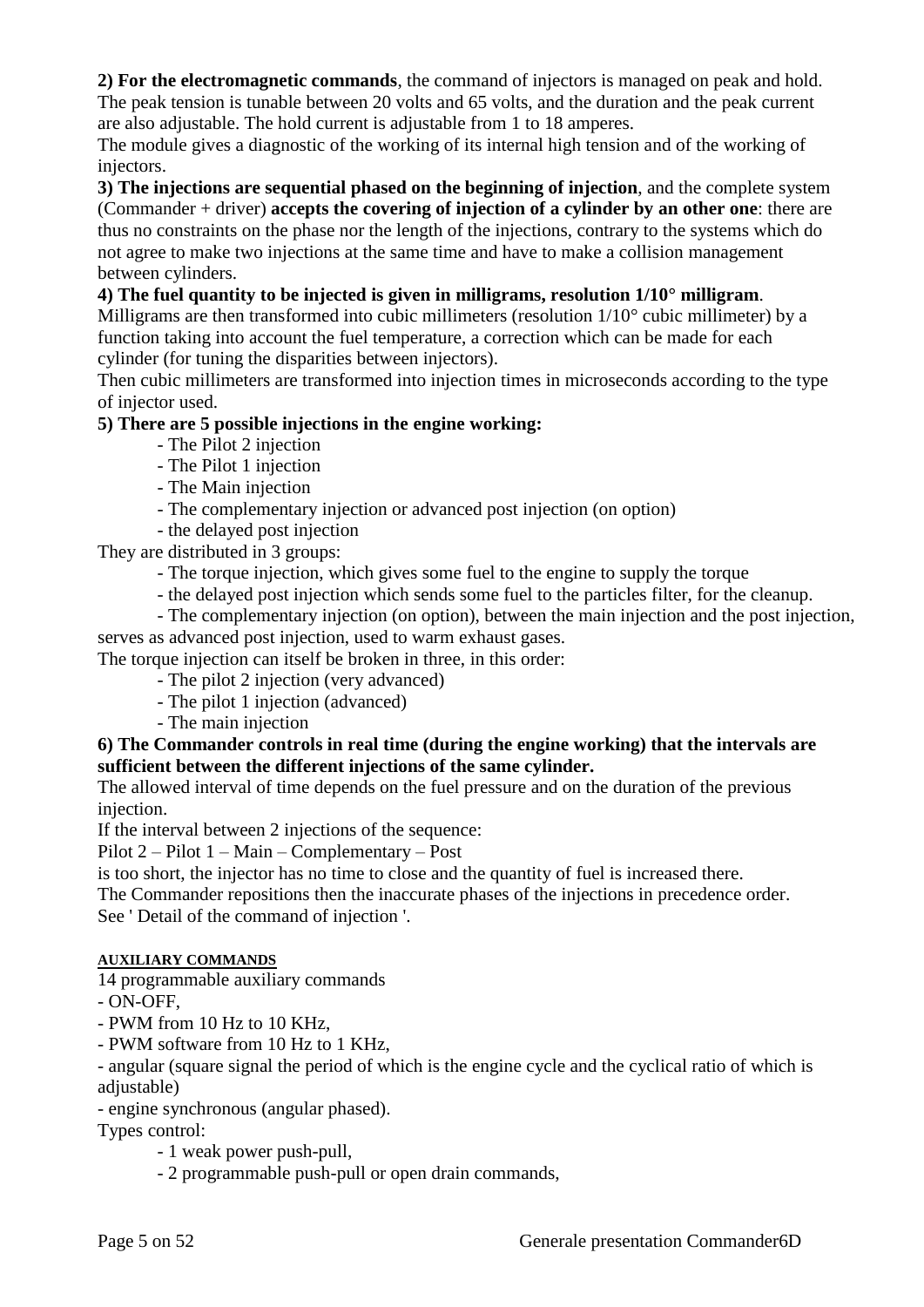- 10 open drain commands,

- 1 weak power open drain command.

- for the Peak and Hold auxiliary commands, it is needed to add a specific Skynam device (example: Peak and Hold programmable in duration and intensity of the peak, and intensity of the hold).

According to the selected type of application, the outputs commands are used for:

- turbo rpm or pressure management (double turbo or triple possible turbo),

- low pressure fuel pump,
- fuel pressure by injectors rail leak,
- fuel pressure by pump flow,
- pre-post heating control,

- electric motor positioning (with looping on a potentiometer), to use for example a throttle of intake or exhaust or some other devices with precise angular positioning.

- proportional electrovalve two wires (standard closed by spring) or three wires (opening and closure electrically controled).

- electric motor of rotation (adjustable speed, with possible looping on frequencial inputs),
- shift light,
- alarm defects,
- programmable type by the motorist.

# **FUEL HIGH PRESSURE**

The Commander owns three possible types of management of the fuel pressure:

- by the flow only (electrovalve on supply side)
- by the leak of rail only (electrovalve of leak on the injectors rail only)
- combined by the flow and the rail leak (an electrovalve on each side)

Whatever is the mode of management of the fuel pressure, it is made by one (or two) PID looped on the measure of fuel pressure.

When the fuel pressure management is made only by the flow (supply side), procedures of specific managements are foreseen to decrease a too much high fuel pressure with regard to the target when injectors are stopped, notably during the deceleration cutoff for which a strategy of rail emptying can be made.

In the case or both commands of flow and rail leak are combined, a module of interaction controls the PID:

- at the starting up, when the fuel is cold, the flow remains maximum. The pump warms the fuel by compressing more fuel than needed, the pressure being managed only by the leak.

- then, when the fuel is in temperature, the fuel pressure is mainly managed by the flow, the rail leak serving only when the pressure cannot be decreased by the decrease of the flow.

# **TURBO**

The Commander can manage:

- 1 turbo,
- 2 twin turbos in parallel (1 by bank of cylinders)
- 2 sequential turbos in parallel
- 2 serial sequential turbos

- 3 turbos, with two in parallel and the third serial with both first ones

Turbos in sequential mode are started only under selectable conditions.

The command is normally made by the command of a pneumatic leak electrovalve or a variable geometry.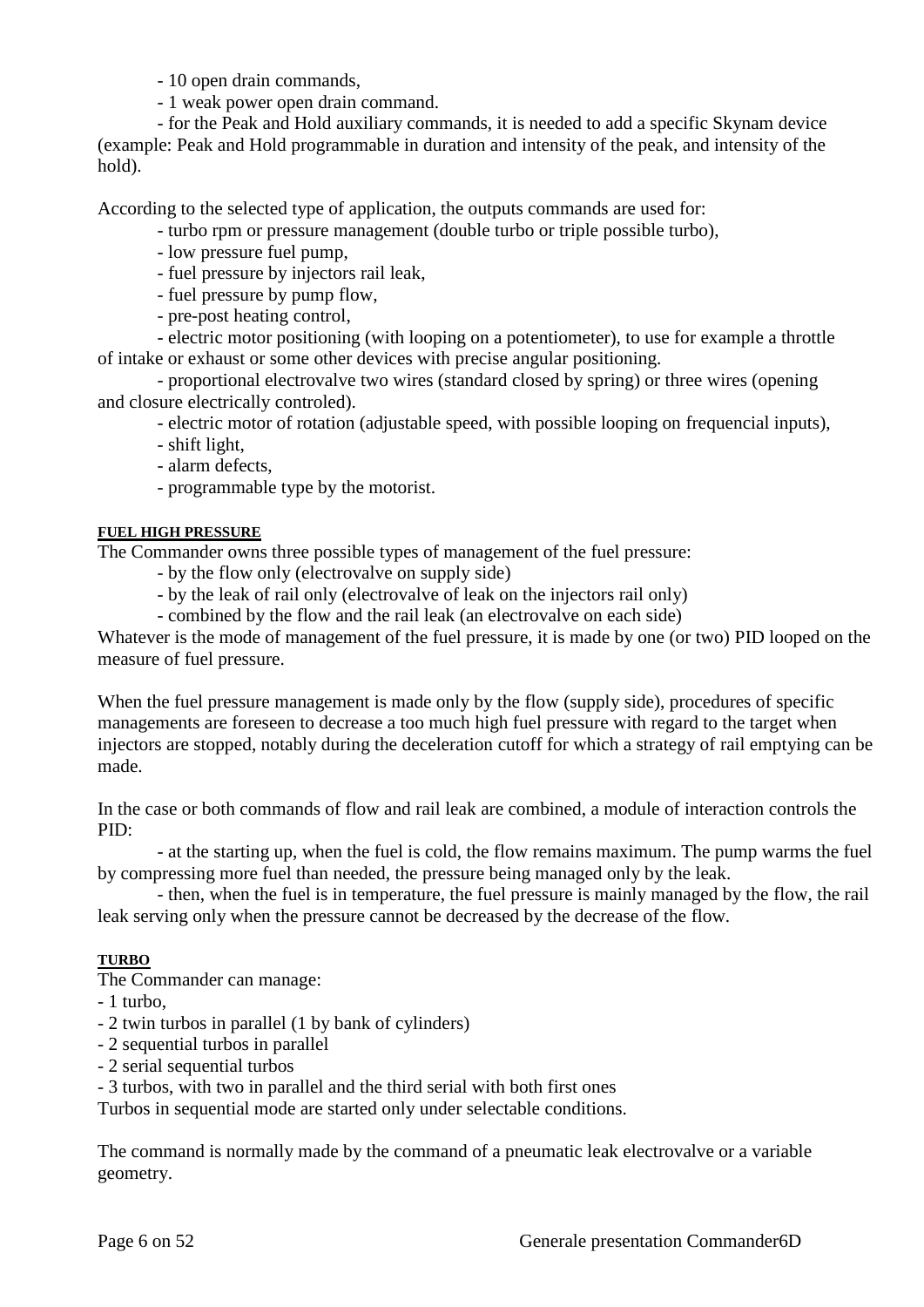The management maybe made according to the intake pressure or the rpm of turbos, with dynamic switching from one mode to the other one, and possible switching in case of not validity of measure.

For 'V' engines with separated intake by bank, it is possible to read 2 sensors of pressure, allocated each to a bank of cylinder, to manage each of the twin turbos with its own pressure. Furthermore, it is possible to integrate a restrictor pressure into the management of the target of overboost, by using one of the auxiliary inputs to measure this restrictor pressure and by integrating this measure into the calculation of the target of overboost.

#### **PRE-POST HEATING**

A strategy of Pre heating and Post heating is present in the ECU, to control in ON-OFF (standard glow plugs) or in PWM (fast heating glow plugs) a device of command of power of glow plugs. Because the intelligence is in the Commander, this device could be only a power relay. If this device emits some diagnostic by a simple wire (OK-Error), the state can be used via an auxiliary input. If the diagnostic is emitted by the CAN, it can be got back by an XCan variable (see auxiliary CAN-bus). The result of the diagnostic can be integrated by the motorist into the procedure of reheating thanks to the advanced functions.

# **RPM LIMITER**

On the injection, made by a reduction of the fuel quantity managed by a PID. Launch (move off) limiter (unavailable in cleanup version), Race limiter configurable.

#### **DECELERATION CUTOFF**

Made by injection cut off, with smoothing of the injected quantity into the descent and into the ascent (anti shocks) according to the rpm and to the speed pedal.

The minimum rpm of deceleration cutoff is programmable as an offset of the tic over rpm target.

#### **SEQUENTIAL GEARBOX**

Up to 10 gears the order of which is selectable (to be able to define an automotive box, a motorcycle, or special).

Gear shift switch logical (by grounding) or analog (by level of programmable tension) or calculated (example: speed pedals on foot release)

The rpm and the accelerator pedal position below which the ECU does not intervene on the engine management is adjustable separately for the upshift and the downshift.

The time of intervention is adjustable by map separately for the upshift or the downshift, for every gear and any other calculated or measured parameters (for example, modify the time of intervention of the gear according to the rpm or the engine torque).

The type of intervention is adjustable separately for the upshift or the downshift. It consists of a modification of injected quantity, controled by a map. The speed of returning to normal (slope) is also adjustable by map, to avoid shocks.

#### **ENGINE MULMAPPING**

Groups of modification allow modifying the engine tuning, for example to have several tunings according to a rotator.

Three groups of modification are available, allowing, with the original tuning, to obtain four different engine tuning.

A group of modification is constituted by a map of modification of maximum torque, by a map of modification of demand of torque by the driver, by a map of modification of richness target and a map of modification of smoke limitation.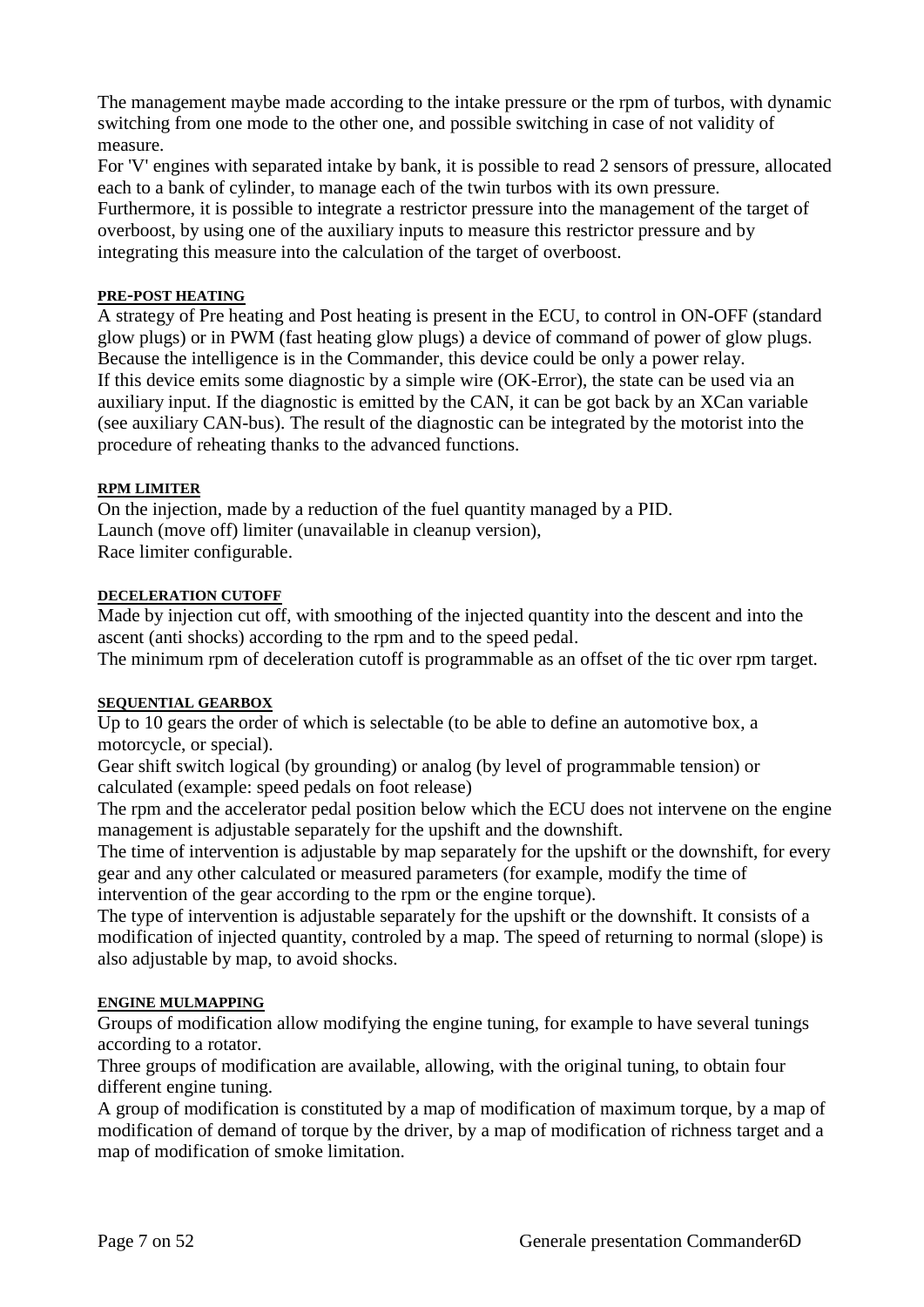Every group of modification can be activated by the one or other one of the variables known by the ECU (measures or generic results of calculation of the ECU, or values received by the auxiliary CAN-BUS, or results of calculations of pilot modules).

One of the applications frequently used in racing is to change engine tunings according to the positions of a rotator.

# **AVANCED FUNCTIONS**

The Commander offers the motorist the possibility to develop its own strategies.

The development of these strategies does not require either the learning or the knowledge of a programming language.

Their programming uses a specific technique developed by Skynam called **SKYMCOD ™ mapped, intuitive and effective Programming**.

SKYMCOD corresponds to a way of thinking natural. This technique of functional programming is even better used by the motorists than by the computer specialists.

It can be used in all the functions of the ECU to complement or add calculations or replace those of origin.

# **1) Pilot modules:**

Every module is a box of calculation with zero, one or two values in input and a value to output, and boxes can be linked or be nested ones with the others.

The values of inputs of modules can be either the measures or the generic results of calculation of the ECU, or the values received by the auxiliary CAN-BUS, or the results of calculations of pilot modules, with possibility of recursive calculation.

These modules of calculation are able to control the auxiliary commands and the complementary commands, of supplying procedures of detection of defects and degraded operation, and thus of intervening in all the domains of management of the ECU.

# **2) Parameterization of the inputs of measures:**

Every measure of the ECU (pressure, pedal, speed) can be allocated to one of the physical inputs of the ECU, or has a value received by the CAN of an external sensor, or to a calculated value, including the auxiliary CAN-BUS.

So, it is possible

- to add measures when all the physical inputs are used,

- to change physical input for a fast repair if an used input is damaged and what there are free inputs (naturally there changing pin of the connector ECU).

- to use special sensors supplying values by CAN-BUS, or supplying tensions according to the measure.

- to make calculations on several inputs before converting the result of these calculations in the chosen measure.

# **3) Auxiliary PID:**

A PID is an organ of control allowing to make closed looped [regulation](http://fr.wikipedia.org/wiki/R%C3%A9gulation) by a process.

The Auxiliary PID is not originally dedicated to the control of a particular process.

The processes which they are going to control are left with the choice of the motorist, contrary with some other which are dedicated to particular tasks as the management of the motorized throttle, the turbo pressure, the fuel pressure or the positioning of camshafts …

Every auxiliary PID is a module of calculation of regulation with an input (the variable on which is made the looping), and an output: the value of command of the PID.

All the variables of the ECU can be selected as value of looping to be regulated by one of the modules of auxiliary PID.

All the outputs of the ECU, the auxiliary commands, the complementary commands (see lower) can be controlled by the values of commands of the auxiliary PID.

By comparison, the PID fixed by management of fuel pressure has for looping value the fuel pressure and as command the electrovalve of fuel pressure.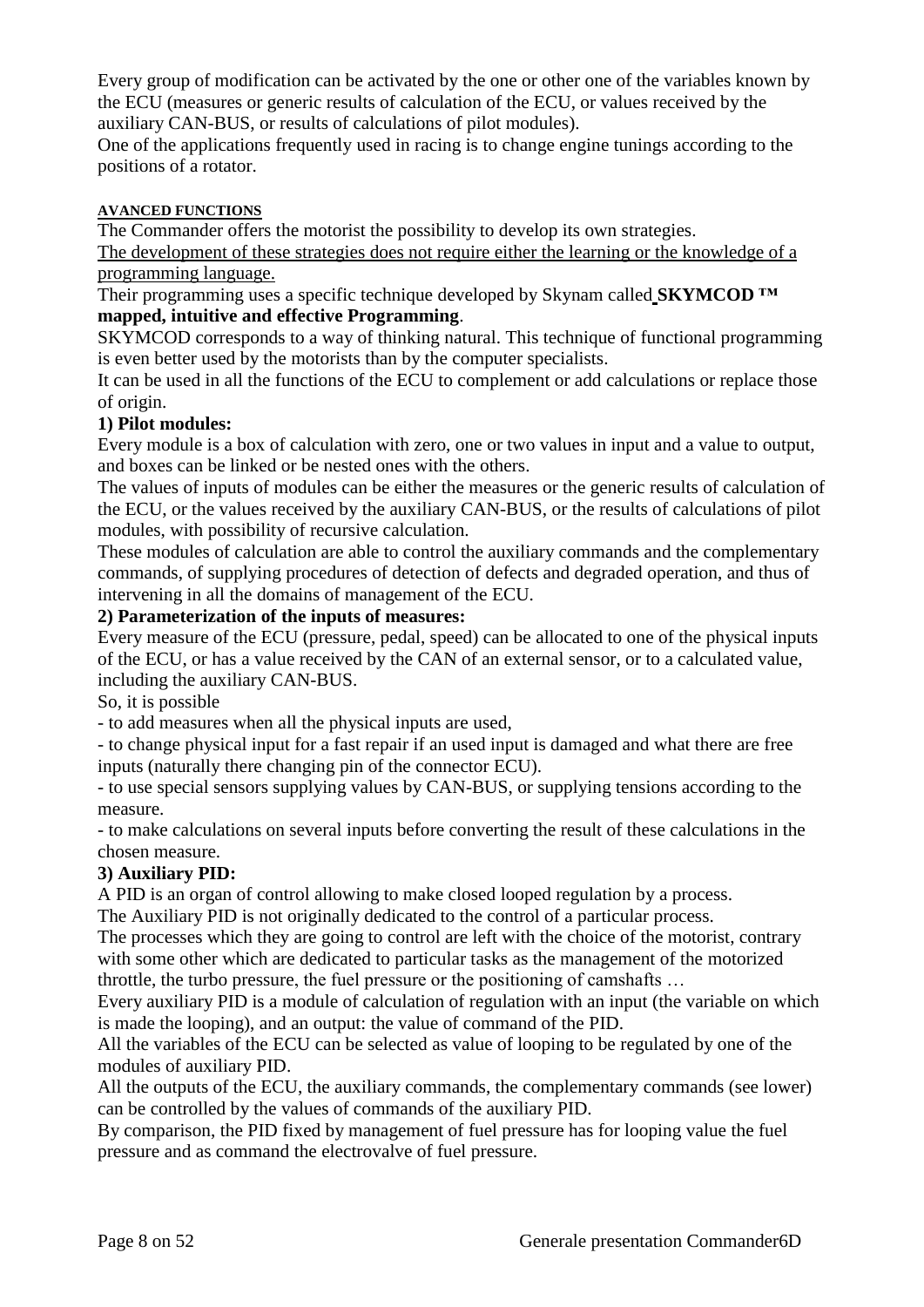This auxiliary PID can be used for example to manage flaps in the intake or between staged turbos, …

# **4) Auxiliary measures:**

The inputs of measure not used by the selected type of application are left at the disposal of the motorist to add sensors or switches, to use them as active inputs of pilot modules and special procedures of calculation, or as simple information of display.

These auxiliary measures, as the other measures, can either use internal inputs of the ECU, or the values received by CAN-BUS Skynam sensors, or calculations already made by the ECU including values received from the auxiliary CAN-BUS.

#### **5) Filtering of the measures:**

Every measure of the ECU (pressure, pedal, speed, auxiliary measures) has a calculation of filtering by weighted average, the weight being given by a map an input of which depends on the difference between the measured value and the average, and of which the other input is selectable. An adaptive filtering is so realized, allowing shorter response times in case of real movement of the measure.

#### **6) Strategies of defect of the measures:**

For every measure of the ECU (pressure, pedal, speed), it is possible to define a strategy of fault detection, a strategy of value replacement in case of fault, or to use the standard strategies supplied by the ECU. For the measures of speed (turbos, wheels) a configurable strategy very elaborated by correlation analysis of speed and of acceleration is supplied.

#### **7) Auxiliary commands:**

The auxiliary outputs of the ECU not used by the selected type of application are left at the disposal of the strategies of the motorist and can be controlled by pilot modules.

#### **8) Complementary commands:**

They are hooks which allow to intercept and to modify at will all the targets of the ECU so that the motorist can intervene with its own strategies there:

- modification of maximum torque quantity
- modification of anti friction quantity
- modification of driver demand quantity
- modification of smoke limitation
- demand of protection engine torque
- stop richness correction
- modification of richness target
- modification of pilot 1 injection quantity
- modification of pilot 2 injection quantity
- modification of post injection 1 quantity
- modification of main injection phase
- modification of pilot 1 injection phase
- modification of pilot 2 injection phase
- modification of post injection 1 phase
- modification of tick over rpm target
- modification of rpm limiter
- modification of fuel pressure target
- modification of turbo pressure 1A and 1B target
- modification of turbo rpm 1A and 1B target
- modification of turbo pressure 2 target
- modification of turbo rpm 2 target
- stop pre-post heating
- ban DPF regenerations

# **9) CAN-BUS auxiliary values:**

The values received from the auxiliary CAN-BUS can be used in the strategies of the motorist, as active inputs of pilot modules or as simple information of display.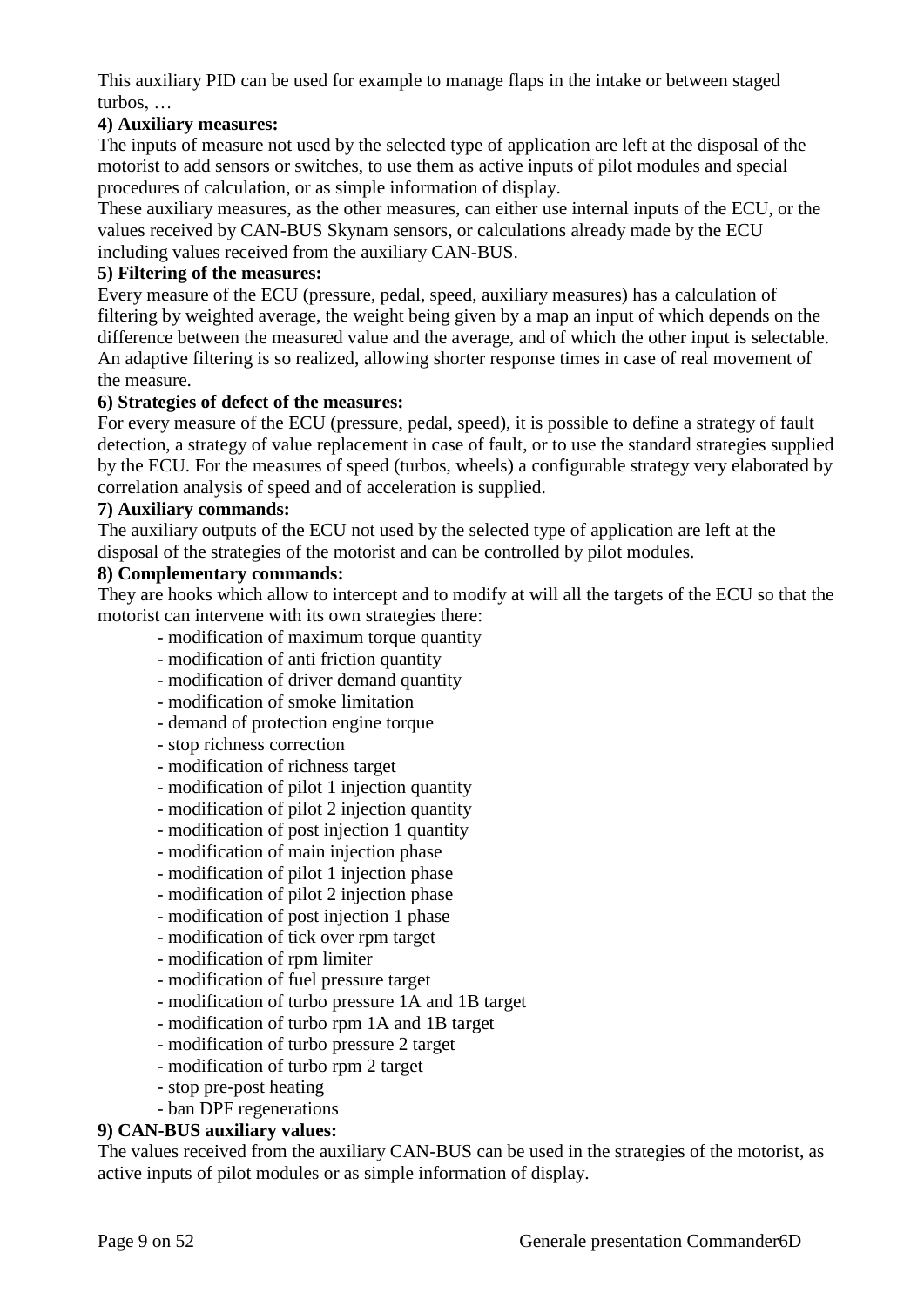The motorist can also send data on the auxiliary CAN-BUS to supply information to the connected devices, the dashboard, the gearbox, the data recordings, …

Furthermore, a temporal control of reception of frames allows to declare received frames in error.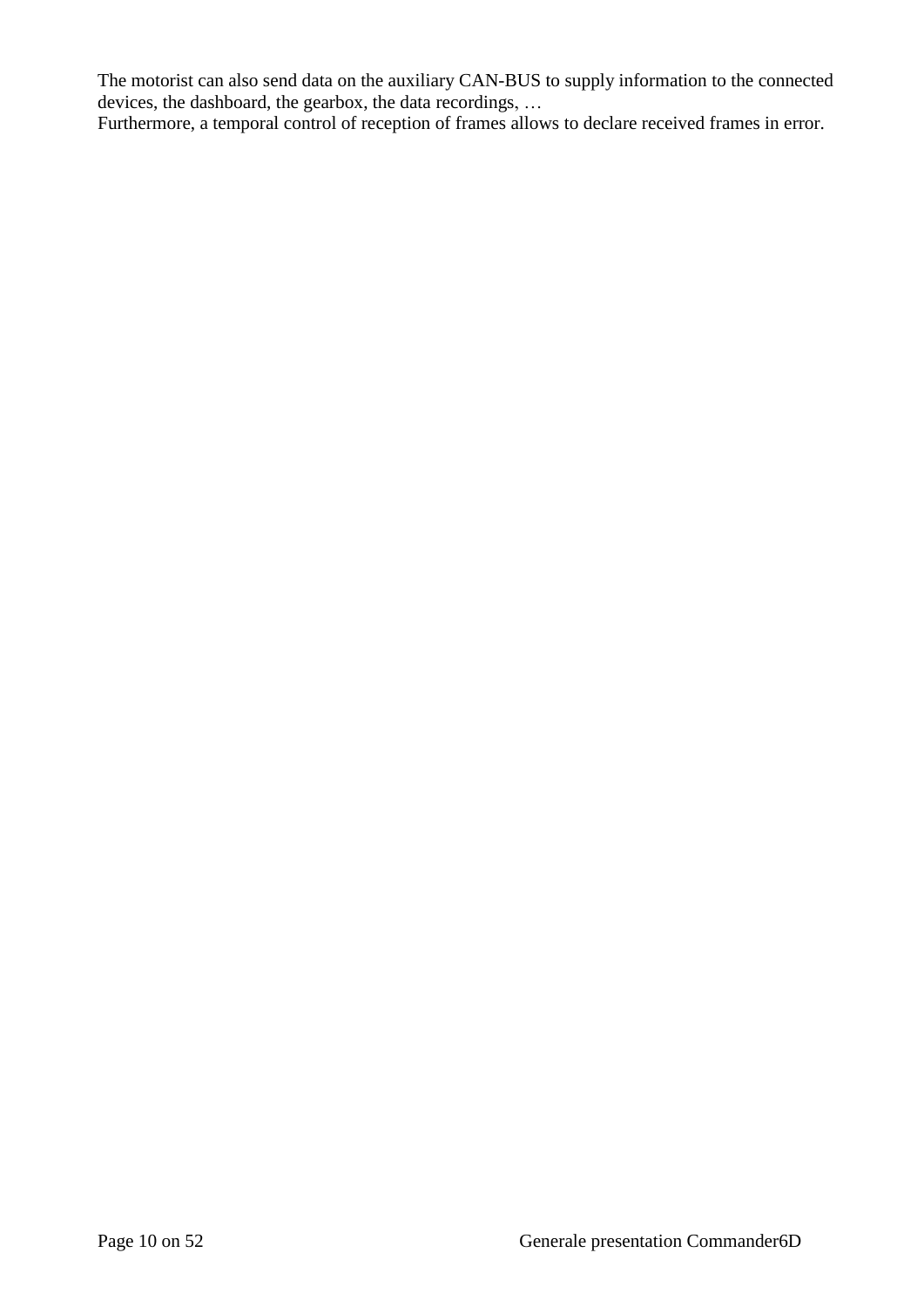# **ECU LOOM**

| J56             |                         | <b>FUNCTION</b>                                | <b>COMMENTARY</b>                                                     | <b>CHARACTERISTICS</b>                                                                       |  |  |  |  |  |  |
|-----------------|-------------------------|------------------------------------------------|-----------------------------------------------------------------------|----------------------------------------------------------------------------------------------|--|--|--|--|--|--|
| $\mathbf{1}$    | OUT                     | <b>INJECTION E</b>                             | Ground command open drain - 5th injected channel                      | 450 milliamperes (750mA peak)                                                                |  |  |  |  |  |  |
| $\overline{2}$  | OUT                     | <b>INJECTION F</b>                             | Ground command open drain - 6th injected channel                      | 450 milliamperes (750mA peak)                                                                |  |  |  |  |  |  |
| 3               | OUT                     | <b>AUXILIARY COMMAND 5</b>                     | Ground command open drain                                             | 4 amperes (10A peak)                                                                         |  |  |  |  |  |  |
| 4               | OUT                     | <b>AUXILIARY COMMAND 8</b>                     | Ground command open drain                                             | 4 amperes (10A peak)                                                                         |  |  |  |  |  |  |
| 5               | OUT                     | <b>AUXILIARY COMMAND 4B</b>                    | Ground command open drain                                             | 4 amperes (10A peak)                                                                         |  |  |  |  |  |  |
| $6\overline{6}$ | OUT                     | <b>AUXILIARY COMMAND 4A</b>                    | Ground command open drain                                             | 4 amperes (10A peak)                                                                         |  |  |  |  |  |  |
| $\overline{7}$  | OUT                     | <b>AUXILIARY COMMAND 6</b>                     | Ground command open drain                                             | 4 amperes (10A peak)                                                                         |  |  |  |  |  |  |
| 8               | OUT                     | <b>AUXILIARY COMMAND 11</b>                    | Ground command open drain                                             | 125 milliamperes (500mA peak)                                                                |  |  |  |  |  |  |
| $\overline{9}$  | OUT                     | <b>AUXILIARY COMMAND 9</b>                     | Ground command open drain                                             | 4 amperes (10A peak)                                                                         |  |  |  |  |  |  |
| 10              | OUT                     | <b>AUXILIARY COMMAND 1</b>                     | Command push-pull Vbat                                                | 50 milliamperes                                                                              |  |  |  |  |  |  |
| 11              | <b>GND IN</b>           | ENGINE GROUND ECU SUPPLY                       | Ground supply for ECU                                                 |                                                                                              |  |  |  |  |  |  |
| 12              | <b>GND OUT</b>          | <b>SENSORS GROUND</b>                          | Ground output for sensors supply                                      |                                                                                              |  |  |  |  |  |  |
| 13              | OUT                     | 5V SENSORS SUPPLY                              | 5v output for sensors supply                                          | Regulated 5 volts (total max 400 mA on the two 5 volts outputs)                              |  |  |  |  |  |  |
| 14              | <b>SUPPLY</b>           | PERMANENT + 30 POWER SUPPLY                    | 12 volts permanent power supply                                       | 6-18 volts                                                                                   |  |  |  |  |  |  |
| 15              | CAN                     | CAN1 H                                         | <b>CAN WinjNet</b>                                                    | With integrated 120 Ohms resistor                                                            |  |  |  |  |  |  |
| 16              | CAN                     | CAN2 H                                         | Auxiliary CAN (external)                                              | Without integrated 120 Ohms resistor                                                         |  |  |  |  |  |  |
| 17              | OUT                     | 10V REGULATED SUPPLY                           | 10V output for external device supply                                 | Regulated 10 volts (total max 200 mA)                                                        |  |  |  |  |  |  |
| 18              | IN                      | <b>INPUT LOGIC 1</b>                           | ON-OFF input by switching to ground                                   | Internal pull-up 1.21 KOhms to 5V                                                            |  |  |  |  |  |  |
| 19              | IN                      | <b>INPUT ANALOG 5</b>                          | 0-5 volts analogic input                                              | Measurement range 0-5 volts, pull-down 1MOhm                                                 |  |  |  |  |  |  |
| 20              | IN                      | <b>INPUT ANALOG 6</b>                          | 0-5 volts analogic input                                              | Measurement range 0-5 volts, pull-down 1MOhm                                                 |  |  |  |  |  |  |
| 21              | $\overline{N}$          | <b>INPUT ANALOG 7</b>                          | 0-5 volts analogic input                                              | Measurement range 0-5 volts, pull-down 1MOhm                                                 |  |  |  |  |  |  |
| 22              | $\overline{N}$          | <b>INPUT ANALOG 8</b>                          | 0-5 volts analogic input                                              | Measurement range 0-5 volts, pull-down 1MOhm                                                 |  |  |  |  |  |  |
| 23              | ΪN                      | <b>INPUT ANALOG 9</b>                          | 0-5 volts analogic input                                              | Measurement range 0-5 volts, pull-down 1MOhm                                                 |  |  |  |  |  |  |
| 24              | IN                      | <b>INPUT SPEED 1</b>                           | Speed input 1                                                         | Inductive-Hall selection, gain automatic adaptation                                          |  |  |  |  |  |  |
| 25              | IN                      | PHASE SENSOR                                   | Phase sensor input on camshaft                                        | Inductive-Hall selection, gain automatic adaptation                                          |  |  |  |  |  |  |
| 26              | IN                      | <b>INPUT SPEED 2</b>                           | Speed input 2                                                         | Inductive-Hall selection, gain automatic adaptation                                          |  |  |  |  |  |  |
| 27              | $\overline{N}$          | INPUT SPEED 3                                  | Speed input 3                                                         | Inductive-Hall selection, gain automatic adaptation                                          |  |  |  |  |  |  |
| 28              | IN                      | <b>INPUT SPEED 4</b>                           | Speed input 4                                                         | Inductive-Hall selection, gain automatic adaptation                                          |  |  |  |  |  |  |
| 29              | OUT                     | <b>INJECTION A</b>                             | Ground command open drain - 1st injected channel                      | 450 milliamperes (750mA peak)                                                                |  |  |  |  |  |  |
| 30              | OUT                     | <b>INJECTION B</b>                             | Ground command open drain - 2nd injected channel                      | 450 milliamperes (750mA peak)                                                                |  |  |  |  |  |  |
| 31              | OUT                     | <b>INJECTION C</b>                             | Ground command open drain - 3rd injected channel                      | 450 milliamperes (750mA peak)                                                                |  |  |  |  |  |  |
| 32              | OUT                     | <b>INJECTION D</b>                             | Ground command open drain - 4th injected channel                      | 450 milliamperes (750mA peak)                                                                |  |  |  |  |  |  |
| 33              | OUT                     | <b>AUXILIARY COMMAND 3B</b>                    | Disconnectable Vbat push-pull command                                 | 2.5 amperes (10A peak)                                                                       |  |  |  |  |  |  |
| 34              | OUT                     | <b>AUXILIARY COMMAND 3A</b>                    | Disconnectable Vbat push-pull command                                 | 2.5 amperes (10A peak)                                                                       |  |  |  |  |  |  |
| 35              | OUT                     | AUXILIARY COMMAND 7                            | Ground command open drain                                             | 4 amperes (10A peak)                                                                         |  |  |  |  |  |  |
| 36              | OUT                     | <b>AUXILIARY COMMAND 10</b>                    | Ground command open drain                                             | 4 amperes (10A peak)                                                                         |  |  |  |  |  |  |
| 37              | OUT                     | <b>AUXILIARY COMMAND 2</b>                     | Ground command open drain                                             | 4 amperes (10A peak)                                                                         |  |  |  |  |  |  |
| 38              | OUT                     | LED DIAG-ALARM                                 | LED command                                                           | 10 milliamperes                                                                              |  |  |  |  |  |  |
| 39              | <b>GND IN</b>           | POWER GROUND ENGINE                            | Ground input for power commands                                       |                                                                                              |  |  |  |  |  |  |
| 40              | <b>GND IN</b>           | POWER GROUND ENGINE                            | Ground input for power commands                                       |                                                                                              |  |  |  |  |  |  |
| 41              | OUT                     | 5V SENSORS SUPPLY                              | 5v output for sensors supply                                          | Regulated 5 volts (total max 400 mA on the two 5 volts outputs)                              |  |  |  |  |  |  |
| 42              | <b>SUPPLY</b>           | AFTER KEY POWER SUPPLY + 15                    | After key 12V power supply                                            | 6-18 volts                                                                                   |  |  |  |  |  |  |
| 43<br>44        | CAN                     | CAN1 L                                         | <b>CAN WinjNet</b>                                                    | With integrated 120 Ohms resistor                                                            |  |  |  |  |  |  |
|                 | CAN                     | CAN <sub>2</sub> L                             | Auxiliary CAN (external)                                              | Without integrated 120 Ohms resistor                                                         |  |  |  |  |  |  |
| 45<br>46        | IN<br>$\overline{N}$    | <b>INPUT MIXT 2</b><br><b>INPUT ANALOG 1</b>   | analogic - resistive selectionnable input<br>0-5 volts analogic input | Measurement range 0-5 volts<br>Measurement range 0-5 volts, pull-down 1MOhm                  |  |  |  |  |  |  |
|                 |                         |                                                |                                                                       |                                                                                              |  |  |  |  |  |  |
| 47<br>48        | IN<br>IN                | <b>INPUT ANALOG 2</b><br><b>INPUT ANALOG 3</b> | 0-5 volts analogic input<br>0-5 volts analogic input                  | Measurement range 0-5 volts, pull-down 1MOhm<br>Measurement range 0-5 volts, pull-down 1MOhm |  |  |  |  |  |  |
| 49              | $\overline{N}$          | <b>INPUT ANALOG 4</b>                          | 0-5 volts analogic input                                              | Measurement range 0-5 volts, pull-down 1MOhm                                                 |  |  |  |  |  |  |
| 50              | IN                      | <b>INPUT RESISTIVE 1</b>                       | 0-5 volts resistive input                                             | Pull-up 1210 Ohms to 5 volts                                                                 |  |  |  |  |  |  |
| 51              | IN                      | <b>INPUT RESISTIVE 2</b>                       | 0-5 volts resistive input                                             | Pull-up 1210 Ohms to 5 volts                                                                 |  |  |  |  |  |  |
| 52              | IN                      | <b>INPUT RESISTIVE 3</b>                       | 0-5 volts resistive input                                             | Pull-up 1210 Ohms to 5 volts                                                                 |  |  |  |  |  |  |
| 53              | $\overline{\mathsf{N}}$ | <b>INPUT RESISTIVE 4</b>                       | 0-5 volts resistive input                                             | Pull-up 1210 Ohms to 5 volts                                                                 |  |  |  |  |  |  |
| 54              | IN                      | <b>INPUT MIXT 1</b>                            | analogic - resistive selectionnable input                             | Measurement range 0-5 volts                                                                  |  |  |  |  |  |  |
| 55              | <b>GND OUT</b>          | <b>SENSORS GROUND</b>                          | Ground output for sensors supply                                      |                                                                                              |  |  |  |  |  |  |
| 56              | IN                      | RPM+                                           | RPM sensor input on crankshaft                                        | Inductive-Hall selection, gain automatic adaptation                                          |  |  |  |  |  |  |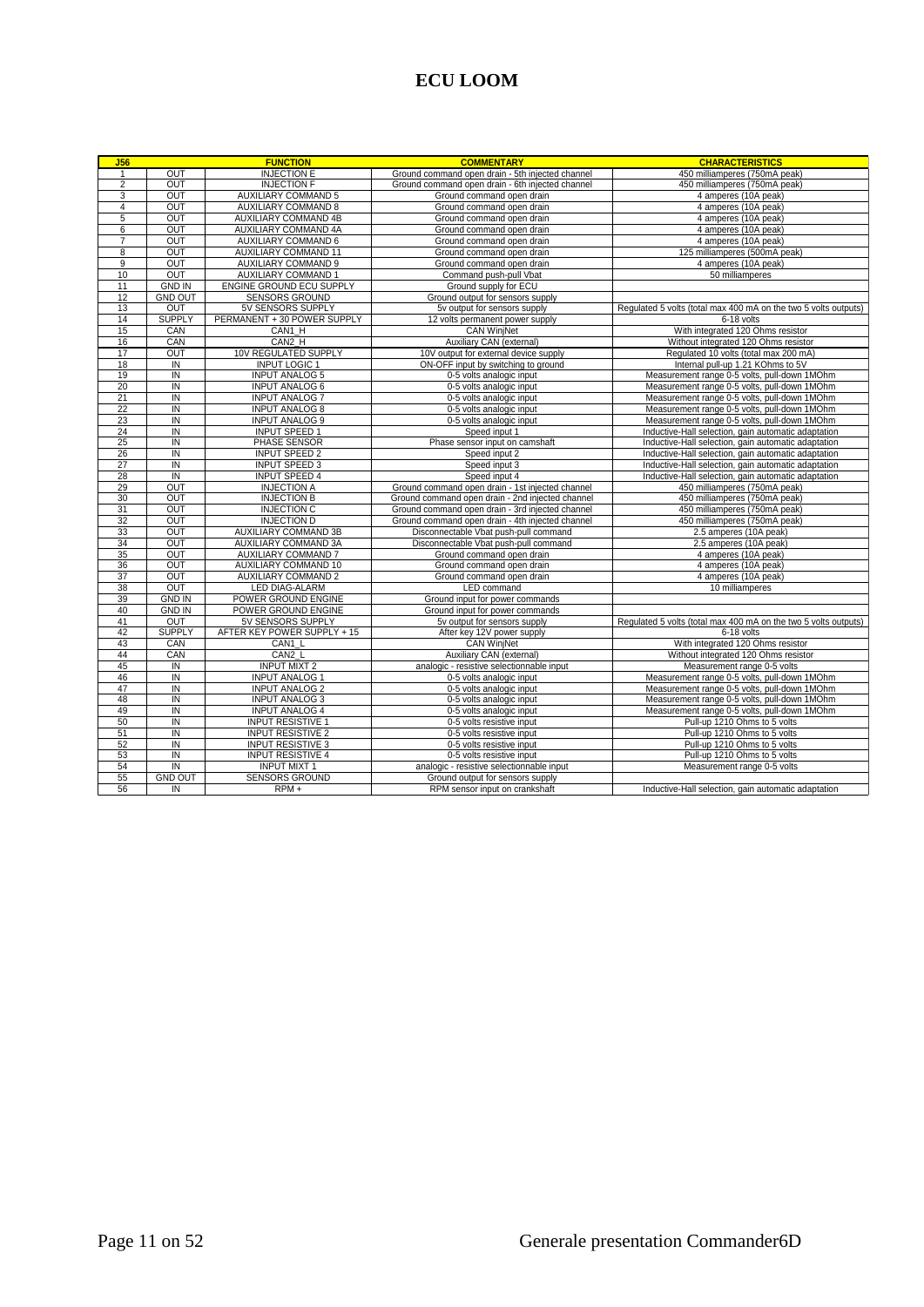# **GENERAL TECHNICAL CHARACTERISTICS**

#### **AN ECU VERY POWERFUL AND VERY FLEXIBLE**

The Commander is a machine owning very high computing power and having numerous inputs and configurable outputs, allowing from the very beginning a very flexible and effective use. Furthermore, thanks to very powerful advanced functions, the motorist can implement itself sophisticated functions not foreseen in the original software, or complement or modify the existing functions in the original software.

The Commander also owns in standard diagnostic functions of defects of the sensors and sophisticated functions of recording of overshoots completely configurable (monitoring of the engine and its devices).

#### **COMMUNICATION, TUNING AND CHAINING**

The Commander can communicate and be configured by means of the PC software Winjall (™ Skynam), and this communication is made by means of the CAN-BUS only.

# **1) Can-bus WinjNet (™ Skynam):**

Several Commander ECUs can be chained by this network in a vehicle and exchange data to manage the same engine as the V10 or V12.

Sensor or command modules can be added on the network to complete the functions of an ECU or a group of ECU.

One or some of these Commanders can be declared masters, the others being slaves. Every master has to manage a unity in the vehicle, for example the engine, and the slaves become then extensions of the master.

All these ECUs will be together seen and controlled by the software Winjall, for an integrated tuning, the master owning the maps and the common tunings (as for example the map driver demand) and taking charge with redistributing these common data to the slaves: it is not need to load or to modify these common data in every ECU of the chain.

On the other hand, every slave owns the maps and the tunings of its own tasks, as for example the maps of correction of injection by injector, for the cylinders that it has to manage, but the integrated presentation by Winjall allows a simple and easy access to the various ECUs at the same time.

#### **2) Auxiliary Can-bus:**

The Commander owns a 2nd CAN-BUS with configurable speed by which it can send or receive chosen data, for example from OEM CAN-BUS, OBD or from external data recording. The Commander uses this auxiliary CAN-BUS in the standard 2.0B (11 bits or 29 bits identifiers, selected for every frame).

#### **POWER SUPPLY**

The Commander is capable to work in a range of tension of power supply battery going from 7 volts to 18 volts, although the nominal power supply tension is 13,5 volts.

It allows to work perfectly on vehicles without alternator, and generally, the other devices of the vehicle stop working well before itself.

If the battery tension falls in the neighborhood of 5 volts during the activation of the starter, as by cold time and damaged battery, the problem on starter is remembered in diagnostic system for control.

If the battery tension falls in the neighborhood of 5 volts during the working, the loss of power supply is remembered in diagnostic system for control.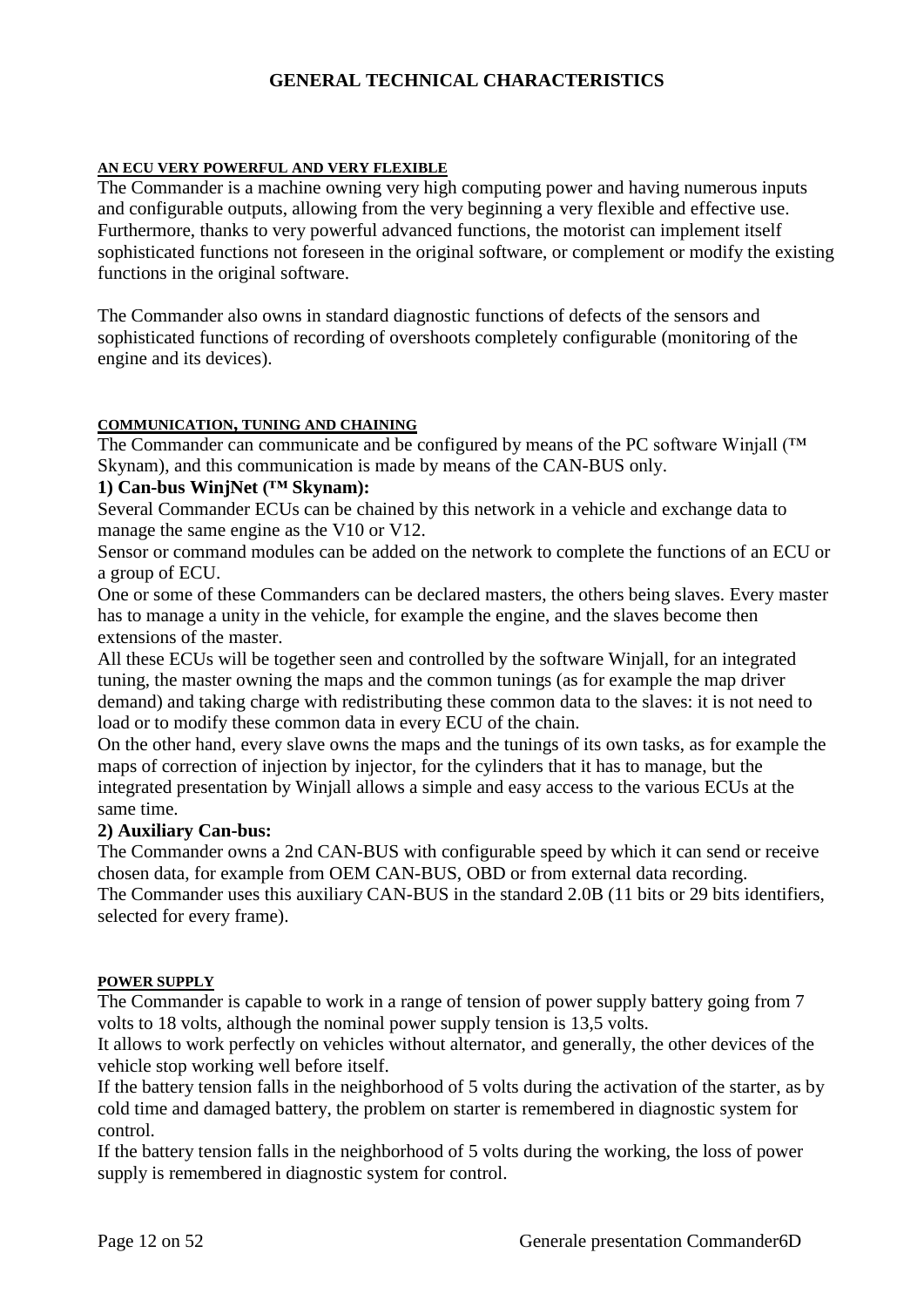#### **TEMPERATURE**

The Commander it is capable to work in a range of temperature going of-40 $\degree$ C in +85 $\degree$ C. It must not however be too much near the sources of heat of the engine (exhaust, cylinders cooled by air). It is necessary to take into account the internal temperature of the electronics which borders 70°C at ambient temperature.

#### **SEALING**

The Commander has a waterproof ness of type IP67, that is it is waterproof in the dust, and in a complete dumping in the water during at least 30 minutes (on request).

However, this waterproof ness is really insured only if the loom was correctly made on the ECU side, that is pins are crimped with appropriate tool and provided with their rubber terminator and that is the not used channels are also provided with rubber terminators of suited blindness.

#### **WATCH DOG**

The Commander has an electronic watch-dog which allows it to make a complete reset (reset hardware) in case of not recoverable internal defect.

The complete ECU, and not only the microprocessor, restarts then completely, not generating notorious dysfunction more important than an impression of miss fire.

This type of event should occur only exceptionally rarely, and denotes generally of a serious problem of assembly of the ECU loom and\or a ground connection, or an overshoot of the characteristics of operation (example: internal temperature, internal presence of water).

The reset is then remembered in diagnostic system for control.

If several resets are made, the repetition is also noted in diagnostic system.

#### **MEMORY CHARACTERISTIC**

The permanent memory of Commander is a FLASH EPROM, allowing the update of the softwares (and data) by transmission since the PC.

The internal memorization of the data of tuning and recording is also made in this permanent memory: no inside battery is necessary.

To make this memorization, the Commander needs a permanent power supply that it uses only some fractions of a second to some seconds after the contact is switched off.

While it uses this permanent power supply, it makes its diagnostic LED flash.

It is imperative not to switch off the permanent power supply (it is a 'permanent' power supply) during this lapse of time.

It is the same strongly disadvised to disconnect the ECU of its loom directly without having switched off the contact at first and since the diagnostic LED goes out.

The problems of loss of permanent power supply were minimized, and in normal working, the miss of this power supply will simply prevent the ECU from remembering the last data to be recorded.

The miss of permanent power supply is then remembered in diagnostic system for control.

#### **CHARACTERISTIC OF CALCULATION**

The heart of Commander is a fast microcontroller, having a DSP calculation coprocessor (Digital Signal Processing).

Its numerous capacities of input-output give it an outstanding flexibility:

- correction of fuel volume injector by injector,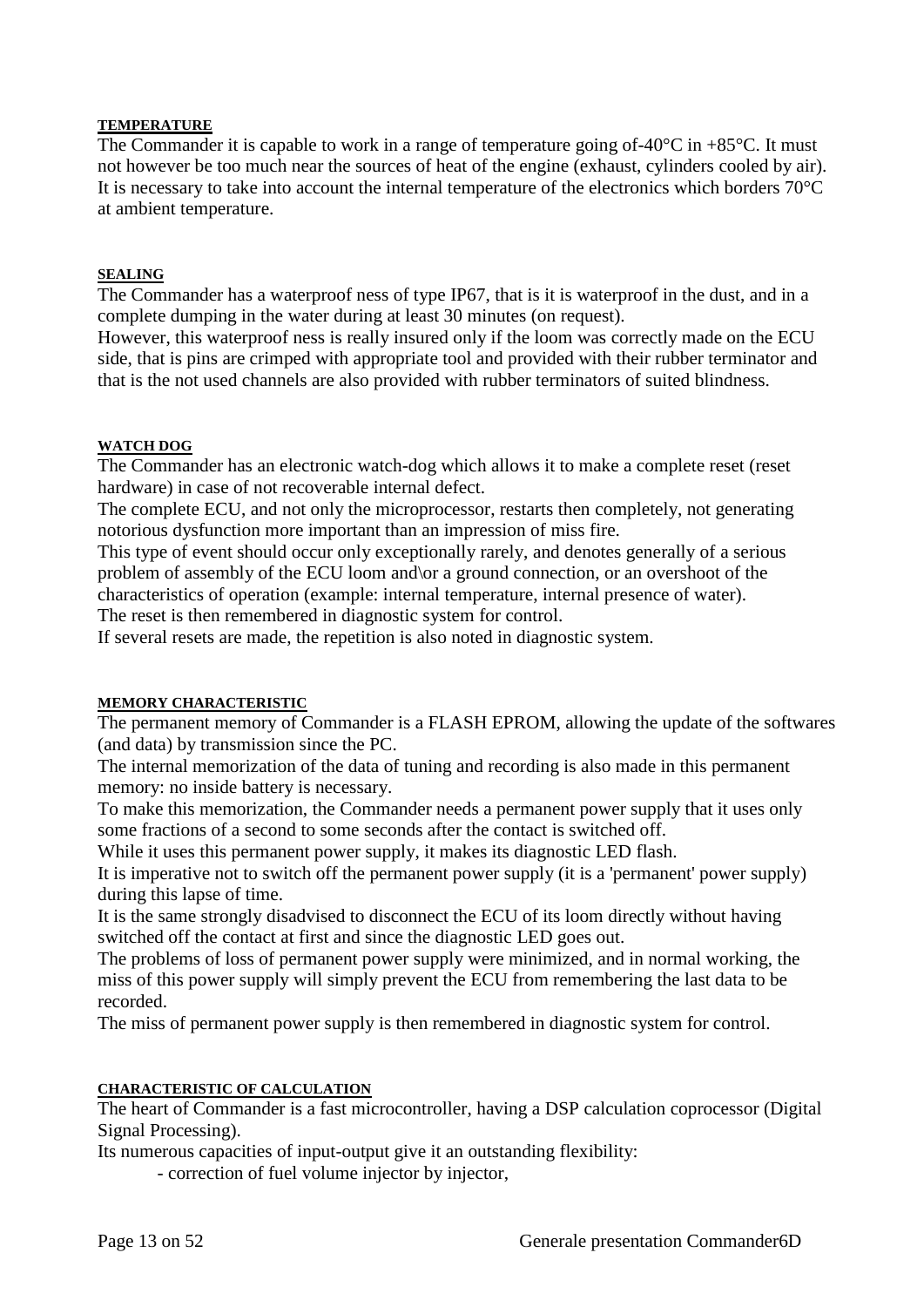- programmable auxiliary outputs following various modes,

- addition of programmable auxiliary sensors,
- combinations of inputs for the measures,

- …

- Definition of strategies of defect of measures.

The software of Commander is written in assembler for a wide optimization of the speed of calculation.

Besides the generic functions of engine management, the computing power of Commander allowed to implant multiple additional functions of calculation, directly accessible to the motorist. This one can so implement, if it is need, its own strategies to adapt even better its ECU to the needs of the engine and its devices, the whole without damaging the main calculations which are made as often as it is necessary for an immediate management of the events and the state of the engine.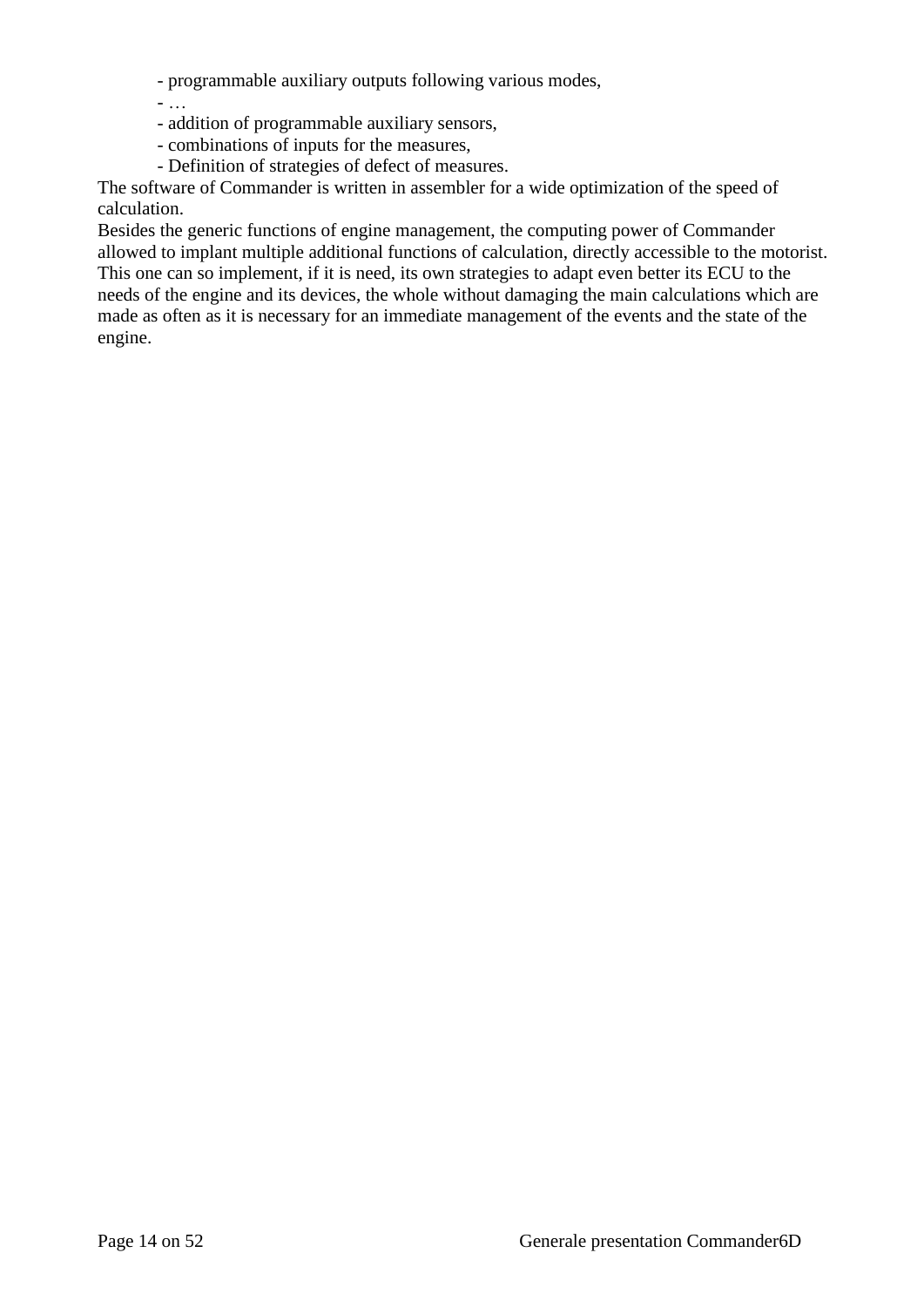# **BASIC ENGINE CONFIGURATION**

# **I) CALCULATIONS OF LOAD:**

The Commander knows how to make various types of calculations of load:

- pressure / rpm,

- airflow / Rpm (additional intake pressure sensor).

# **II) NUMBER OF CYLINDERS AND ANGLE BETWEEN CYLINDERS:**

The number of engine cylinders is configurable by the motorist, as well as the angle between cylinders for the irregular engines.

#### **1) Regular angle:**

The angle between cylinders is regularly distributed on the engine cycle. For a 4-cylinder, it is 180 $^{\circ}$ , for a 6-cylinder, it is 120 $^{\circ}$ ...

# **2) Specific angle:**

This configuration can be used only with an even number of cylinders.

The specific angle is the angle which separates the odd cylinders from the even cylinders: cylinders 1 and 2, 3 and 4, 5 and 6...

The angle between the odd cylinders (1 and 3, 3 and 5) is always regular: it is the engine cycle divided by half the number of cylinders (360° for a 4-cylinder engine, 240 for a 6-cylinder). For example: a 6-cylinder with a specific angle of 72° will have:

72° between cylinders 1 and 2,

168° (240-72) between cylinders 2 and 3,

72° between cylinders 3 and 4,

168° between cylinders 4 and 5,

...

# **III) ENGINE MEASURE OF RPM AND PHASE:**

To measure its rpm and calculate and set the events phased with the engine, the Commander needs two devices:

- a flywheel target on the crankshaft with its sensor,

- a flywheel target on the camshaft with its sensor,

#### **FLYWHEEL**

The flywheel sensor can be inductive or Hall effect.

The number of teeth is programmable, from 8 to 60 teeth.

Although the computing power of Commander is sufficient to support an engine rpm far beyond the mechanical possibilities of an engine, the flywheel should be chosen with a number of teeth all the more minimized as the foreseen maximum rpm must be raised, for quality questions of sensor's signal rpm. **A good balance precision of the low rpm - quality of the high rpm is reached around 500 000 teeth / minute.**

On the contrary, if the engine must be able to start from very low rpm, it is necessary to increase the number of teeth of the flywheel. The engine can start only when the biggest tooth (see typical of mark) becomes lower than 100 milliseconds.

The type of mark is programmable too:

- a supplementary tooth,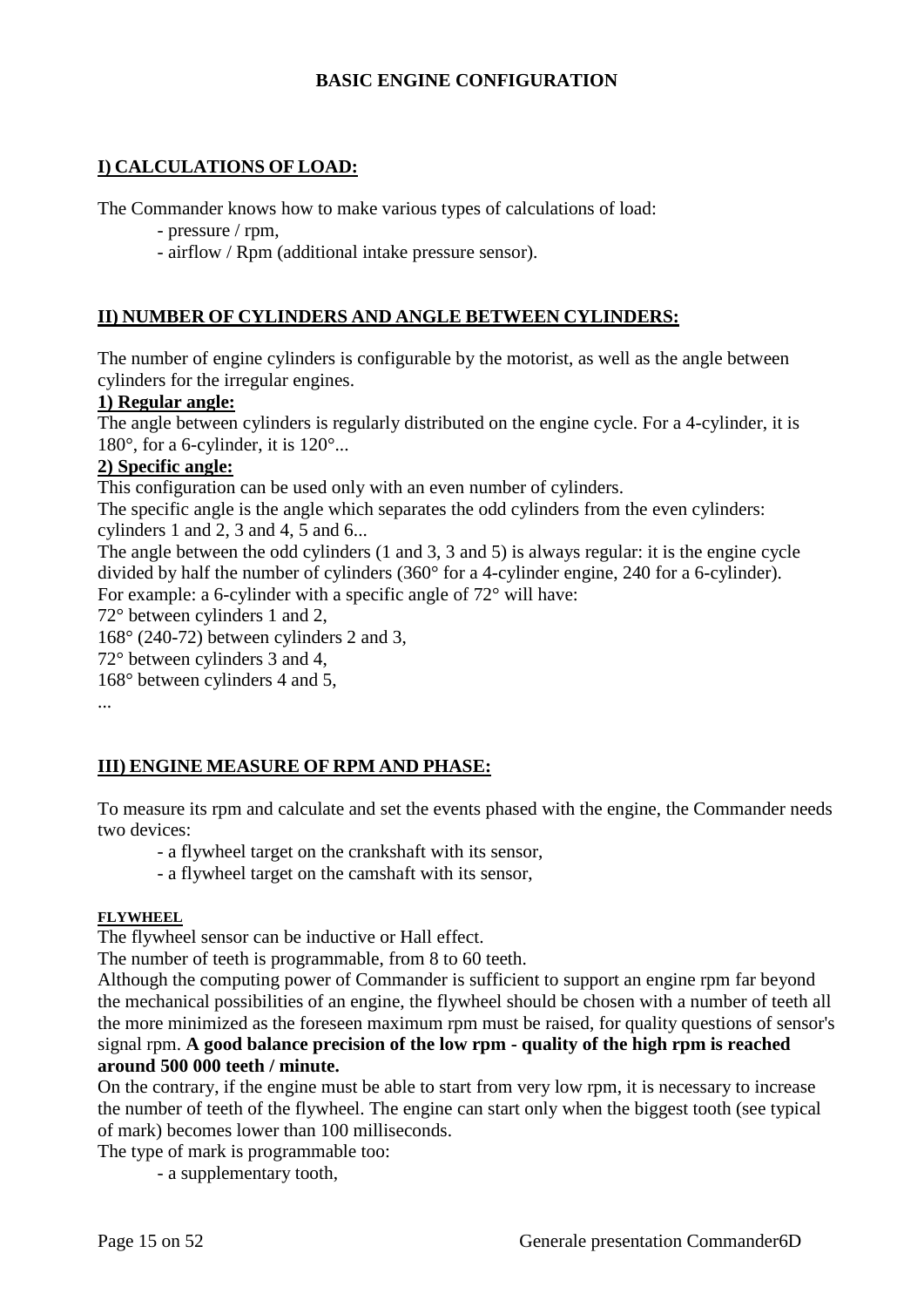- a missing tooth,
- two consecutive missing teeth,

- regular teeth (in that case, the sensor camshaft is imperative, and it is necessary to ensure that the tolerances of camshaft are small enough so that the mark of cam always passes on the same tooth of the crankshaft).

# **MINIMUM RPM OF SYNCHRONIZATION CONTROL**

A test of loss of synchronization is made in every engine round by the ECU, allowing it to control that the flywheel is correctly read.

If a tooth was missed or if an excess tooth is seen (a strong parasite), or if the rpm is too much disrupted, the injection is stopped and the search for the flywheel mark is restarted.

We can indicate the rpm below which the test of loss of synchronization of the flywheel will not be made.

This rpm is normally 0, and the test of synchronization is made as soon as the engine runs. For certain engines with a very light flywheel or with few cylinders, it is better not to make this test before certain rpm is reached because the engine turns too irregularly at low rpm, preventing the ECU from letting start the engine.

# **CAMSHAFT MARK**

The camshaft sensor can be inductive or Hall effect.

The type of camshaft mark can be on position or on state of the camshaft target:

- mark on position: all the teeth of the target camshaft have to be in the same half round of camshaft. It means that the other half round of camshaft must be empty.

- mark on state: on the flywheel mark of one of both rounds of the engine cycle, there has to have a camshaft tooth, and on the other engine round, it does not have to have it. This configuration is often used for common rail diesel engines. For this configuration, the camshaft sensor has to be in Hall effect.

- dynamic phase: When the engine does not own a phase sensor, the ECU can phase on the engine by using a method of dynamic phase synchronization:

#### **TOP DEAD CENTER MARK**

A calibration allows adapting the angular distance between the mechanical Top Dead Center and the Top Dead Center Mark on the flywheel seen by the sensor. It allows to give the real phase in degrees in the maps of engine phase (the phase injection).

Furthermore, if the flywheel must be changed or angularly repositioned, it would be enough to redo this calibration without having to modify the maps to find back the engine tunings.

A calibration also allows to set the measure of camshaft phase to top dead center 0°.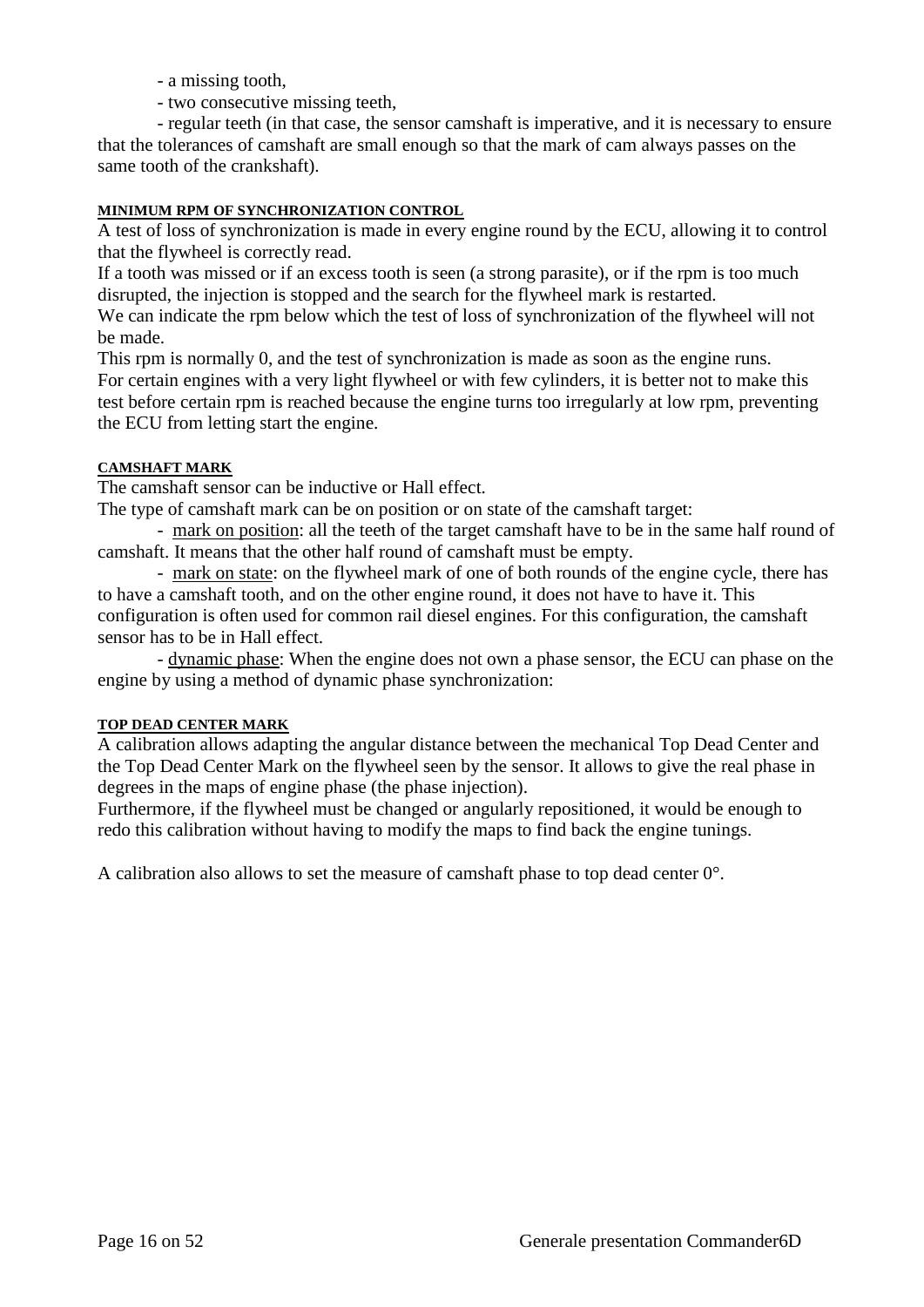# **INJECTION COMMAND**

# **I) PRESENTATION:**

Commander6D has 6 injection channels.

#### **ELECTRICAL COMMANDS**

The electrical commands of the injection channels are weak power logical commands by the ground. They serve for commanding the injectors driver additional module.

#### **ADDITIONAL MODULE OF INJECTORS COMMAND**

Two types of modules exist for which one **the covering of injection between cylinders is allowed**: there is thus no constraint on the phase nor the length of the injections, contrary to the systems which do not agree to make two injections at the same time and have to make a collision management between cylinders.

#### **a) Controlling the piezo electric injectors:**

The injector tension of command is positioned between 95 volts and 180 volts by an adjustable map in the module, on calculated data received in real time from the Commander:

- a target function of the fuel high pressure = Max (fuel high pressure, fuel high pressure target), - the injectors temperature estimated according to the engine temperature.

The module gives a diagnostic of the working of its internal high tension and of the working of injectors.

In case of overheating or available power exceeding, the module decreases the tension of command of the injectors to lower the consumed power down to the available power and indicates it in its diagnostic.

For the needs of very strong power, it is possible to connect two modules, each controlling half of the injectors.

#### **b) Controlling the inductive injectors:**

This module commands injectors in Peak and Hold mode.

- The tension of the peak is programmable between 20 volts in 65 volts and the time of this peak is also programmable.

- The level of the hold current is programmable between 1 ampere and 18 amperes.

The module gives a diagnostic of the working of its internal high tension and of the working of injectors.

In case of overheating or available power exceeding, the module decreases the tension of

command of the injectors to lower the consumed power down to the available power and indicates it in its diagnostic.

For the needs of very strong power, it is possible to connect two modules, each controlling half of the injectors.

#### **CALCULATION OF INJECTION**

The fuel quantity to be injected is a mass, given in milligrams (resolution  $1/10^{\circ}$  mg).

Then this mass is transform in volume, given in cubic millimeters (resolution  $1/10^{\circ}$  mm3), by a function of the fuel temperature.

Finally, the volume is transformed in injection time, given in microseconds (resolution 1 µs), by a function of the fuel pressure and dependent on the type of used injector.

#### **SEQUENCE OF INJECTION**

The injection is sequential phased on the beginning of the injection.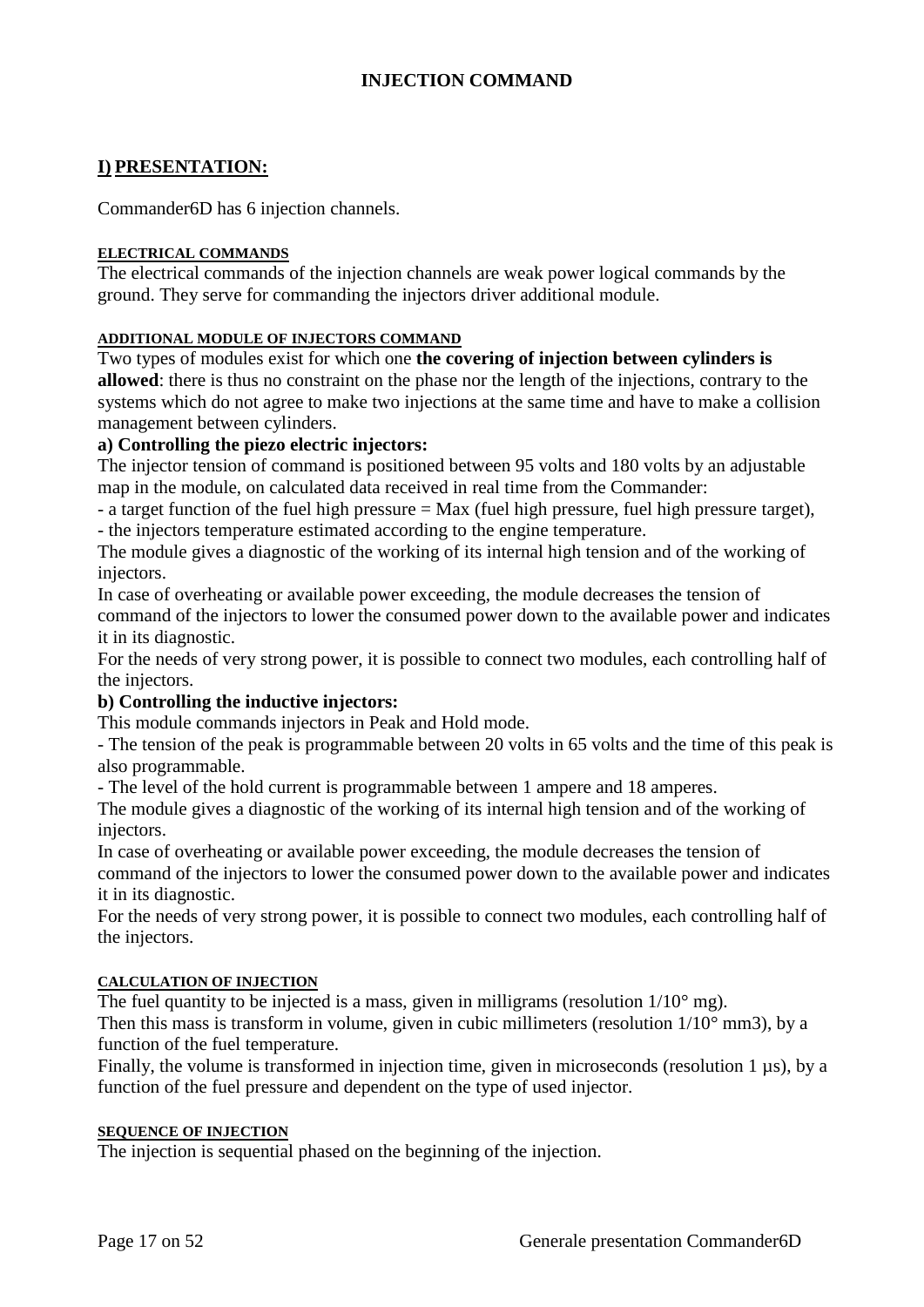There are three categories of possible injections in the engine working:

- The torque injection, which gives some fuel to the engine to supply it with the torque,
- the late post injection which sends some fuel to the particles filter, for the cleanup.

- The complementary injection, situated between the main injection and the post injection,

serves as advanced post injection, used to warm exhaust gases.

The torque injection engine can be cut in three injections:

- The pilot injection 2,
- The pilot injection 1,
- The main injection.

The first one if it exists is the pilot injection 2, then comes the pilot injection 1 if it exists, then comes the main injection, if it exists.

We can thus have 5 different injections, in the order:

- The pilot injection 2,
- The pilot injection 1,
- The main injection,
- The post injection 2 or complementary injection (on option).
- The post injection 1.

# **CORRECTION OF INJECTORS**

Every injector has a correction map, to balance the disparity between injectors. This map gives a coefficient of modification of the injected volume.

# **II) TORQUE INJECTION:**

The torque injection (which gives the torque to the engine) can be cut in 3 parts:

- the pilot injection 2 (very advanced injection),
- the pilot injection 1 (advanced injection),

- the main injection,

In normal working, pilot injections serve for preparing the combustion of the main injection: they are thus made before the main injection. They allow to improve the combustion of the fuel, and thus decrease the noises and allow to obtain more engine torque. They also serve in the strategies of cleanup of the engine.

The main injection is the injection which is going to bring the main torque of the engine.

# **CALCULATION OF INJECTION QUANTITY**

The fuel quantity given by the torque injection gives the torque to the engine.

A set of maps give the available torque of the engine, according to the maximum torque (maximum quantity of fuel which we can be injected in the engine) corrected by the engine temperature, the intake temperature and the atmospheric pressure.

Every moment, a more or less big portion of this available torque is injected in the engine, according to the activity of different elements of engine management, as notably:

- the engine start

- the driver demand (accelerator pedal position)

- the gear shifting, with modification of the injected quantity to decrease or increase the torque of the engine and a jolt smoothing procedure.

- the deceleration cutoff, with a jolt smoothing procedure,
- the tick over management, to maintain the engine rpm to the tick over target
- the rpm limiter, by decrease of the injected quantity to conform to the current rpm limiter target,
- the protection of the overshoot of turbos rpm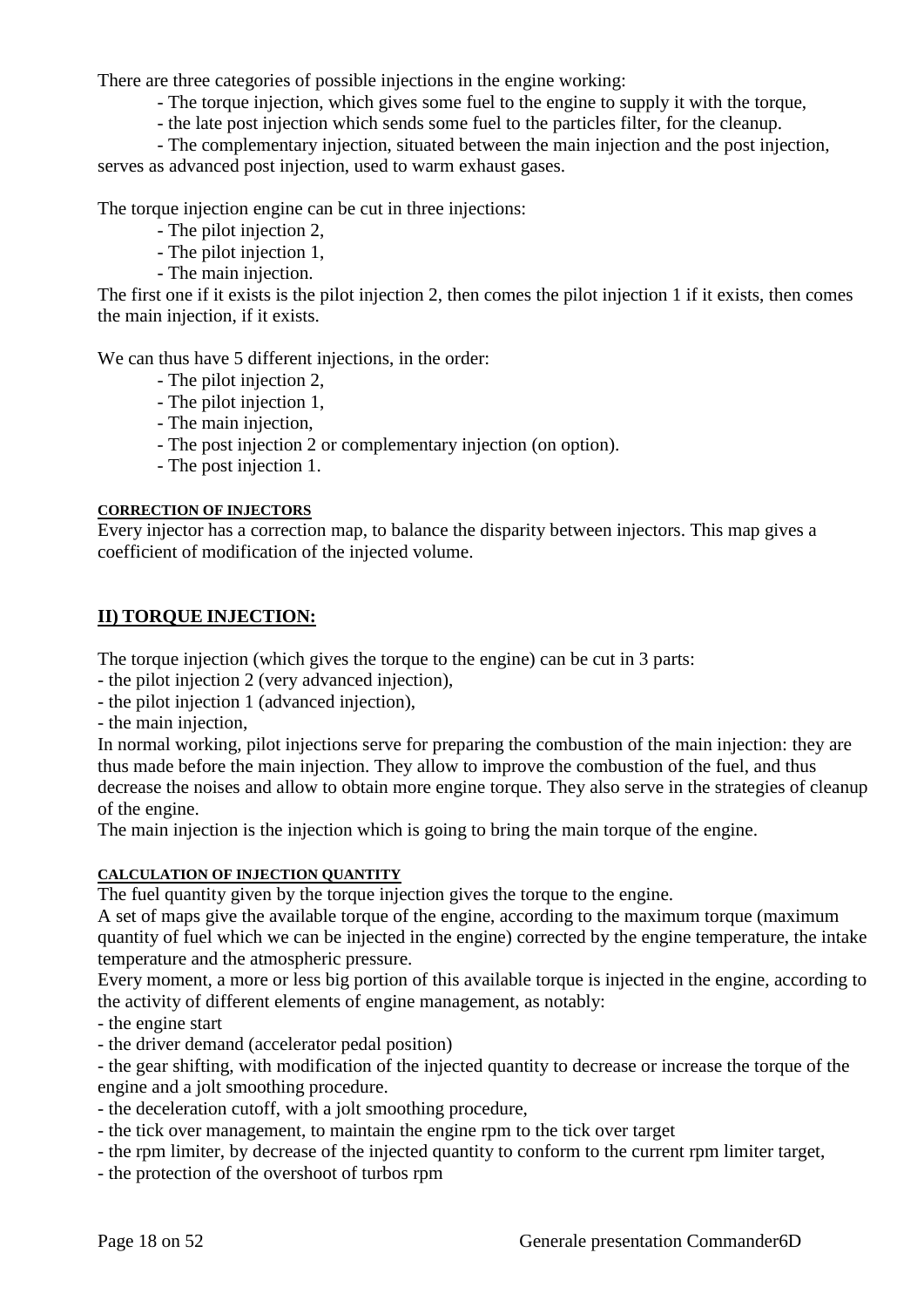- the complementary protection, which allows the motorist to decrease the torque or to cut the engine following strategies that he will choose (for example on loss of oil pressure)

- the smoke limitation control, to avoid driving an oil-fired stove

- the complementary modification of injected quantity, so that the motorist can develop additional features, as the anti skating, the maximum speed limit, …

#### **REPARTITION OF INJECTION QUANTITY**

The quantity of torque injection must be then distributed between three injections composing the torque injection:

- the pilot injection 2,
- the pilot injection 1,
- the main injection,

A set of map allows to manage this distribution, according to the quantity of the torque injection, the engine rpm, the engine temperature, the intake temperature, the atmospheric pressure, and the additional calculations that the motorist can program itself.

#### **PHASE INJECTION CALCULATION**

The phase of the injections is also very important, and plays a role similar to that of the advance in the ignition of engines with piloted ignition.

A set of maps allows to position each of three injections composing the torque injection in the engine cycle, according to the quantity the torque injection and the engine rpm, with correction by the engine temperature, the intake temperature, the fuel temperature and the atmospheric pressure.

A dynamic calculation also allows to modify their phase during the accelerations, to have a stronger acceleration or reduce the noises and the emissions.

An additional correction allows the motorist to insert its own strategies of modification of the injection phases.

# **III) COMPLEMENTARY INJECTION (ON OPTION):**

The complementary injection is a late injection, positioned between the main injection and the post injection.

The quantity which it injects is not counted in the torque injection.

It allows to make injections being of use to other functions than the main injection or the post injection.

It is to note that the use of this injection in the zone of phase of engine torque is very dangerous because it is not subjected to the limiter nor to the deceleration cutoff.

# **IV) LATE POST INJECTION:**

The competition software has a simplified module of management of regenerations for the categories asking for a particles filter.

The post injection is a very late injection which allows to send some fuel to the particles filter to facilitate regenerations.

These regenerations can be spontaneous when the internal temperature of the filter is high enough, when the load and the engine rpm are sufficient.

If regenerations are not naturally sufficient, it is necessary to provoke them with the post injection. Controls of temperature allow to avoid the deterioration of the particle filter and the catalyst.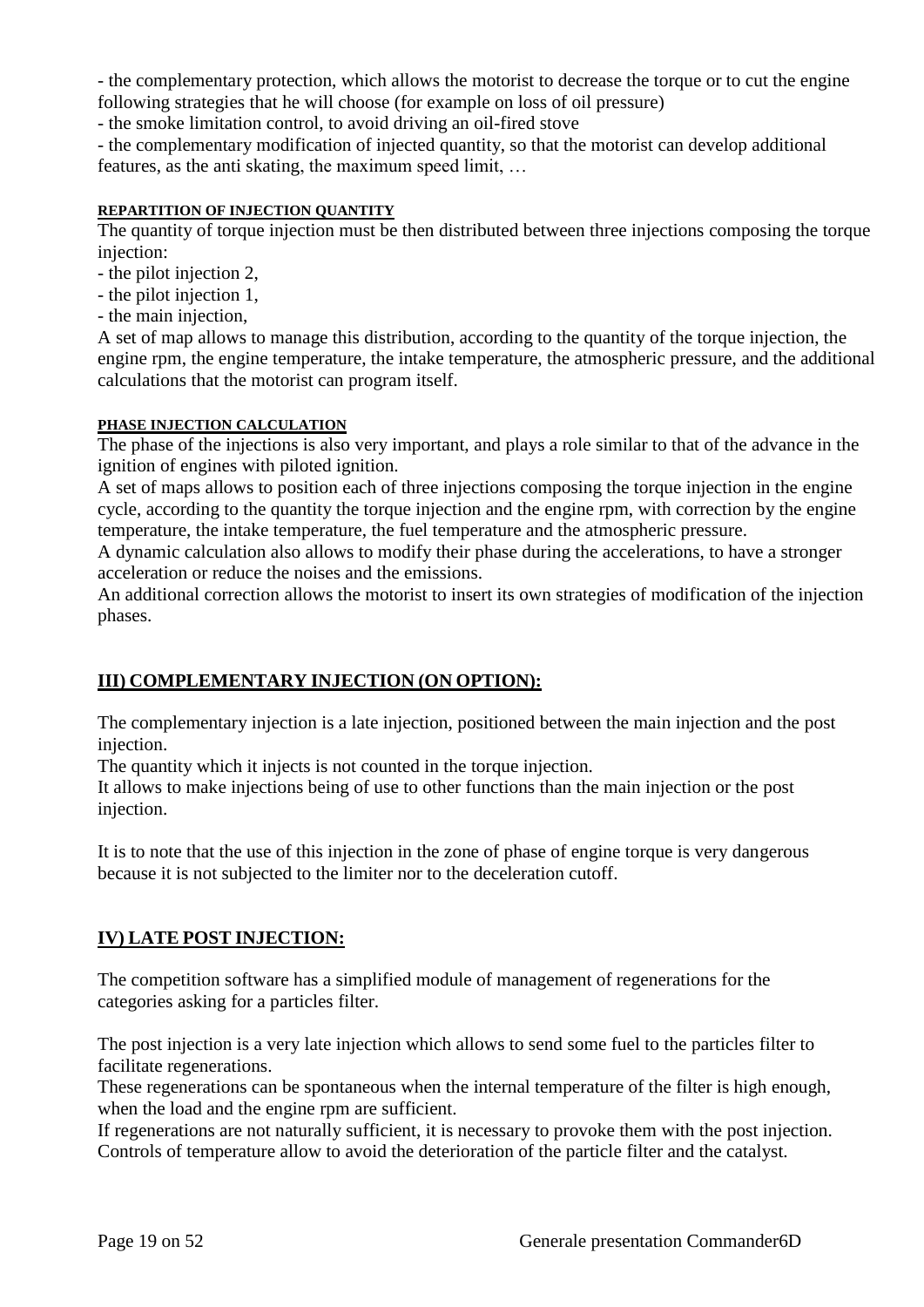The strategy of regeneration of the particles filter of Commander takes into account all these parameters, allowing to determine if it is necessary to generate post injections, which quantity is to be injected and the phase of these injections. Emergency procedures also allow to stop post injections.

As in all the calculations, the motorist can insert its own strategies of generation of post injections.

# **V) CONTROL OF MINIMUM TIME BETWEEN INJECTIONS OF THE SAME CYLINDER:**

If the interval between 2 injections of the sequence:

Pilot 2 – Pilot 1 – Main – Complementary – Post

is too short, the injector has no time to close and the quantity of fuel is increased there.

To avoid this phenomenon, the Commander controls in real time (during the engine working) that the intervals are sufficient, and should the opposite occur, repositions the injections in priority order.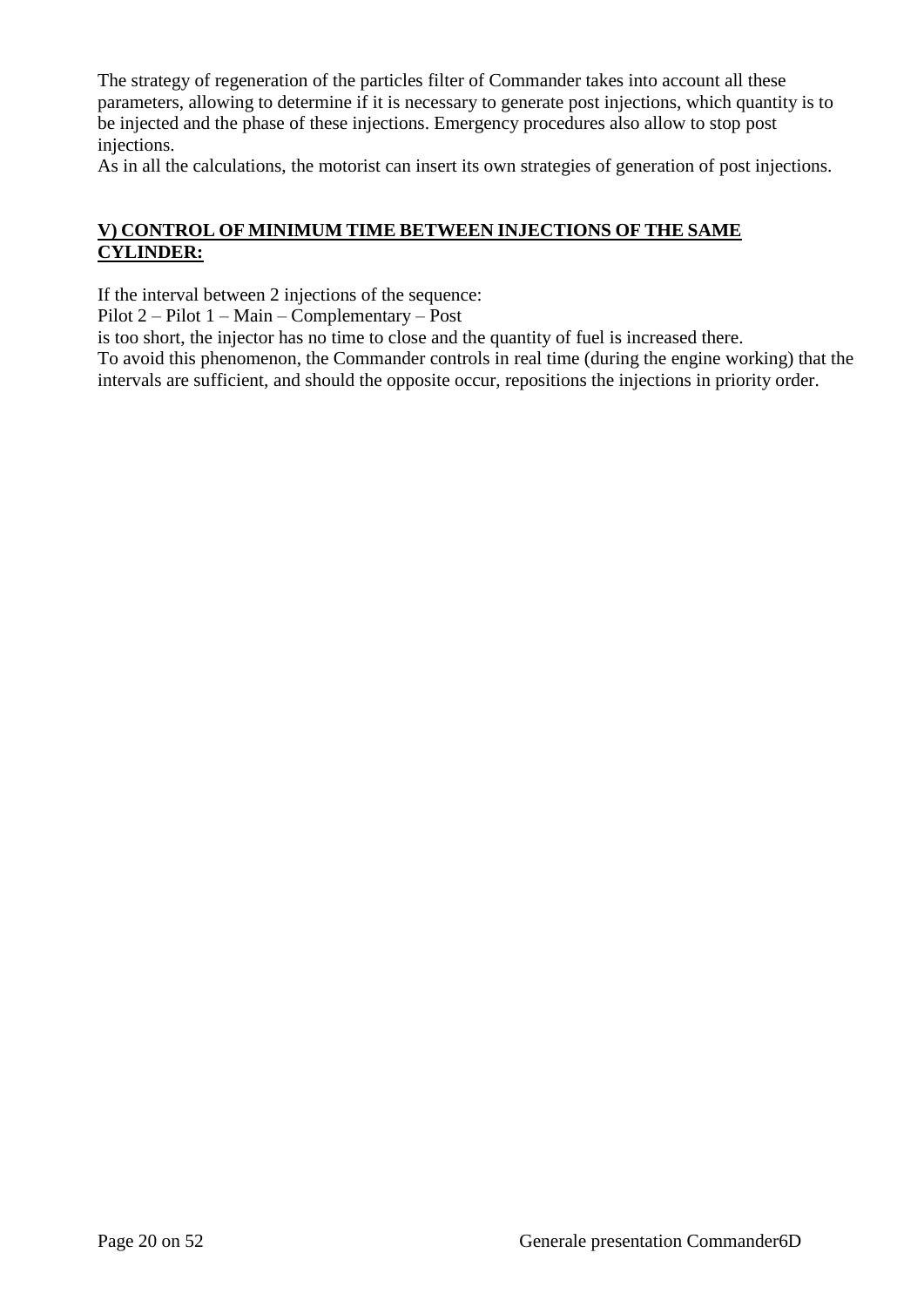# **RICHNESS REGULATION**

The Commander can be configured to measure the richness with a wideband Lambda sensor specifically calibrated for diesel engines, and to correct it.

#### **PRECISION OF THE SENSOR LAMBDA**

The precision of the indication given by the sensor Lambda is increased by the use of correction of measure according to the exhaust pressure.

#### **PRINCIPLE OF RICHNESS CORRECTION**

Contrary to gasoline engines (piloted ignition), the diesel richness regulation gives the maximal allowed richness: the richness regulation can only decrease the driver demand quantity if this one produces a too high quantity of fuel. The coefficient of correction of richness is thus a value at most equal to 1 applied to the driver demand.

#### **GLOBAL ACTIVATION**

A software switch allows to validate globally or not the correction of richness.

#### **PROGRAMMABLE ACTIVATION**

When the richness correction is globally allowed, we can also define the range of load, rpm and engine temperature in which the richness correction must be made.

A map of complementary cut of the richness correction, with selectable inputs, allows the motorist to implement its own strategies of richness correction unlooping.

#### **TARGET OF RICHNESS**

To drive this correction, we use a target map to indicate the maximum desired richness according to the load (intake pressure) and the rpm.

A second one map function of the rpm and the driver demand (given by the pedal) allows to modify the target of richness.

Three maps of multimapping tuning with selectable activations (see 'Groups of modification multimapping tuning'), on rpm / load, allow to modify the basic target.

Furthermore, an advanced calculation hook map with selectable inputs for addition of strategies of target modification allows the motorist to implement its own strategies of modification of target.

#### **LIMITATION OF CORRECTION**

We also have a programmable limit of correction, forbidding the Commander a too much lean correction.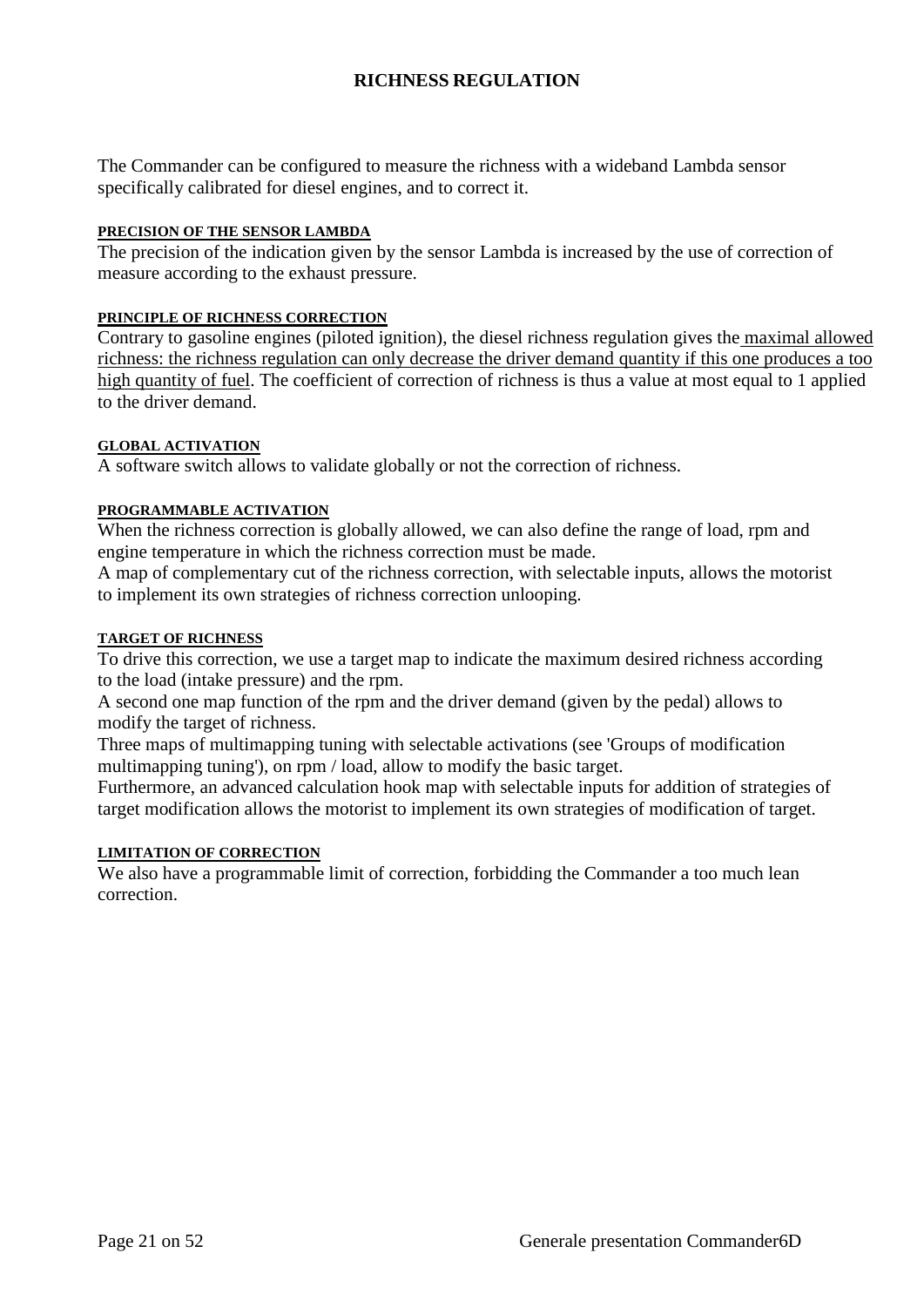# **REGENERATION OF PARTICLES FILTER**

The Commander can be configured to make regenerations of the particle filter, if it is present on the exhaust line.

A simplified version of regenerations is necessary, because some categories of car-racing ask for the presence of the DPF (Diesel Particles Filter).

Regenerations are made by 3 different modules:

- module of regeneration demand, according to the clogging level of the DPF,
- module of regeneration permission, according to the working state of the engine,
- module of regenerations execution.

# **I) DEMAND OF REGENERATION:**

The clogging level of the particles filter is calculated on the basis of a reference map of differential pressure of the filter, function of the engine rpm and the torque injection quantity. By comparison between this pressure reference and the measured pressure, a rate of immediate clogging and a rate of average clogging are calculated.

It is necessary to activate the regeneration enough early not to block the particles filter. Furthermore when the mass of soots increases, the heat emission during the regeneration increases, and can provoke the deterioration of the filter.

It is relevant to foresee the regeneration when the conditions are good: running with prolonged loads (highway or long straight road), or to delay it when they are bad.

#### **NORMAL DEMAND OF REGENERATION**

Regenerations are asked if the rate of average clogging reaches a standard trigger threshold of regeneration demand. This threshold is given by two sets of maps:

1) a basic map of clogging threshold, according to the rpm and to the torque injection quantity, gives the level of clogging to achieve to ask for a regeneration according to the working state of the engine.

2) a coefficient of modification of clogging threshold given by a 4D simplified map, according to the engine acceleration, the speed of the torque injection quantity, of the rpm and the torque injection quantity itself, gives a coefficient of correction of the coefficient of modification. When the conditions of engine working are good: strong prolonged load (high rpm and important  $TIO + slow evolution of the rpm and the TIO$ , we shall give a low threshold of clogging, provoking regenerations easy to make.

When they are bad, we shall give a high threshold of clogging, asking for regenerations only if the filter is in danger.

#### **DEMAND OF INSTANT REGENERATION**

The emergency regenerations are asked if the rate of instant clogging reaches the threshold given by a map of emergency threshold of clogging according to the rpm and to the torque injection quantity. Generally, the emergency thresholds are positioned very high, a little below the limit of clogging of the DPF.

If the demand of emergency regeneration is positioned, it will not be any more released until the run of the regeneration or until the ECU switch-off.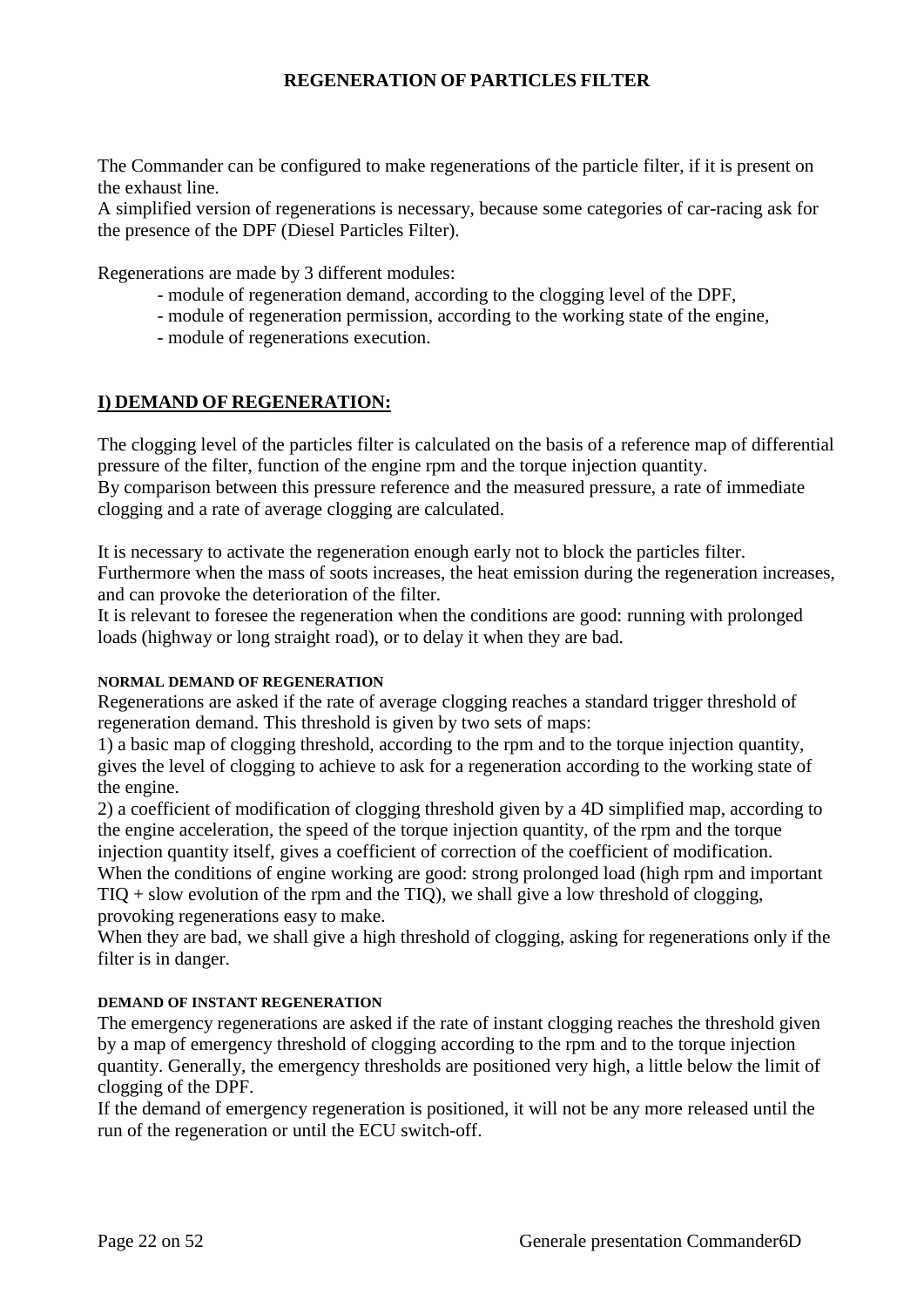# **II) TRIGGER OF REGENERATIONS:**

So that a regeneration can be run, the conditions of working of the engine have to allow it: all the states of control must be satisfied (regeneration allowed by all the controls).

# **EMERGENCY BAN**

During the entrance in tick over pedal position (deceleration cutoff or tick over), if the speed of rise of pedal exceeds a programmable threshold, regenerations are forbidden until the exit of tick over pedal position.

It is made to increase at most the engine brake in case of emergency demand by the driver.

# **MINIMUM LIMIT OF ENGINE WORKING**

There are ranges of very low load in which no stable mode of regeneration in high temperatures is possible: this function defines the minimum torque which the engine has to supply according to the different rpm, this minimum torque also ensuring a minimum stream of exhaust.

The permission to regenerate according to the engine working is given by

- a curve limits of torque injection quantity with regard to the rpm from which the permission is given,

- a curve limits of torque injection quantity with regard to the rpm below which the permission is canceled.

These two curves define a hysteresis of passage between both states 'allowed' and 'forbidden' to avoid the oscillations of permission when the load crosses the limit of permission.

# **MINIMUM LIMIT OF INPUT EXHAUST TEMPERATURE**

In correlation with the minimum load of the engine, we use a curve of minimum input exhaust  $t^{\circ}$ to allow regenerations.

It ensures that the stream of exhaust given by the minimum load also exceeds a minimum quantity of heat:

- a stream of exhaust being enough without temperature does not allow to launch regenerations.

- in the other direction, a high temperature with a weak stream of exhaust will bring only a small one quantity of heat, not allowing either to launch regenerations.

It is to note that as soon as the active heating of exhaust gases is made, this function does not intervene any more because the obtained temperature exceeds the minimal limit which it gives. The permission to regenerate according to the input exhaust  $t^{\circ}$  is given by

- a curve limits of temperature with regard to the rpm from which the permission is given,

- a curve limits of temperature with regard to the rpm below which the permission is canceled.

These two curves define a hysteresis of passage between both states 'allowed' and 'forbidden' to avoid the oscillations of permission when the temperature crosses the limit of permission.

#### **COMPLEMENTARY PERMISSION**

We have a complementary map of regeneration ban, inputs of which are selectable: the motorist can add its own strategy of ban.

This complementary permission can serve to explicitly forbid regeneration following engine states, for example the deceleration cutoff, the engine start, the rpm limiter, the tick over, ...

It can also serve to forbid regenerations if the richness is too high, to ensure the rate of oxygen being enough for correct combustion of soots.

Normally, the calibration of the interventions is made in a way that the levels of richness are correct, but this additional ban can serve as safety.

# **III) VIRTUALISATION OF REGENERATIONS:**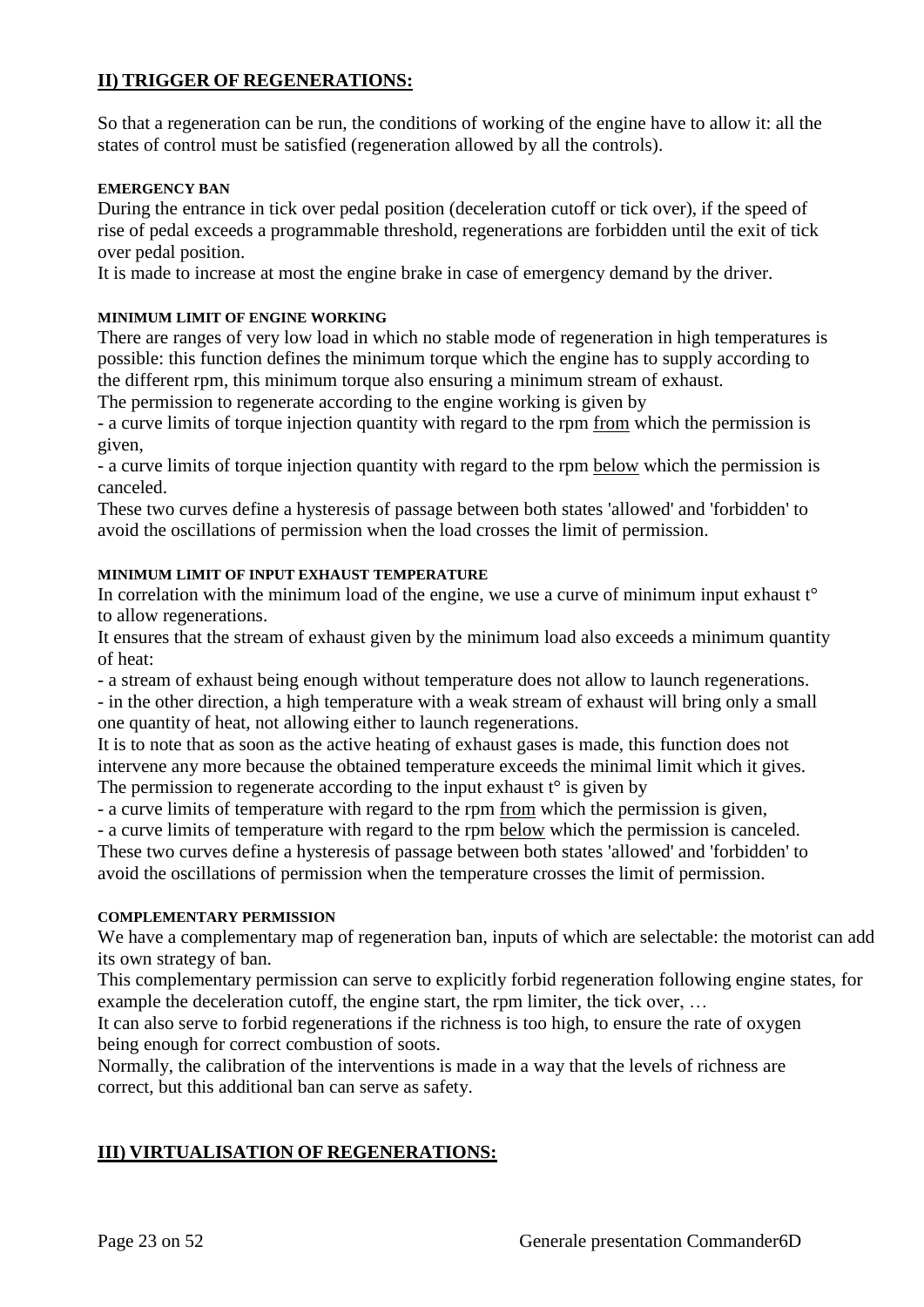If all the previous conditions are gathered, the regeneration is enabled and the engine interventions are made.

The run of the engine interventions can be set to pause to limit the temperature during the regeneration. This pause is called virtualisation.

**1) To control the heat during the regeneration**, we shall give a calibrable target of maximum temperature of catalyst output (normally 600°C). This target is given by a map function of the rpm and the torque injection quantity.

Indeed, the rise in temperature has a certain slowness depending on the stream of exhaust (depending itself on the rpm and on the engine load). To reach the temperature of combustion of soots, the quantity of necessary heat can be supplied either by warming more hardly, or by warming much longer. If we warm too hardly, we provoke an overshoot of acceptable temperature at DPF input, if we do not warm enough, time is too long to reach the desired temperature, to see we do not reach it at all: by modulating the strength of heater (by the interventions on the engine working – see lower) with the temperature level of passage in virtual mode, we obtain the regenerations execution desired working

**2) When the temperature reaches the target** (whether it is by intervention on the engine management or naturally because of the working state of the engine), the regeneration is set to virtual mode until it comes down again of a calibrable hysteresis. This hysteresis is given by a map function of the rpm and the load.

# **IV) RUN OF REGENERATIONS:**

To run the regeneration, the engine management has the late post injection. This intervention is subjected to a supplementary control of exhaust temperature before being able to be launched. These late post injections will raise the temperature inside and at catalyst output at the level of the minimal temperature of soot combustion (600°C without additive).

It is launched only during the active regenerations with additional control of t° before oxidation catalyst.

The fuel quantity which it supplies is a function of the rpm and the torque injection quantity. Its phase (angle of the beginning of injection) is a function of the rpm and the torque injection quantity.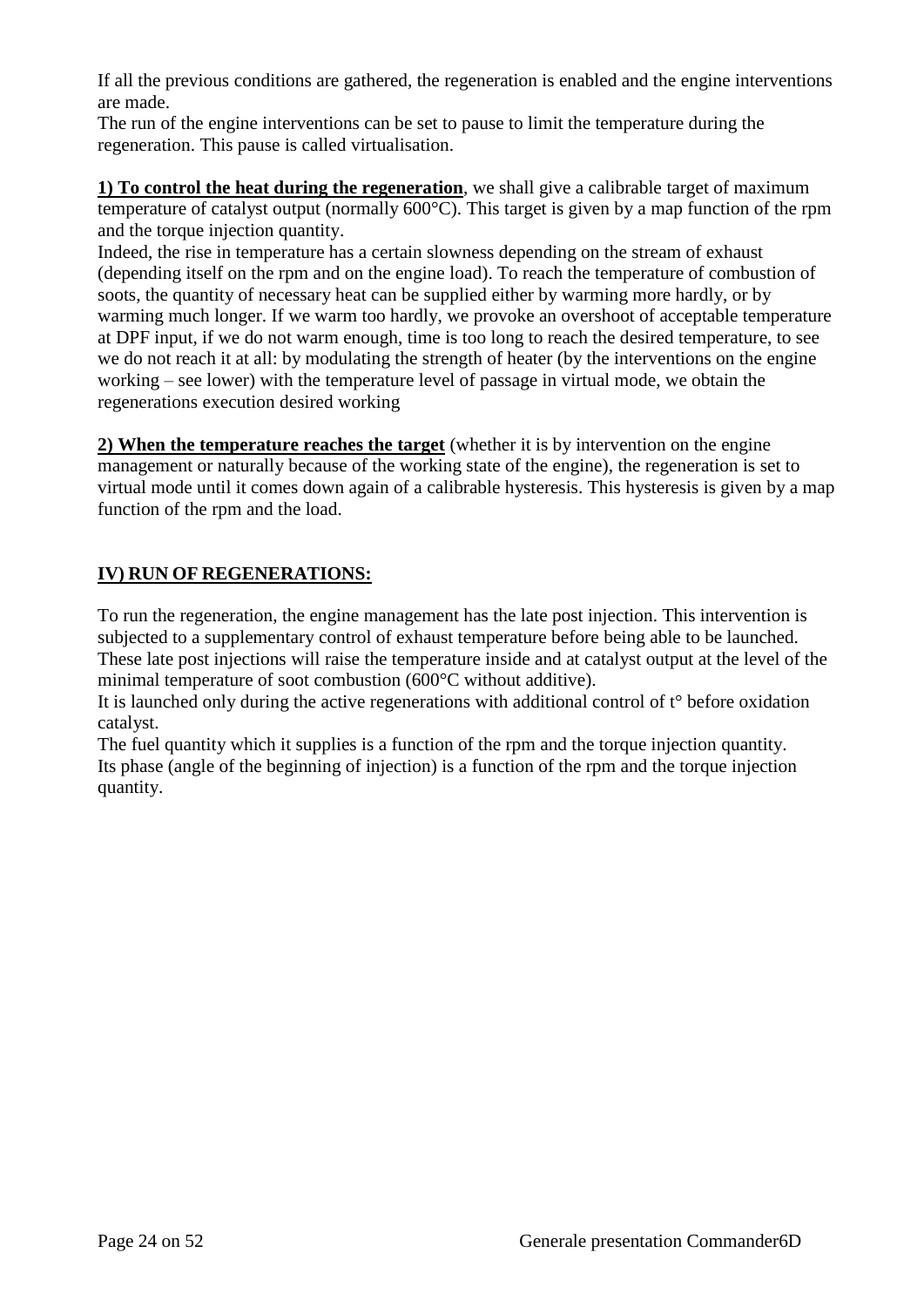# **ENGINE MULTIMAPPING**

This function is available only on the competition software.

Three groups of modification allow to modify the engine tuning, for example to have several tuning according to a rotator, allowing, with the original tuning, to obtain 4 different engine tuning (the original tuning plus 3 modifications).

A group of modification is constituted

- of a map of modification of maximum torque (maxi injected quantity),

- of a map of modification of driver demand (linearization of the torque demand with regard to the accelerator pedal position),

- of a map of modification of target of richness,

- of a map of modification of smoke limitation,

Every group of modification can be activated by the one or other one of the variables known by the ECU (measures or generic results of calculation of the ECU, or values received from the auxiliary CAN-BUS, or results of calculations of pilot modules).

Once defined by which ECU variable a group will be activated, one defines the value range of this variable which will activate the group.

In competition, one of the applications frequently used is to change engine tuning according to the positions of a rotator, by defining this measure of rotator position as variable of activation for all the groups, and by activating every group on one of the positions (value) of the rotator.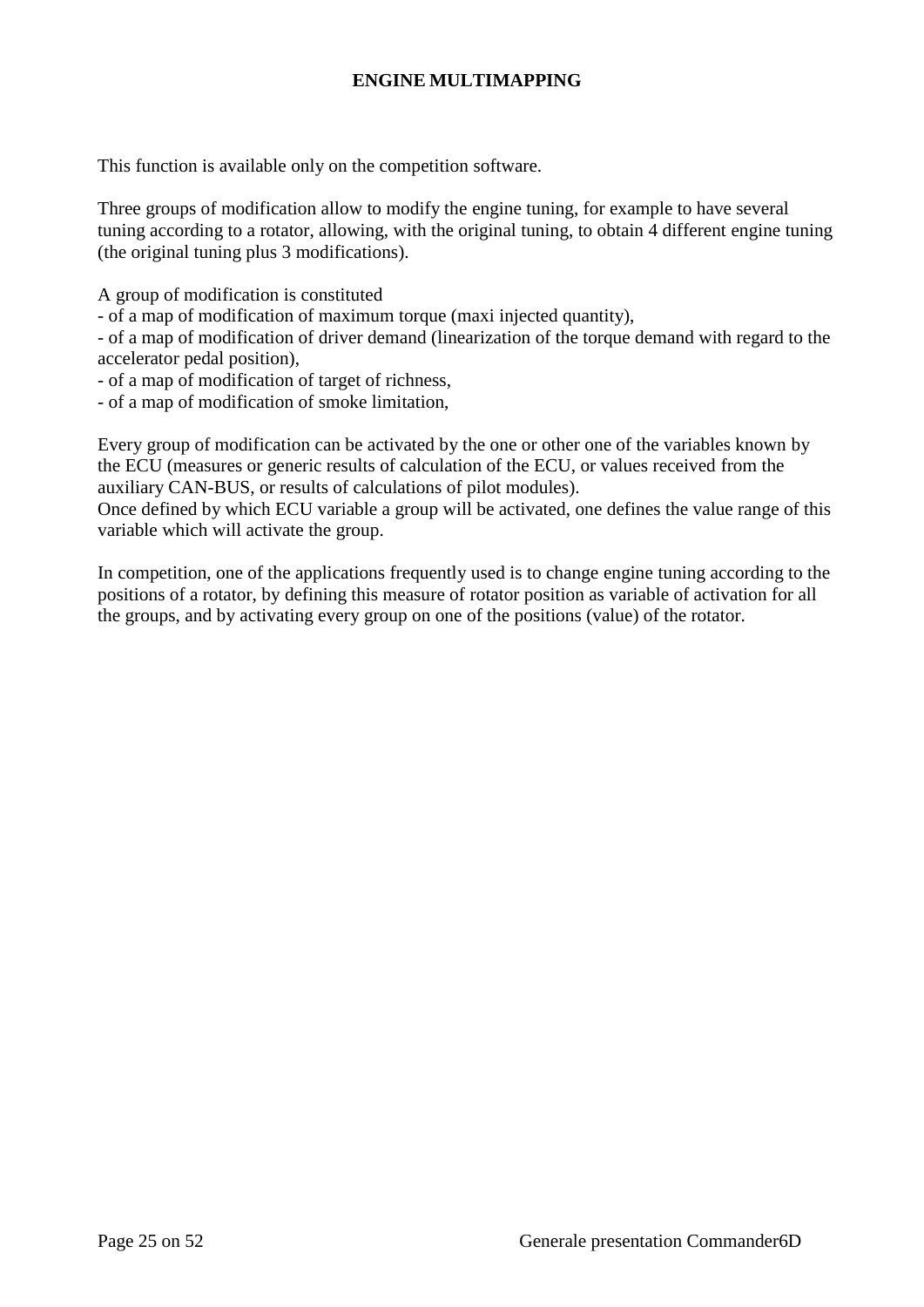# **AUXILIARY COMMANDS**

14 auxiliary outputs of Commander are generally power outputs of ground command in open drain (ground or nothing).

Two outputs can be programmatically configured in push-pull (ground or 12 volts power supply).

Some of the auxiliary outputs can be coupled so that a single command controls two electric outputs. In that case both outputs are set, that is if the one is active, the other one is passive. In the change of state of the double commands in push-pull, a very light phase shift is made. It allows for example to create H bridges.

# **I) FIXED COMMANDS:**

#### **DIAGNOSTIC LED**

The Commander uses a special output among 14 to command its LED to specifically manage the state signals of the ECU and its diagnostic.

# **II) FIXED COMMANDS FOLLOWING TYPE OF APPLICATION:**

#### **LOW PRESSURE FUEL PUMP**

The Commander can use one of the 14 outputs to command the low pressure fuel pump according with the standards FISA regulation: pump running during 5 seconds at the ECU switch on, then switch off of the pump if the engine does not run. As soon as the engine runs, restarting of the pump.

#### **FUEL PRESSURE AND FLOW**

See below the details of the management of the fuel pressure.

#### **TURBO**

See below the details of the management of turbos.

#### **PRE-POST HEATING**

See below the details of the management of the pre-post heater.

#### **ELECTRIC MOTOR OF POSITIONING**

To use a device with precise angular positioning, with looping on a potentiometer. Is managed by a regulation of type PID on a H bridge PWM command (double push-pull) of which the control frequency can be chosen.

For this management we use a map of target to indicate the angular position of the electric motor. The inputs of this map of target are selectable and the target of position of the motor is thus a function of what wishes the motorist.

#### **Measure of angular position:**

The measure of position of the electric motor is normally made on a potentiometer, but can be made on two potentiometers thanks to the advanced functions of programming. The motorist can also define the way of correlating both track of the potentiometer and the strategies of defect.

#### **Angular position calibration:**

The ECU supplies a calibration of electric motor position. This calibration allows the ECU to record the minimum and the maximum of the values of potentiometer (or of calculation so double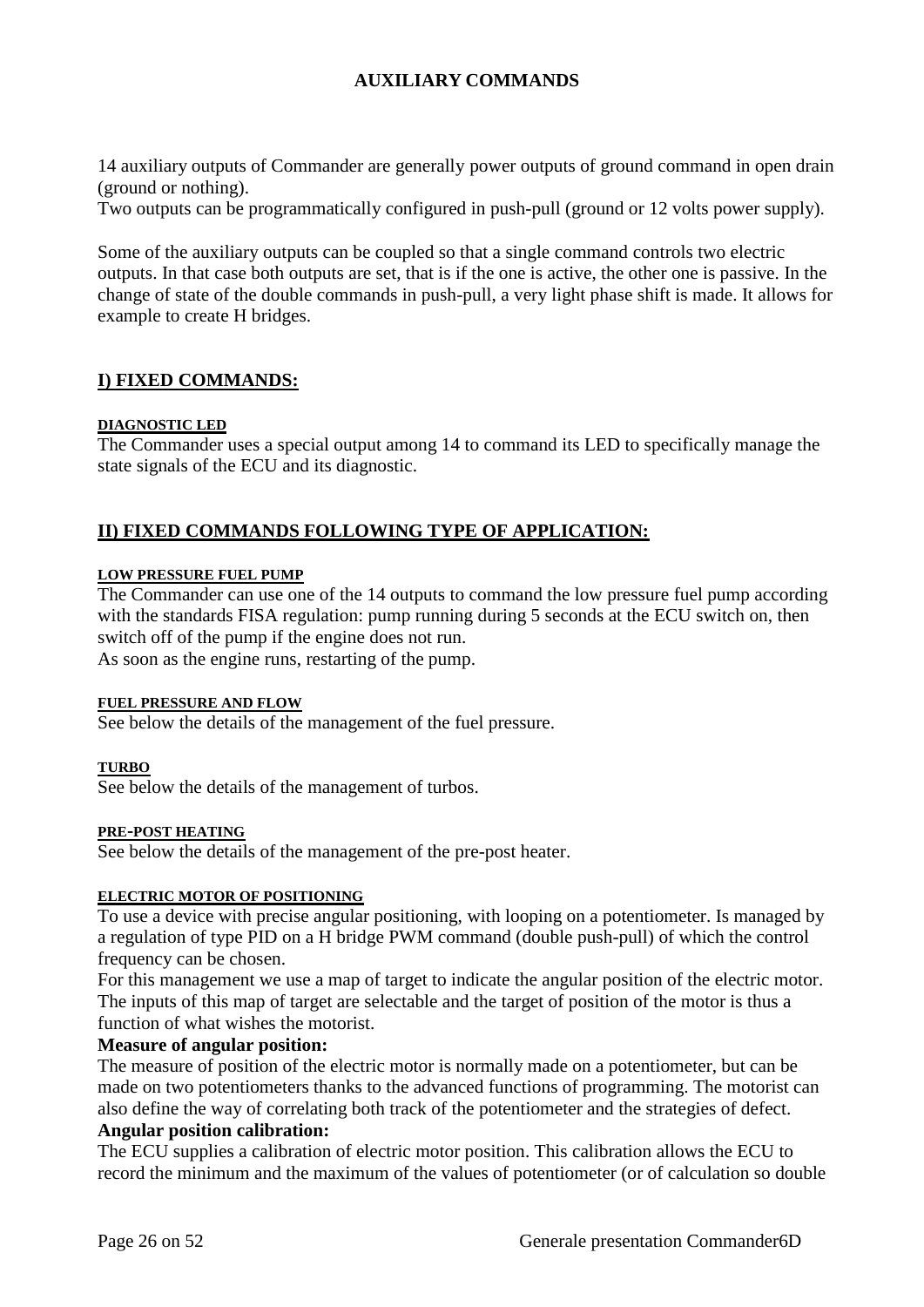potentiometer) and will allocate them from then on the angular position 0 and the angular position 1000, with a linear interpolation between these two values for the intermediate angles.

#### **ELECTRIC MOTOR OF ROTATION**

Allows to manage the speed of an electric motor by a PWM with selectable frequency and cyclical ratio, with possible looping on one of the frequency inputs, which allows to control very finely the speed of the electric motor, according to parameters selectable by the motorist.

This function is not pre-programmed but must be built on the basis of the 'advanced Functions' (see examples in the programming documentation).

#### **PROPORTIONAL ELECTROVANNE**

Allows to manage the gradual opening of electrovalves, by a PWM with selectable frequency and cyclical ratio.

The Commander owns a particular mode of electrovalve control by making an effect of small hammer to force the precise positioning of electrovalves. If this working type is not wished, we shall rather configure the output in adjustable PWM.

The type of electrovalve can be two wires (standard electrovalve closed by spring) or three wires (electrovalve with opening and closure electrically controled).

# **III) PROGRAMMABLE COMMAND:**

The auxiliary outputs of the ECU not used by the type of application are at the disposal of the motorist to implement its own strategies. See 'Advanced functions' lower to find a description.

# **IV) FUEL PRESSURE:**

The Commander owns three possible types of management of the fuel pressure:

- by the flow only (fuel supply electrovalve)
- by the leak only (electrovalve of leak on the injectors rail only)
- combined by the flow and the rail leak (a electrovalve on each side)

One of these three configurations must be selected.

Whatever is the mode of management of the fuel pressure, it is made by one (or two) PID on the measure of fuel pressure which is always validated (an input is allocated to this measure, whether it is physical, calculated or by CAN-Bus sensor).

#### **TARGET OF FUEL PRESSURE**

A set of maps of target allows to define the desired fuel pressure.

#### **1) Basic target:**

A map of basic target indicates the wished base of fuel pressure, according to the rpm and to the torque injection quantity.

#### **2) Additional correction:**

A map of complementary command of target with selectable inputs allows the addition of strategies of fuel high pressure target by the motorist.

#### **3) Dynamic enhancement:**

When the pedal is pushed (strong demand of the driver) and when the load is strong (the engine intakes a lot of air), we deliver an important quantity of fuel. We can then strengthen the fuel pressure to limit smokes.

#### **4) Target fall control:**

A mapped control of target fall allows to limit the speed at which the target decreases, for example in the rise of foot.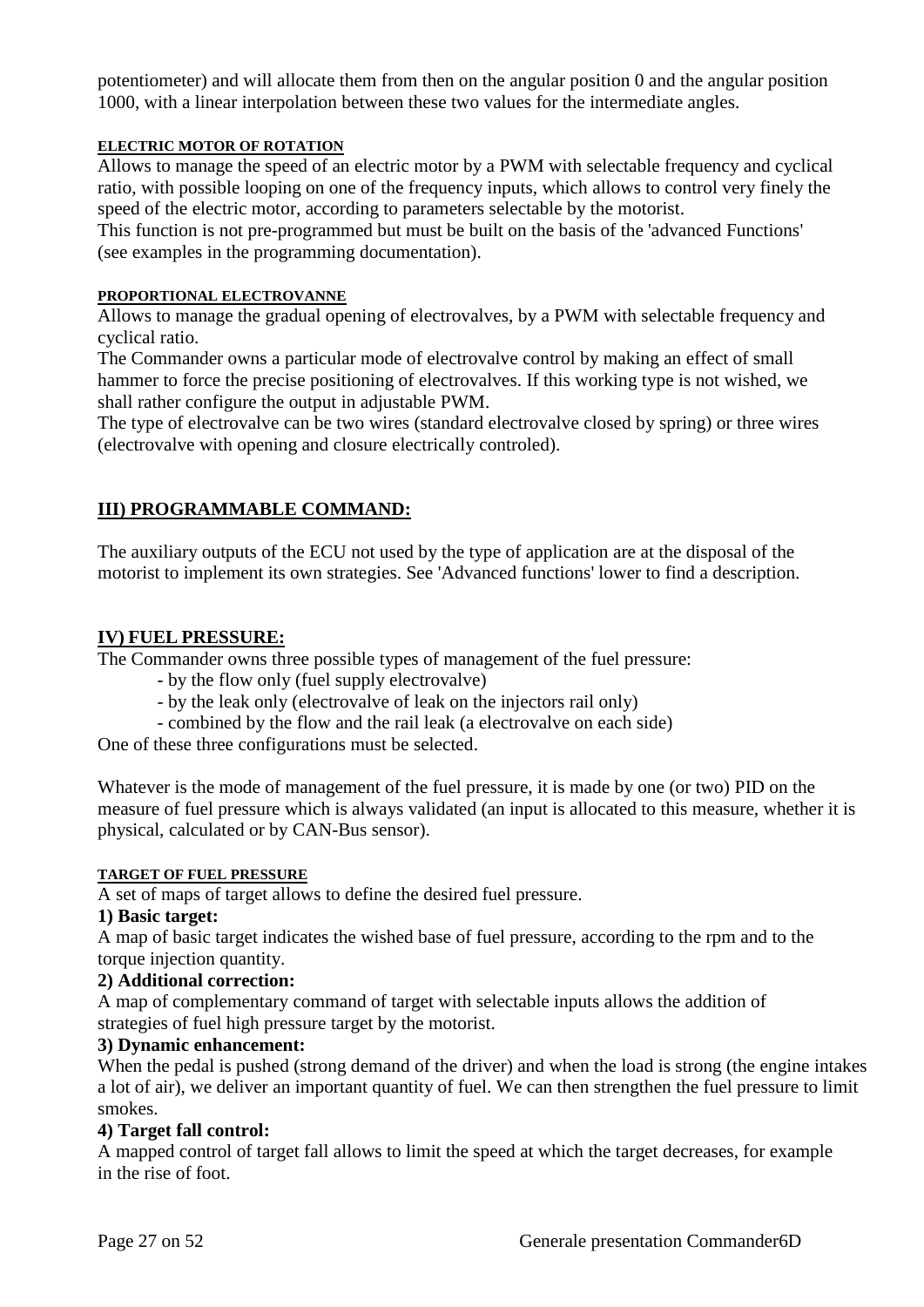Indeed, if the engine is loaded with and that the driver quickly raises the foot, the target is going to fall again immediately at a much lower level. The fuel pressure will follow the target.

If this rise of foot is immediately followed from a re acceleration, the fuel pressure has to go back up again.

This calculation allows to limit the fall of the target for a while, waiting to see if the re acceleration and the rise of target quickly follow.

# **5) Limits of target:**

Two maps of safety allow to limit the excursion of the pressure target according to the engine rpm, one to define the minimum pressure and one to define the maximum pressure.

# **RAIL LEAK FUEL MANAGEMENT**

The fuel pressure is managed by the rail if the electrovalve of fuel pressure (rail output side) is managed by an auxiliary output in PWM but if the fuel flow electrovalve (fuel supply side) is not managed. The fuel quantity which the pump compresses is always maximal. The electrovalve empties the rail of the pressure excess: the fuel pressure is obtained by the balance between the filling of the injectors rail by the pump and its emptying by injectors and electrovalve.

The electric command can be inverted by the configuration of the output.

The frequency of the PWM can be chosen by the configuration of the output.

The management of fuel pressure is made by a PID looped on the fuel pressure.

The parameter setting of the PID is constituted by 3+1 maps.

By means of these four maps, a regulation RCO is calculated and applied to the PWM output of fuel high pressure command.

This RCO is equal to the RCO of base + derived RCO + integral RCO.

A limitation of the RCO allows to limit the electrovalve control to its useful range of operation. It is possible to block the calculation of the integral of the PID to its current value: the motorist can choose its strategy for this blocking, for example to freeze the integral during the gear shifting, because the dynamics of the demand is very high and can provoke very important overshoots and undershoots of pressure.

# **SUPPLY FLOW FUEL MANAGEMENT**

The fuel pressure is managed by the flow if the electrovalve of fuel flow (fuel supply side) is managed by an auxiliary output but if the electrovalve of fuel pressure (rail output side) is not managed. The fuel quantity which the pump compresses depends on the RCO (cyclical ratio) which controls the electrovalve of fuel flow: we increase the pressure with the command of pump, but it is the injectors which empty the pressure: the pressure of fuel is obtained by the balance between the filling of the injectors rail by the pump and its emptying by injectors.

The management of fuel pressure is made by a PID looped on the fuel pressure.

The parameter setting of the PID is constituted by 3+1 maps.

By means of these four maps, a regulation RCO is calculated and applied to the PWM output of fuel flow command, the period of the PWM being also adjustable at the level of the parameter setting of the output.

This RCO is equal to the RCO of base + derived RCO + integral RCO.

A limitation of the RCO allows to limit the electrovalve control to its useful range of working.

The management of this PID possesses in more a peculiarity due to the limitations of working of the management by the flow which cannot decrease the fuel pressure when injectors are stopped. If the command is too high when injectors are stopped, the fuel pressure is going to rise very high without that it is possible to make it decrease. Even if the pressure is correctly stabilized at the target level, if the target comes down, the pressure cannot decrease to follow this decrease.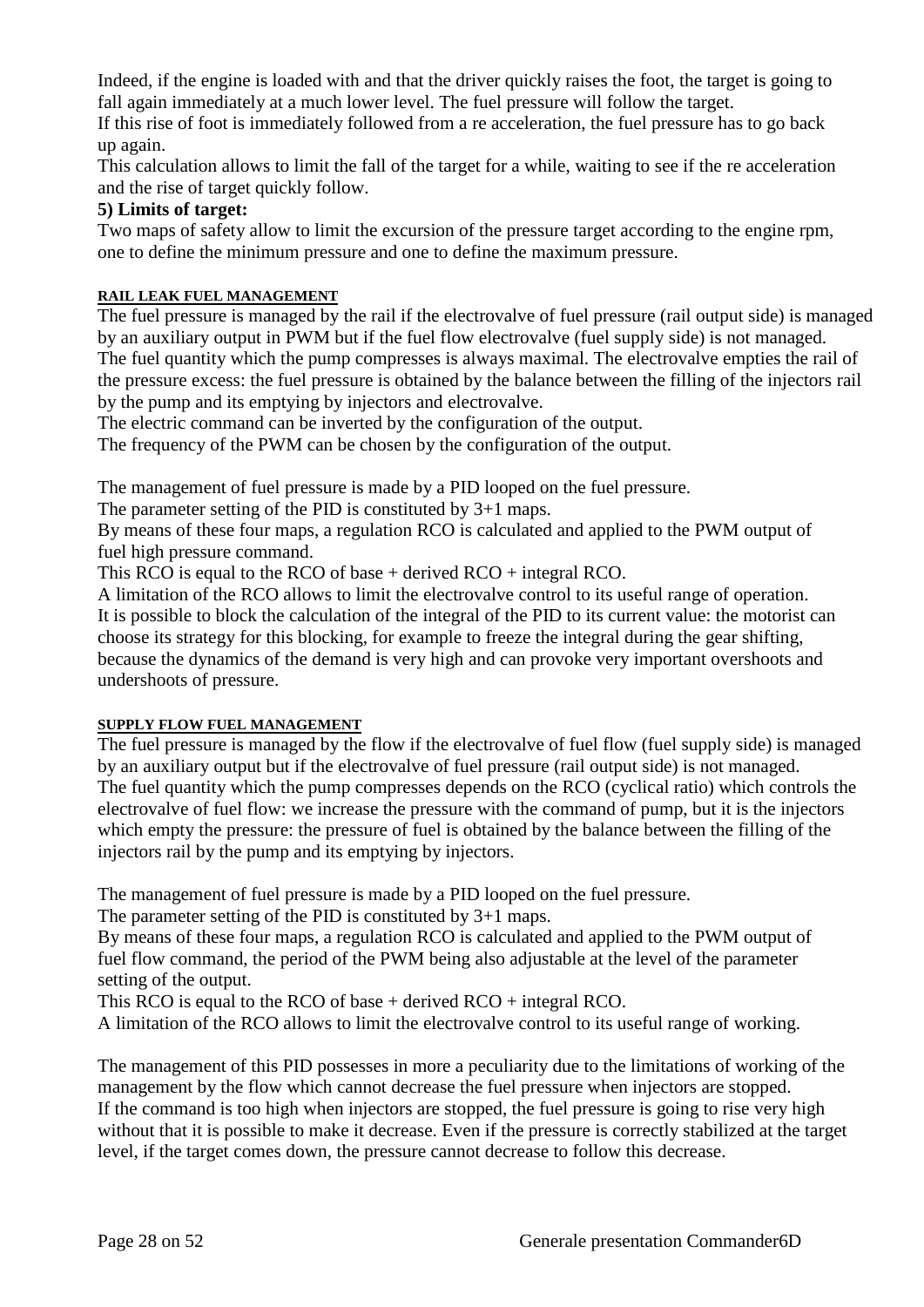In the phase of deceleration cutoff, a too high pressure is unwanted, especially if the injected quantities at the time of the move on are low, as at tick over, giving extremely short times of injection, for which the pollution and the stability of the engine working will be difficult to control.

To avoid this unwanted state, the Commander has a strategy of rail emptying to decrease a too high fuel pressure during the deceleration cut off.

Furthermore, the basic map of RCO of the PID taking into account the fuel consumption, the command of the pump will be adapted from the pre control (base of RCO) at injection cutoff: it gives a RCO close to a command of stopped pump.

# **COMBINED MANAGEMENT BY THE FLOW AND THE RAIL LEAK**

The fuel pressure is collectively managed if the electrovalve of fuel pressure (rail output side) and the electrovalve of fuel flow (fuel supply side) are both managed by an auxiliary output.

Every output is controled by a PID, with a module of interaction management.

The PID of management of the flow does not manage the injectors stop and there is no procedure of rail emptying in deceleration cutoff. Indeed, it is the rail leak management that is in charge of making the pressure drop in that case.

Two phases of management are used:

1) At engine start, as long as the fuel temperature (rail input) is cold (below a programmable target): The fuel pressure is managed by the rail leak.

After a first phase of filling, the flow remains maximum. The pump warms the fuel by compressing more fuel than necessities.

2) When the fuel temperature is sufficient (programmable target reached):

A module of interaction controls both PID:

The fuel pressure is mainly managed by the flow, the rail leak serving only when the pressure cannot be decreased by the decrease of the flow.

# **V) TURBO:**

The Commander can manage:

- 1 turbo,
- 2 twin turbos in parallel (1 by bank of cylinders)
- 2 sequential turbos in parallel
- 2 serial sequential turbos

- 3 turbos, with two in parallel and the third serial with both first ones

Turbos in sequential mode are started only under selectable conditions.

The management of turbos maybe made according to the intake pressure or the rpm of turbos. For V engines with separated intake by bank, it is possible to read two pressure sensors, each allocated to a bank of cylinder, and to manage each of the twin turbos with its own pressure. Furthermore, as the maps of target are with selectable inputs, it is possible to integrate a restrictor pressure into the management of the target of overboost, by using one of the auxiliary inputs to measure this restrictor pressure and by integrating this measure into the calculation of the overboost target.

#### **COMMAND OUTPUTS**

The management of turbos has 3 output commands, one for every turbo.

The management of the commands of turbos (waste-gate or variable geometry) is made in PWM. The electric command can be inverted by the configuration of the output.

The frequency of the PWM can be chosen by the configuration of the output.

- The ECU commands outputs of the turbos are ground commands, controlling normally pneumatic electrovalves. The frequency of the PWM can vary from 30 Hz up to 250 Hz following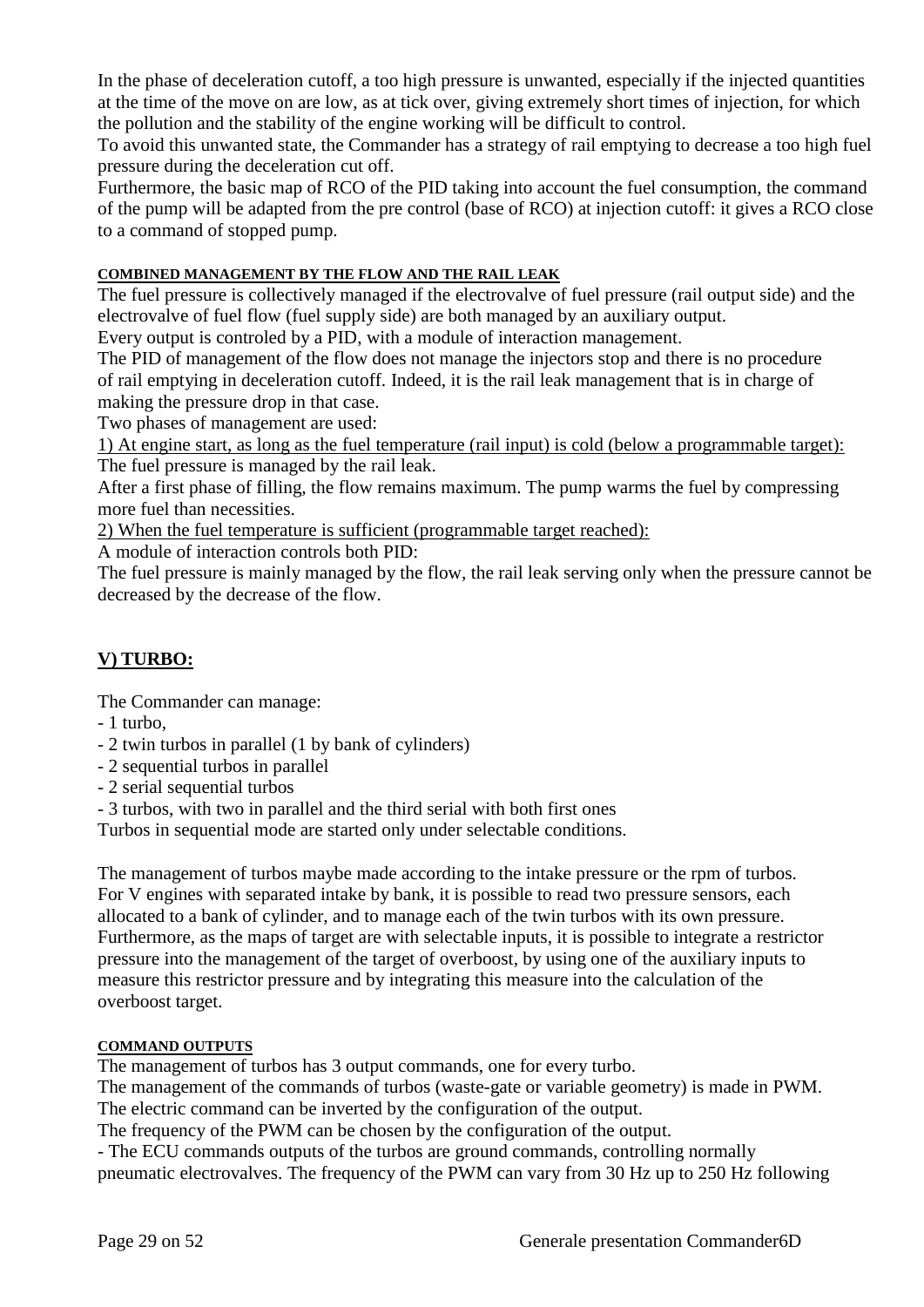the type of electrovalve. If it cannot be verified with the parts manufacturer, the frequency advised by the PWM is around 100 Hz.

- Some turbos have a variable geometry controlled by electric motor. The frequency of the PWM can vary from 50 Hz up to 1000 Hz. If it cannot be verified with the parts manufacturer, the advised frequency of the PWM is around 500 Hz.

If it is needed to control supplementary electrovalves to engage or bypass the turbos by flaps, or to also manage one wastegate back pressure, programmable auxiliary outputs can be used to make these additional controls.

According to the engine equipment, these outputs can then be managed according to the rpm of the sequential turbo or one or several turbos of the Pack 1, either according to the engine rpm, the intake pressure, or the fuel quantity, or any other parameter needed by the motorist.

# **TOOLS OF TURBO MANAGEMENT**

Turbos are named 1A, 1B, and 2, as much for the output command as for the measure of turbo rpm.

Turbos 1A and 1B have to be twin turbos.

The turbo 2 benefits itself of a completely separated management.

The Commander has 2 packs of turbo management:

Whether it is for the pack 1 or the pack 2, the conditions of control are completely selectable. Every Pack consists

- of a map with selectable inputs of type of management wished (in rpm or in pressure)
- of a map with selectable inputs of turbo rpm target
- of a map with selectable inputs of modification of turbo rpm target
- of a map with selectable inputs of intake pressure target
- of a map with selectable inputs of modification of intake pressure target
- of a parameter setting of PID of management of turbo rpm
- of a parameter setting of PID of management of turbo pressure
- of a map with selectable inputs of reset to zero of the integral of the PID

#### **TURBO RPM MANAGEMENT**

The choice of the management in turbo rpm or in pressure is made Pack by Pack, that is if 2 turbos 1A and 1B of the Pack 1 exist (commands of outputs validated), the 2 will be managed in pressure at the same time, or managed in rpm at the same time. The turbo 2 managed by the Pack 2 can be managed in rpm or in pressure independently of turbos 1A and 1B.

If during the management by rpm, one of the measures of turbo rpm of a Pack is declared in error: a) If the management by pressure of the Pack is validated: (see paragraph 'Management in pressure')

The switching to the management by pressure is made. This switch is made in a common way inside every Pack of turbo management: for example, if the measure of turbo rpm 1A either if the measure of turbo rpm 1B falls out of order, the management of the Pack 1 completely switches to pressure management.

b) If the management by pressure of the Pack is not validated:

As long as the pack is in error, only the map of basic leak of the PID will be used, no correction being brought to it any more.

#### **TURBO PRESSURE MANAGEMENT**

For V engines with separated intake by bank of cylinders, we shall declare in the configuration of inputs the existence of bank 1 and bank 2 intake pressures, each being measured with its own sensor. We shall also declare the main pressure in automatic calculation, as resultant of the 2 banks, which will be used for the calculations of the injection management and the other one …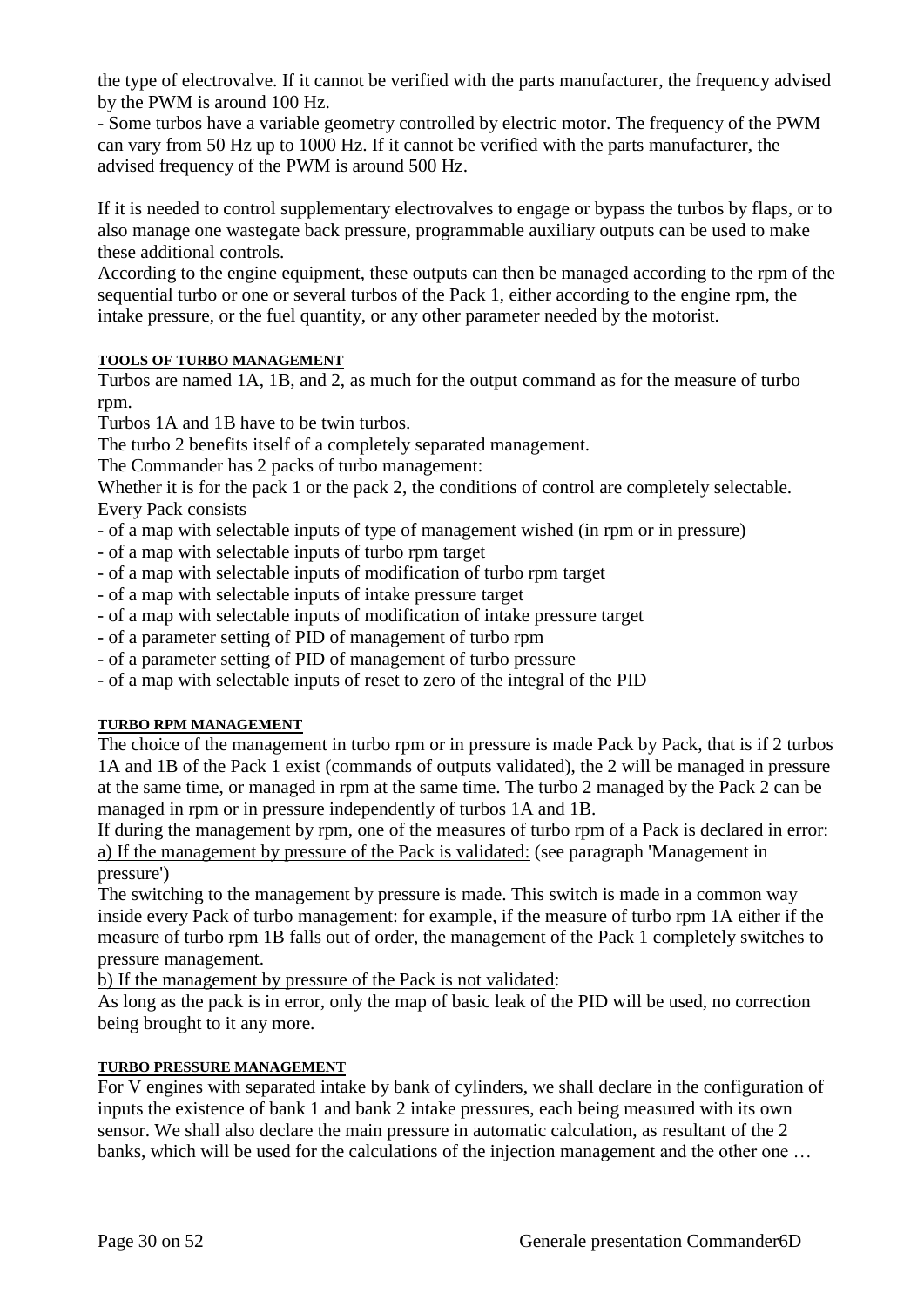The 2 turbos of the Pack 1 will be managed so separately, each with its own pressure. The pressure of the bank 1 is automatically allocated to the turbo 1A and that of the bank 2 to the turbo 1B. If only the main intake pressure is declared, both turbos 1A and 1B will be managed in the same way according to the unique pressure.

If during the management by pressure, one of the measures of turbo pressure of a Pack is declared in error:

a) If the management by rpm of the Pack is validated: (see paragraph 'Management in rpm') The switching to the management by rpm is made. This switch is made in a common way inside every Pack of turbo management: for example, if the measure of turbo pressure 1A either if the measure of turbo pressure 1B falls out of order, the management of the Pack 1 completely switches to rpm management.

b) If the management by rpm of the Pack is not validated:

As long as the pack is in error, only the map of basic leak of the PID will be used, no correction being brought to it any more.

# **CHOICE OF MANAGEMENT TYPE TURBO RPM OR PRESSURE**

If 2 types of management turbo pressure or turbo rpm are validated, the ECU allows changing the type of management in the other one.

The target and the difference with the target of both types of management are continuously calculated, even for the type of management that is not in use.

# **1) Map of selection:**

A map allows to choose which one of both is used, to be able to use at best the 2 types of management.

Its inputs are selectable, and the strategy of use is thus left with the choice of the motorist.

This map accepts the hysteresis mode of operation to avoid oscillations between the 2 modes at the time of the switching from one to the other.

For example, we can choose to work in pressure up to a maximum turbo rpm, to switch to rpm management beyond this threshold to be sure to avoid overboosts, and to go back to pressure only if the rpm comes down below a certain a little lower threshold.

The map having two inputs, if two twin turbos are managed by the pack 1, the rpm of each can be examined, each by one of the inputs of the map.

# **2) Automatic change on error of measure:**

If the error concerns the measure in use (pressure or turbo rpm), the ECU tries to switch type of management:

- If the other management is allowed (no error), the change of management is made.

- If the other management is not allowed (also in error), no management is more allowed, the management by pressure is chosen and only the map of basic leak of its PID is used (the proportional and the integral are not used during the errors).

If the error concerns the not used measure, the ECU will not switch to the type of management of this measure even if the map of working mode selection requests it.

#### **PID OF CONTROL**

Every Pack has 2 parameter settings of PID, one for the management in rpm and one for the management in pressure.

# **1) The Target:**

It gives the absolute intake pressure wished for the PID of management pressure and the speed turbo wished for the PID of management turbo rpm. It is possible to select according to which parameters this target will be given. For a standard turbo management, it will be the engine rpm, and the torque injection quantity or the accelerator pedal position.

A map of complementary modification allows to make modifications of target according to parameters chosen by the motorist, as the atmospheric pressure, the intake temperature....

**2) The basic leak:**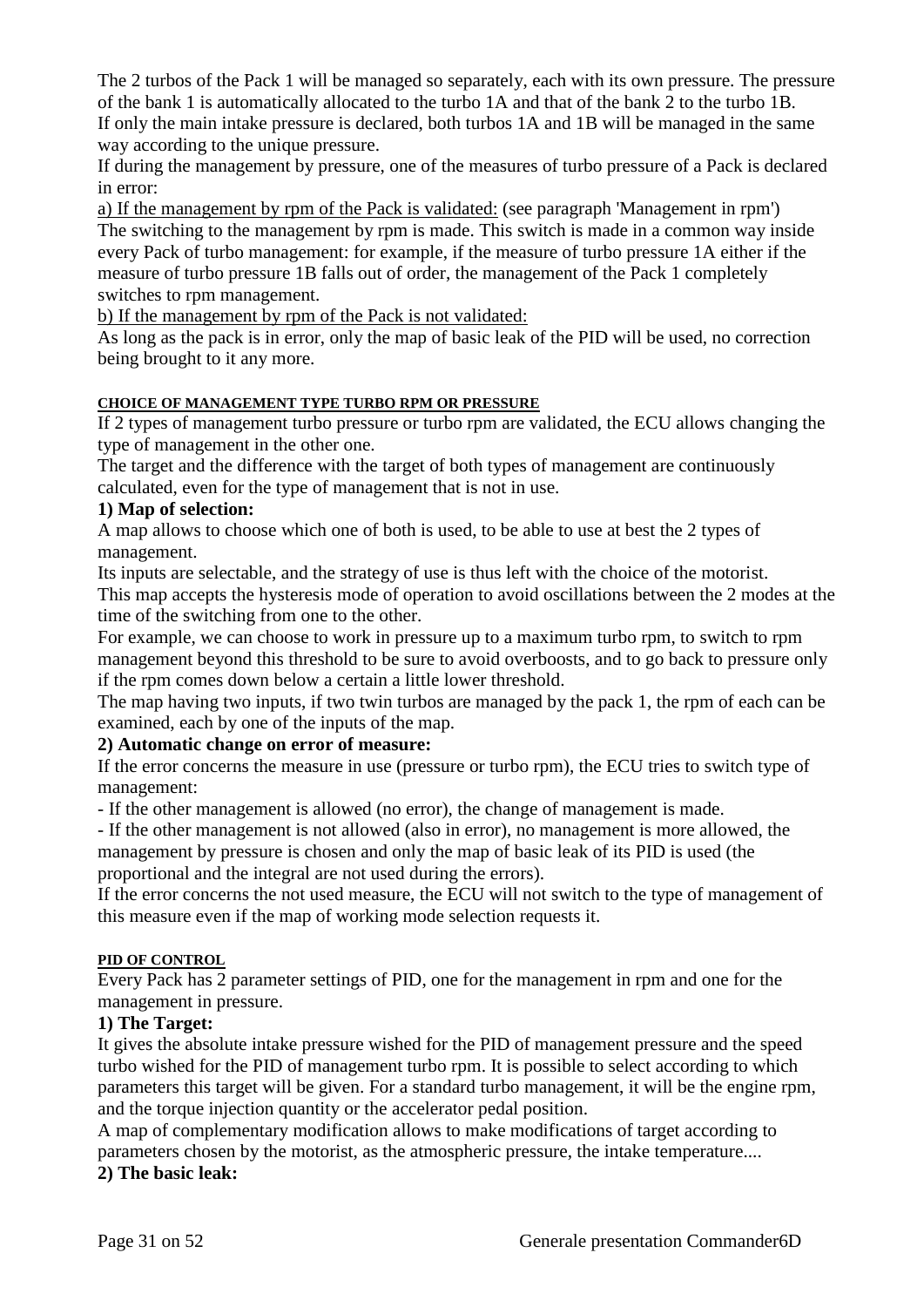It is a function of the engine rpm, and the target of turbo rpm for the management in rpm or the target of intake pressure for the management in pressure.

# **3) The leak immediate correction:**

It is a function

a) Of the speed of the target (turbo rpm or intake pressure). Indeed, the more the target varies fast, the more it is necessary to anticipate the demand in pressure or in turbo rpm.

b) Of the distance between the target and the measure:

- for the management in rpm, the measure is the rpm of the turbo.
- for the management in pressure, several cases are possible:
	- for the Pack 2: the measure is always the main intake pressure.
	- for Pack 1: for the twin turbos, if it was declared a measure of pressure for every

bank of cylinder, the measure is the pressure of the bank 1 for the turbo 1A and the pressure of the bank 2 for the turbo 1B. If the intakes of banks are not separated or if we manage only a single turbo, the measure of main pressure will be selected.

#### **4) The long term leak correction:**

It is a function of the same variables as the differential (see above).

In every cycle of calculation, (every milliseconds), a value is added to the value of correction calculated at previous calculation cycle, generating a new value of correction. We approach so gradually the perfect correction.

#### **5) The reset to zero of the integral:**

Is made by a map common to the rpm management and pressure management of the 2 parameter settings of PID of the pack. Its inputs are selectable: the motorist can choose its strategy for this reset to zero.

a) For a standard turbo management:

To avoid unwanted overboosts, we cut the integral correction which can generate a very important overshoot of target if, when the fuel quantity being too low, the turbo rpm or the pressure does not manage to rise at the level of the target: the calculation of PID then increases the integral at most to try to generate a higher leak to reach the impossible target, and when we accelerate brutally, the leak is wide open and the pressure rises very high.

It is thus necessary to force the integral to 0 in these circumstances, letting only the differential correct the basic leak.

b) For the management of a sequential turbo:

The integral can be maintained to 0 as long as the sequential turbo is not used.

# **VI) PRE-POST HEATING:**

The procedure of reheating is made only if one of the auxiliary outputs is configured in command of control of reheating glow plugs power device.

The glow plugs can be commanded in ON-OFF or in proportional for the fast heating glow plugs. The Commander controls the electronic device of heating, which could be only a simple power relay. If this device emits a diagnostic on a simple wire (OK-Error), the state can be used via an auxiliary input. If the diagnostic is emitted by the CAN, it can be get by an XCan variable (see auxiliary CAN-bus). The result of the diagnostic can be integrated by the motorist into the procedure of pre-post heating thanks to the advanced functions and to the complementary map of cut of the reheating.

If the reheating is made in PWM to command fast reheating glow plugs, a modeling can be made to estimate the temperature of glow plugs to use the push tension only when it is necessary.

The reheating begins from the switch on if it is allowed. If the engine start fails and if a new attempt is made without switch off, the procedure of reheating is restarted since the beginning.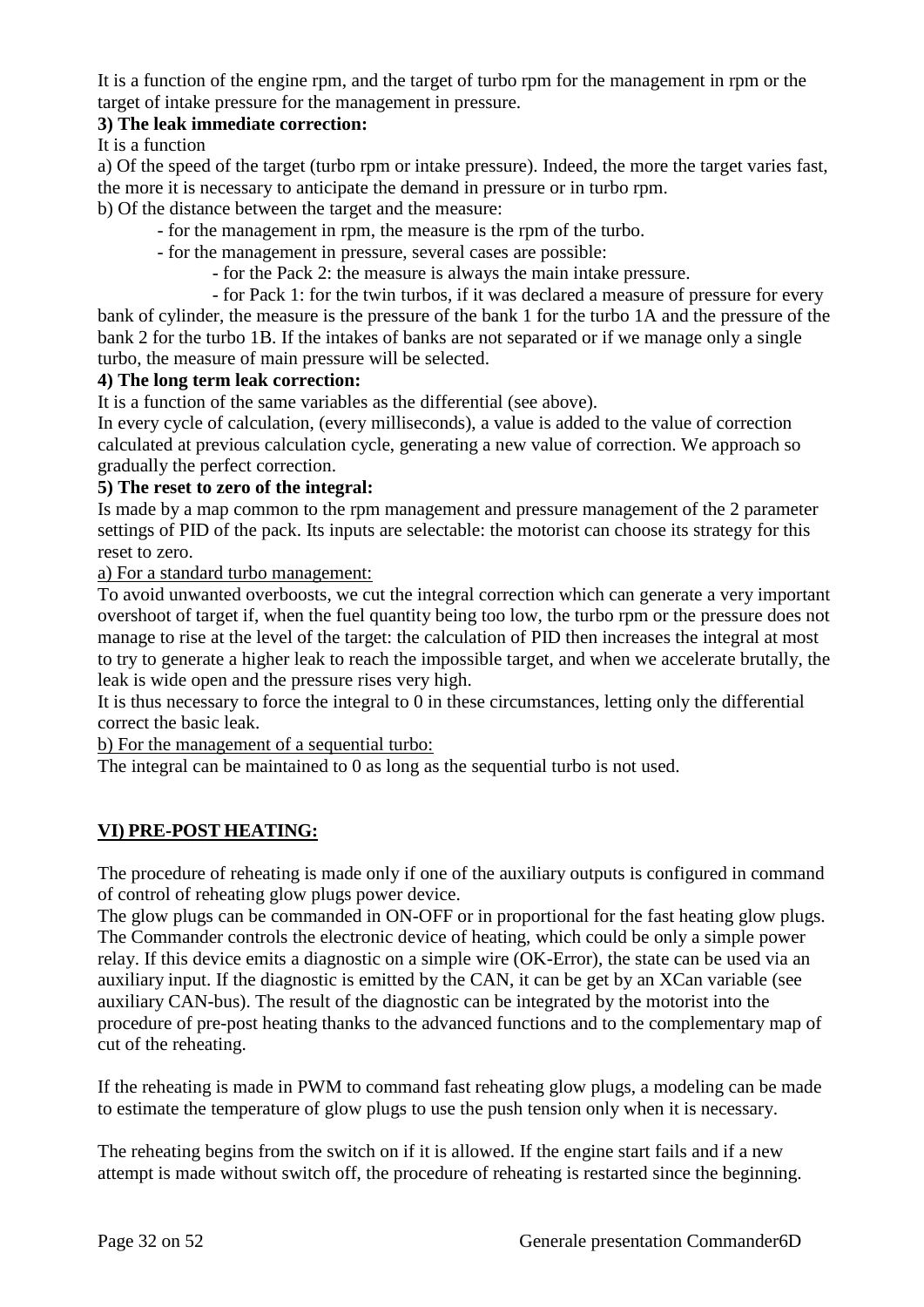The procedure of reheating is subdivided into different phases, dependent on the working state of the engine:

- Active pre heating,
- Standby Pre heating,
- Engine starts with additional Pre heating,
- Engine starts without additional Pre heating,
- Engine turns, active Post heating, standby Post heating,
- Reheating end,

The alarm LED is used as signal of demand of wait to start by producing a fast blinking (10 Hz).

During all the procedure of reheating, the battery tension is tested. If it comes down below a threshold for a while, the procedure of reheating is aborted.

A map of complementary cut of the reheating is available for an additional definition of strategy of cut by the motorist.

#### **PRE HEATING**

The time of Pre heating is calculated according to the engine temperature and the battery tension.

#### **POST HEATING**

The time of Post heating is calculated according to the engine temperature and the battery tension. The Post heating can be set in standby or stopped if the engine rpm is too high or if the engine load is too high.

The standby and the reactivation of the Post heating allows to make additional Post heatings for example during return to low load after deceleration cutoff of cold engine.

When the time of Post heating is lasted, the procedure of reheating is ended and the relay of reheating is switched off.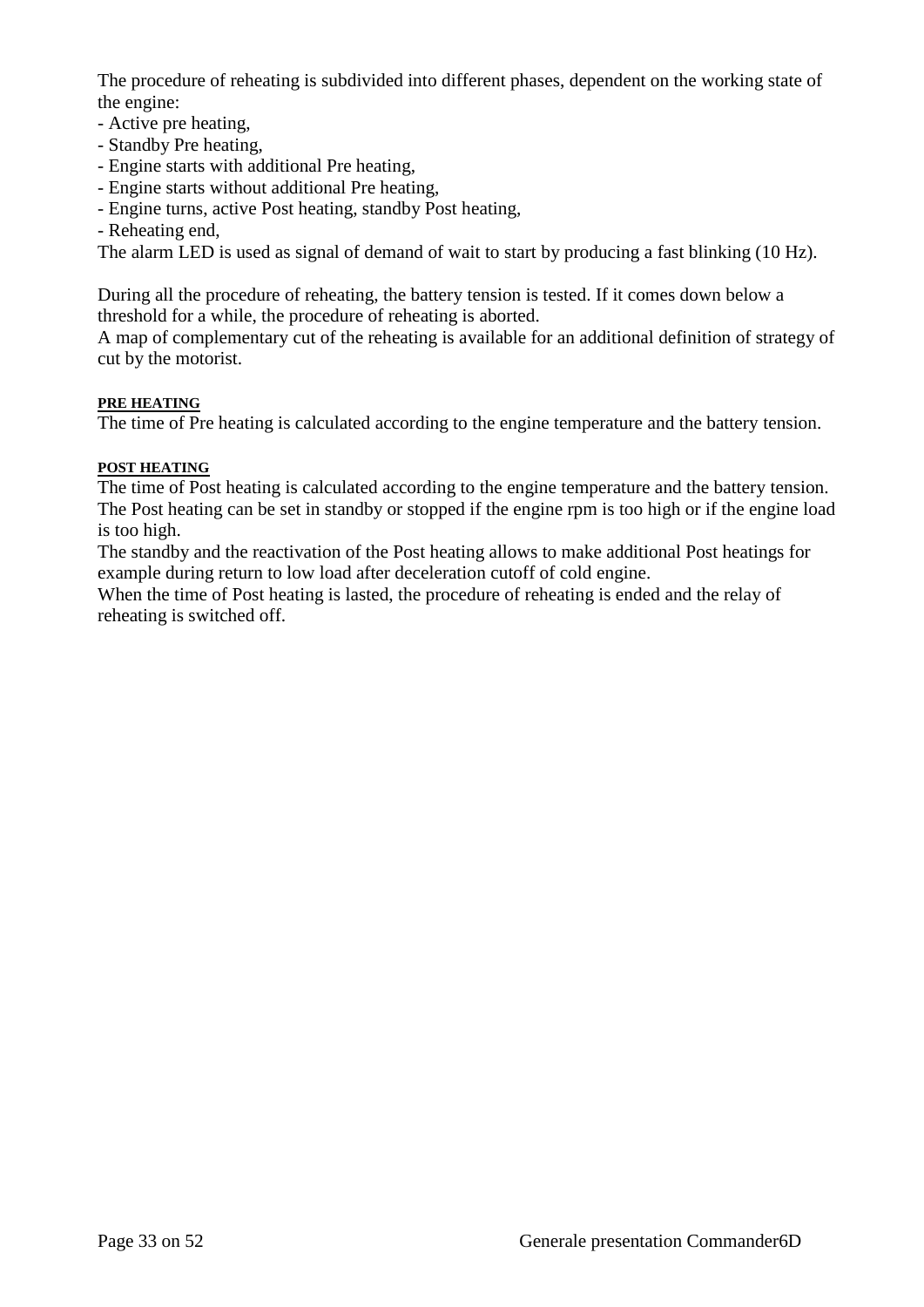# **VARIOUS FUNCTIONS**

# **I) RPM LIMITER:**

#### **ACTION OF THE LIMITER**

The limiter is made by a reduction of the fuel quantity, managed by a PID.

A map of complementary command allows the motorist to modify the rpm of the limiter according to a strategy which he will define himself.

#### **TYPES OF LIMITER**

Two types of rpm limiters exist in the Commander.

The Commander allows to give different rpm for these two limiters, as well as the conditions to switch from one to another.

#### **1) the move off (launch) limiter:**

It allows by setting a rather low limiter to reduce the power of the engine to the move off of the vehicle, to avoid a too high skating of wheels,

#### **2) the race limiter:**

It is used for the full power of the engine. A map allows to decrease the limiter target according to the time spent in the limiter.

#### **SHIFT LIGHT**

It is the lamp which we switch on when the engine rpm is to reach the rpm limiter.

This lamp is commanded by an auxiliary output.

It is possible to make very precise control of this lamp, for example by modifying its switch on according to the gear position.

# **II) PEDAL POSITION:**

#### **DETERMINATION OF THE NUMBER OF POTENTIOMETRES**

The standard working uses one pedal potentiometer, but it is possible to define 2 potentiometers by means of the advanced functions:

As all the measures, the information of input can be calculated instead of being measured. This calculation can result from an information of the auxiliary CAN-BUS, but also from another measure.

In this particular case, we shall define both inputs of potentiometer as auxiliary measure. These two auxiliary measures will be the inputs of a map of module which will make the comparison of both tensions (one can be rising and the other descendant, with a ratio of unitarian tension or divided. The value of output of the module will then be injected as input of the pedal measure, and the error of correlation of input potentiometers will be used to activate the error pedals and throw of the algorithms of degraded operation.

#### **PEDALE CALIBRATION**

The ECU supplies a calibration of accelerator pedal position. This calibration allows the ECU to record the minimum and the maximum of the values of potentiometers (or of calculation if double potentiometer) and will allocate them from then on the angular position 0 and the angular position 1000, with a linear interpolation between these two values for the intermediate angles.

# **III) TICK OVER AND CUTOFF POSITION:**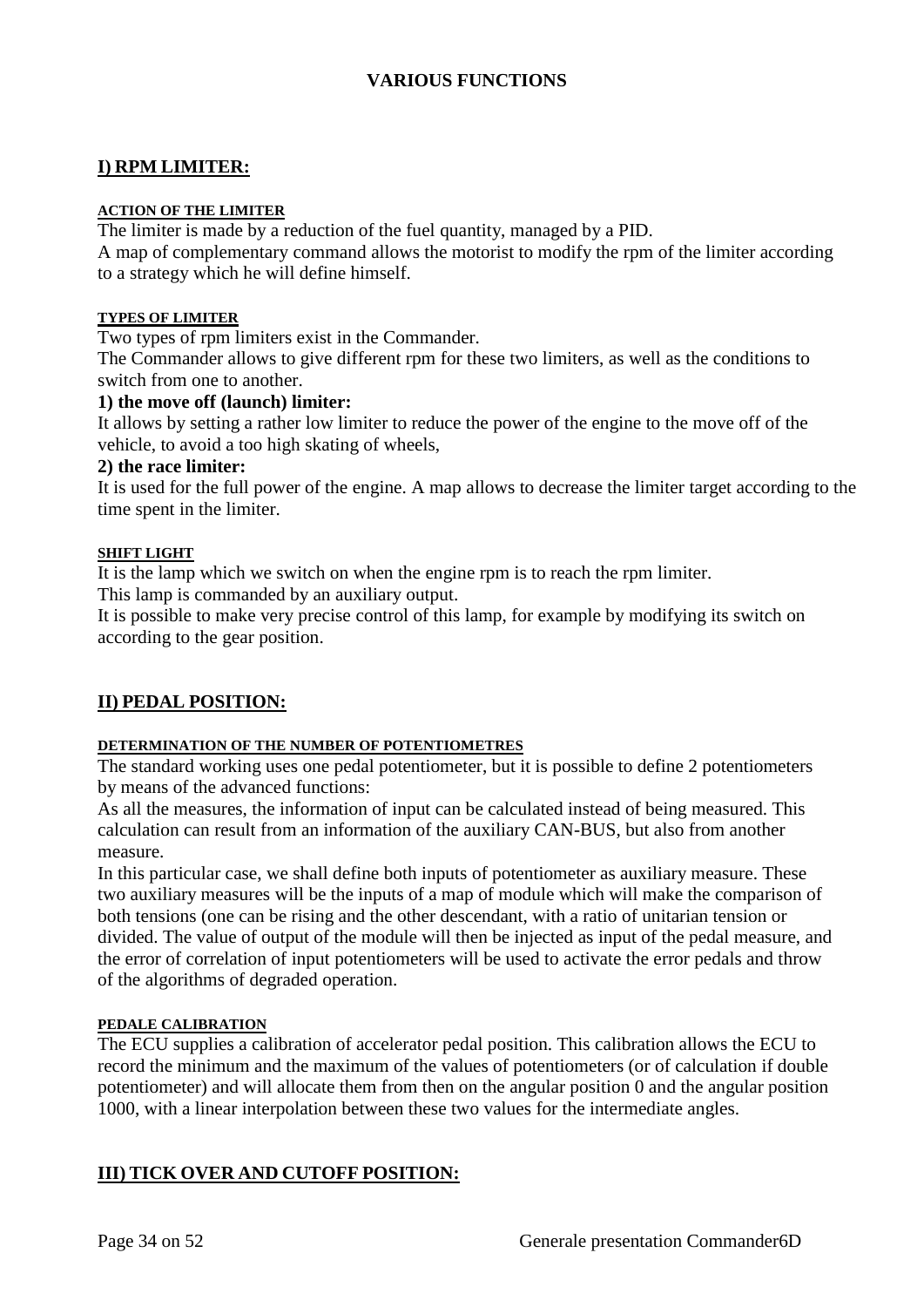The ECU supplies a function of calibration of tick over, which allows to define three parameters:

- The angular opening of the pedal until which the ECU has to consider that it is in tick over position. The ECU calculates automatically a small hysteresis on this tick over position to avoid the oscillations of calculation.

- The tick over rpm, which is a target. This target of tick over is used by a PID of regulation of tick over rpm.

- The offset of rpm above the tick over rpm for the cutoff zone. This adjustable offset is normally 300 rpm, that is for a tick over rpm of 1000 rpm, the limit of cutoff zone will be at 1300 rpm. The ECU adds a not adjustable hysteresis of 100 rpm to avoid the oscillations of calculation.

# **IV) DECELERATION CUTOFF:**

The deceleration cutoff is made when the pedal position is in the tick over zone (pedal position  $\lt$  = tick over position) and when the rpm is in cutoff zone (engine rpm  $=$   $>$  tick over target + Cutoff offset).

#### **JOLT SMOOTHING**

To avoid the jolts at input and output cutoff, by movement of load (movement of accelerator pedal) or by movement of rpm, the fuel quantity is smoothed by a slope. This slope is given by a map inputs of which are the speed of accelerator pedal and the difference between the engine rpm and the tick over rpm target.

The input ' Difference between the engine rpm and the tick over rpm target' allows to put back all the fuel if the engine rpm approaches too much the tick over rpm target.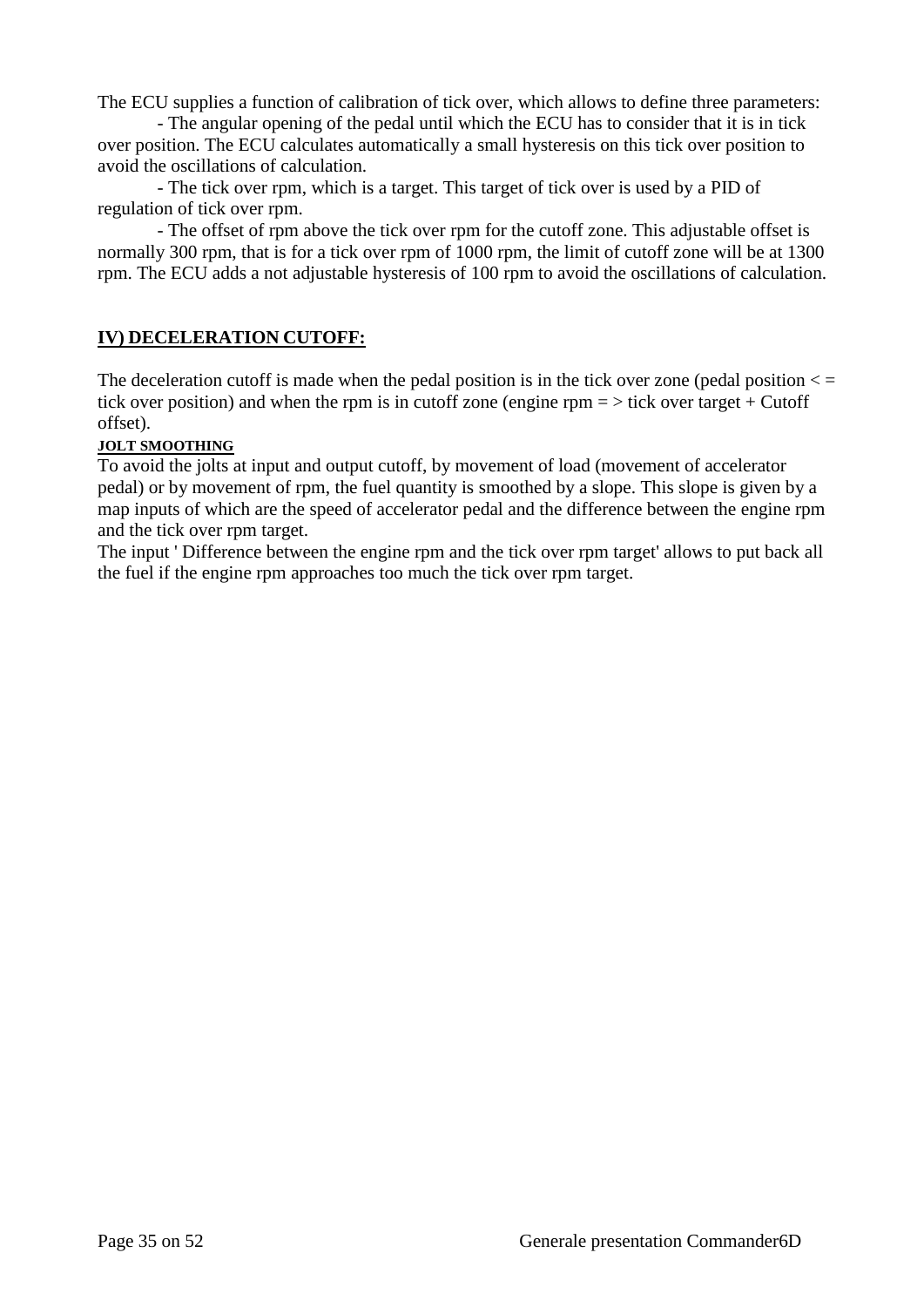# **SEQUENTIAL GEARBOXES**

The Commander software manages directly the sequential gearboxes.

# **I) NUMBER OF GEARS:**

The number of gears can be chosen (up to 10 gears).

We can choose the name of the gears according to the information potentiometer of gear positions. It allows to indicate if the box is organized in automotive box (Reverse, neutral, 1st) or box motorcycle (1st, neutral, 2nd) or special.

The name of gears is important because it is it who is used in the calculations of gearbox and the advanced calculations.

#### **II) GEARSHIFT SWITCH:**

The gear shift switch can be or

- logic: when it is put grounded, the ECU is informed about the gear shift, but only in the upshift direction.

- analog: of constraint gauge type, the switch gives a tension centered around 2.5 volts. If this tension passes below a minimum limit, or above a maximum limit, programmable by the motorist, the ECU is informed about the gear shifting and about the direction of the shift.

- calculated: as all the measures, the information of input can be calculated instead of being measured. This calculation can result from an information of the auxiliary CAN-BUS, but also from another measure. In this particular case, it is possible to define as switch the speed of the accelerator pedal, and to declare for example that we gear shift when we quickly raise the foot.

# **III) COMMON TUNING TO ALL THE GEARS:**

We configure three common values to all the gears:

- Minimum engine rpm: it is the rpm below which the ECU does not intervene on the engine management. The tuning of the limit of rpm is different for the upshift and the downshift. - Minimum pedal position: as for the rpm, the ECU does not agree to intervene on the engine management below a certain programmable accelerator pedal position. The tuning of the limit of pedal is different for the upshift and the downshift.

- Wait before new gear: after a gear shift, the ECU refuses a new gear shift during a programmable time. It avoids intervening involuntarily a second time if the pilot keeps the hand on the gear lever.

#### **IV) SPECIFIC TUNING BY GEAR:**

#### **CALIBRATION OF THE GEAR POSITIONS**

We indicate to the ECU the position of the various gears according to the tension of the potentiometer of measure of position of the gearbox: for every gear, we give to the ECU a range of tension (or of calculated value if we have defined the input gearbox positions on a calculation) surrounding the value supplied by this potentiometer.

The tensions of the potentiometer must be rising.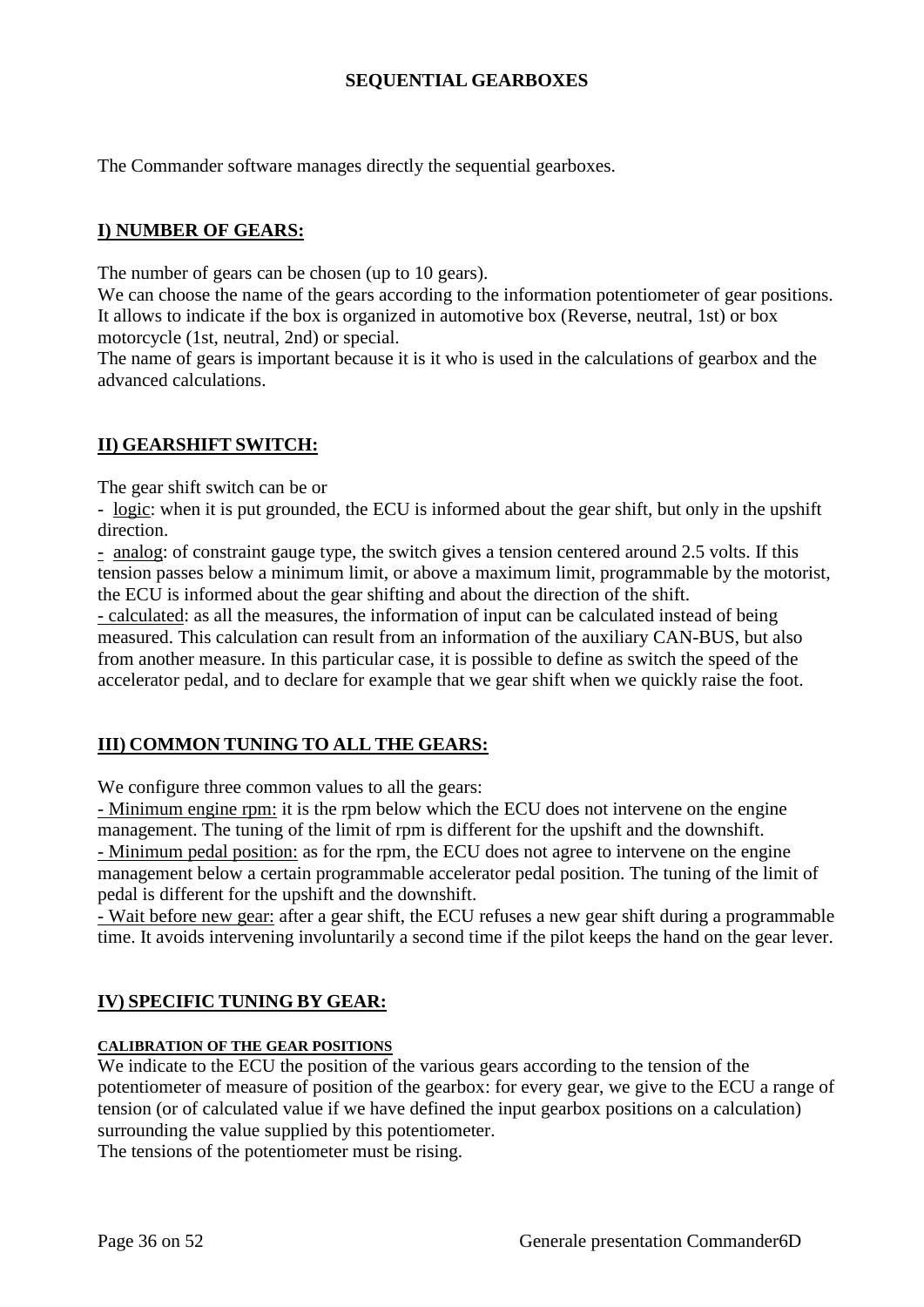The ECU supplies a function of automatic calibration of gears. Once this function launched, it is enough to shift all the gears. The ECU calculates then the range of tensions of potentiometer corresponding to every gear.

#### **INTERVENTIONS DURING THE GEAR SHIFT**

The upshift and the downshift have different regulations.

Two maps allow for every gear to adjust different the time of intervention, one for upshifts and one for downshifts.

The second input of these map is selectable by the motorist, to be able to modify the time of intervention according to another parameter: for example, modify the time of intervention of the gear according to the rpm or the engine torque, …

The intervention is launched as soon as the ECU receives from the switch the gear shift signal, if the rpm and the pedal are above the calibrated limits and if the waiting time before new gear is exceeded, and lasts as long as the defined intervention time for this gear is not elapsed. The upshift and the downshift have different tuning of intervention.

For the upshift as for the downshift, the type of intervention on gear shift is a modification of the injected quantity: the motorist will define in the map of modification of injection the fuel quantity to inject, according to the parameters which interest him.

He will also define the slope (the speed) with which we return to the normal injection at the end of intervention in the map of slope of injection, according to the parameters which interest him. This allows to limit jolts during the gear shifting.

# **V) ROBOTIZED BOXES:**

The wait before new gear also serves for programming the robotized boxes, that is the boxes for which yew needs to maintain the intervention hanging all the time when the switch is pushed (the time of programmable intervention does not then serve).

To inform the Commander that the box is of this type, the wait before new gear must be simply set to  $0$ .

The ECU adds systematically a blanking time of 10 milliseconds to avoid bounces on the switch of the robotized boxes.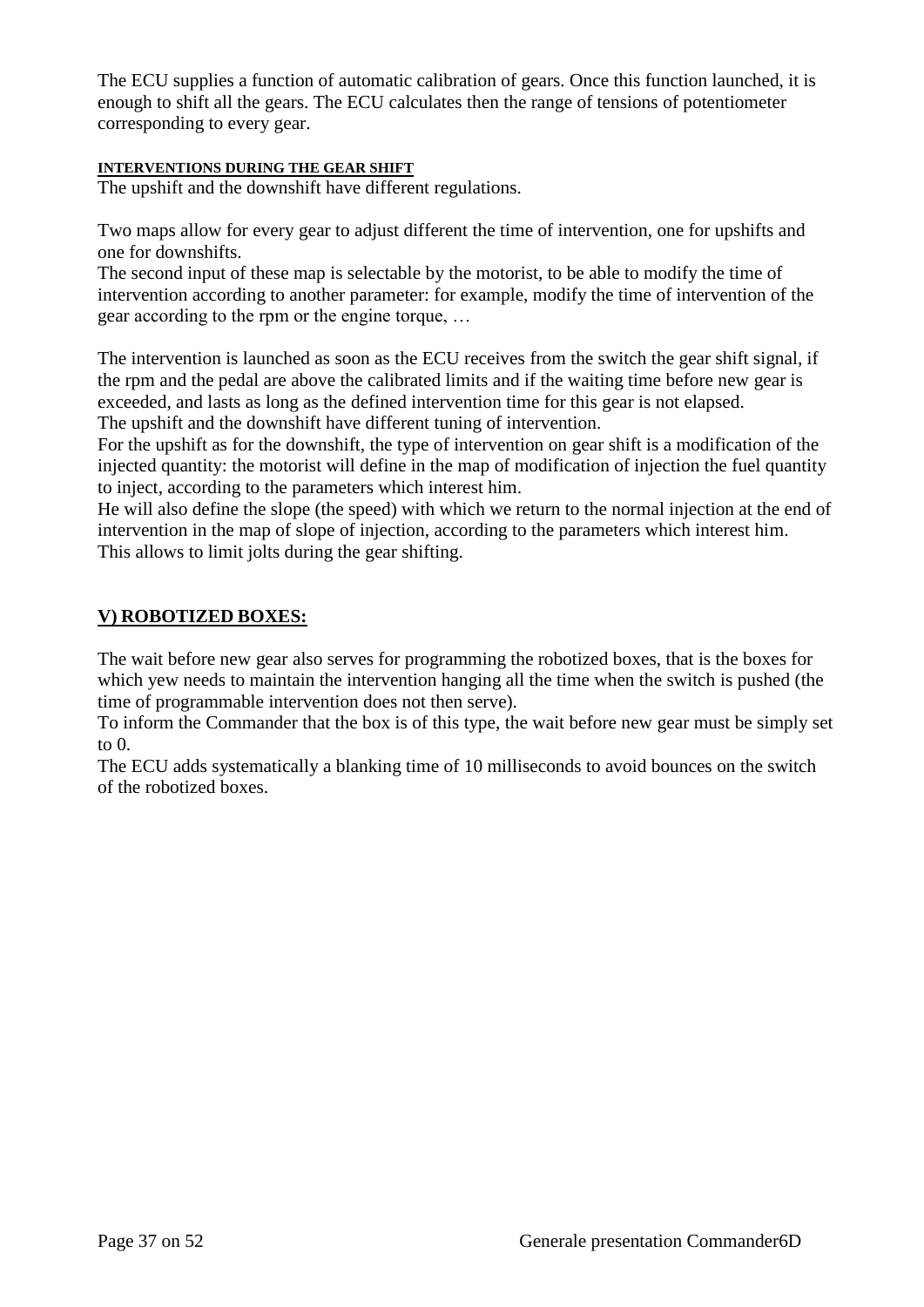# **CONTROL OF OPERATION**

# **I) BREAKDOWNS DIAGNOSTIC:**

The commander makes a permanent analysis of the working of the system and the sensors, and remembers their defects, even past.

#### **1) System diagnostic:**

Diagnostic system is permanently displayed by the Winjall software below the name of the ECU. It gives the defects such as watch-dog resets, problems of risks or losses of data application on heavy loss of power supply (or not of 30), …

A function of Winjall allows to set back to zero diagnostic system.

#### **2) Diagnose application:**

Two functions coexist: a function of display of application diagnostic, and a function of reset to zero of this diagnostic.

Application diagnostic consists essentially in the recording of the defects of the sensors and\or the channels of measures of these sensors in the ECU.

The recorded defects can be

- black out: permanent,
- short circuit: permanent,
- occasional black out: black out appeared once then disappeared,
- occasional short circuit: short circuit appeared once then disappeared,

- hardware cut: when the input of the measure is not a physical input of the ECU, for example received from the CAN-BUS, and when this measure is not received. Furthermore, the ECU indicates if the breakdown is in progress, and thus the function is invalidated.

# **II) OVERSHOOTS RECORDING:**

This function allows to record and to show values overshoots by recording exceeded values, overshoots number, durations of the extreme overshoot, and total times of overshoots. The ECU Commander has 6 identical channels of recording of overshoot.

For every canal:

#### **VALUE TO WATCH**

The value to be watched is chosen in the list of the dozens measures and results of calculations known by the ECU (for example the engine rpm, the oil temperature, the speed of rise in engine temperature).

In the values to be watched, you also find the variables of pilot modules (see advanced operation). The second condition to launch the recording can be added to obtain more elaborated recordings: for example, record the falls of oil pressure when the engine rpm is higher than 1500 rpm.

One chosen the level limits that the value has to overtake to launch the recording by adjusting the map of recording control.

This map with hysteresis (see advanced operation) allows to define the start up and the stop of the recording according to the value of the variable to be watched and of the 2nd condition variable (if desired).

With this map, it is possible to make logical combinations of type ' and ', 'now', 'nor', ' nand ', ... **RESULT OF RECORDING**

A function of the Winjall software gives the results of the overshoot recording: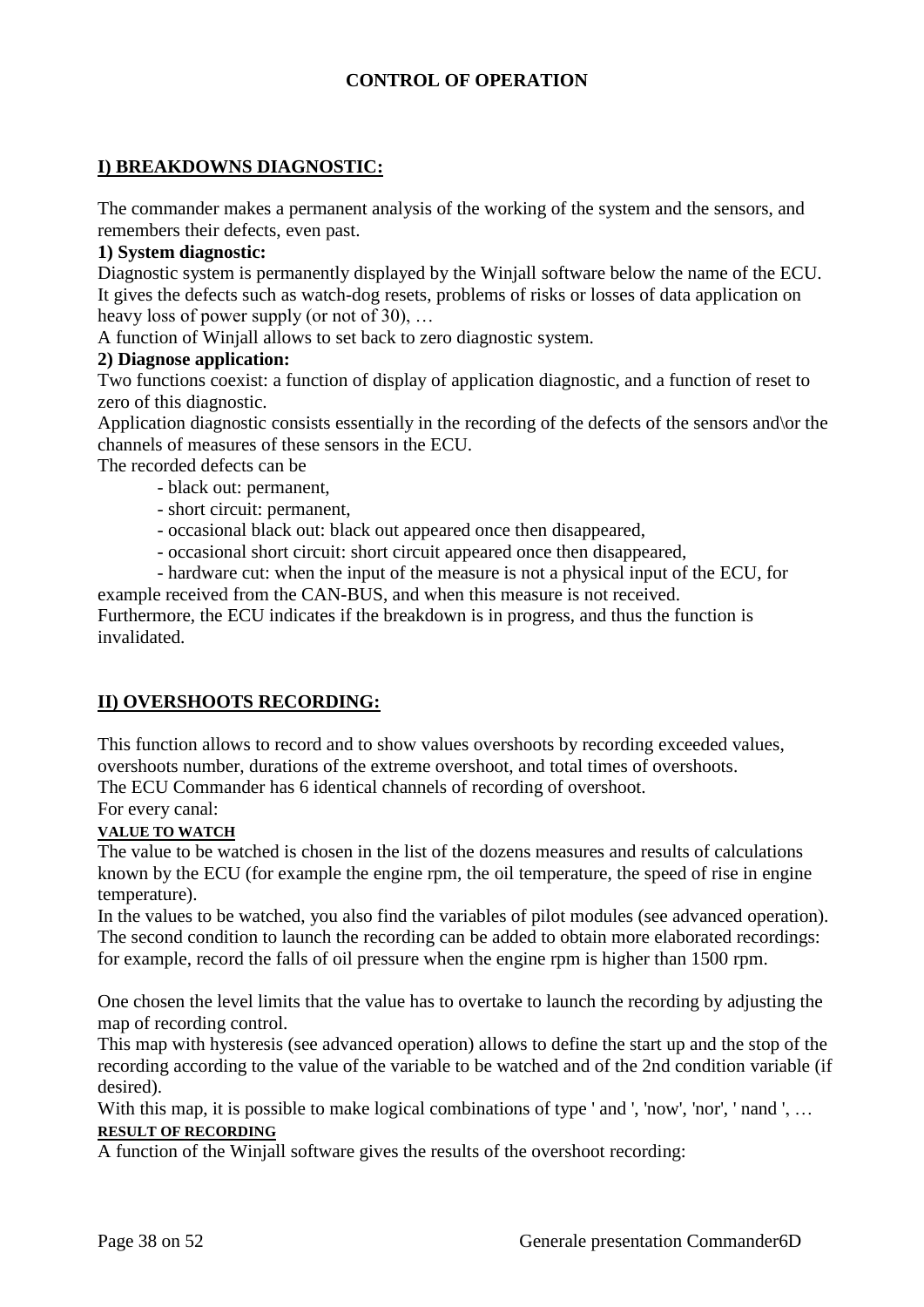- the extreme value reached by the variable to be watched, and the direction of the monitoring (overshoot downward, or overshoot upward),

- the number of times when the variable exceeded the limit,
- the duration of the overshoot for the reached extreme value,
- the total duration of the value overshoots.

#### **VISUAL ALARMS**

It is possible to switch on alarms on the condition of overshoot.

The functions of visual alarm 'Light of immediate alarm' and 'Light of cumulative alarm' allow to switch on and to switch off the alarm light of the ECU, following different modes.

As there are 6 channels of recording of overshoot for a single alarm, the alarm will remain

switched on as long as a canal of recording asks for it, even if the others do not ask for it.

# **1) Immediate alarm:**

The immediate alarm lights when the value exceeds the allowed limit, that is when the recording is launched, and goes out as soon as the value returns in the allowed limits, that is when the recording stops.

We can add a waiting time before the alarm lights, to prevent for example that the alarm switch on if the defect is very short, or to not perturb the driver for a too temporary defect.

# **2) Cumulative alarm:**

The cumulative alarm lights when the value exceeds the allowed limit and when the total time of overshoot overtakes the programmed 'time before alarm'.

It goes out when the defect disappeared since much longer that the asked 'time before alarm reset', if the number of defect did not exceed the programmed 'number of overshoots forbidding the extinction of the alarm'.

If the number of overshoot reaches this limit, the alarm will not go out any more before we made a reset to zero with the Winjall software.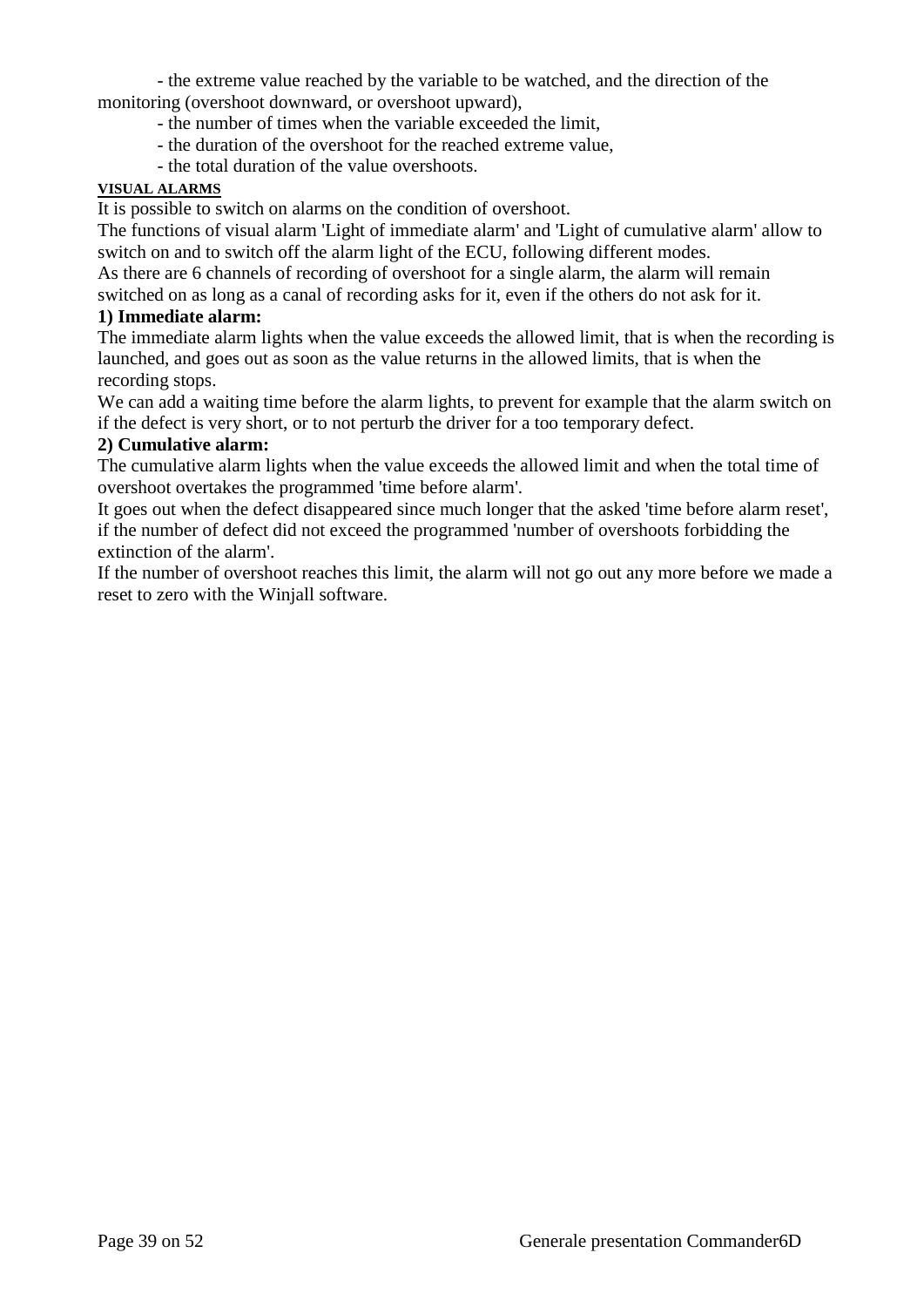# **ADVANCED OPERATION**

The commander has three advanced very powerful, programmable types of commands, which can be combined to realize completely new functions.

Furthermore, the auxiliary channels of measure can directly use inputs not used by the type of application chosen (with or without turbo, sequential gearbox, fuel high pressure).

Finally, it is possible to send or to receive information by the auxiliary CAN and to use the information received in the advanced calculations.

# **The use of these advanced functions and the development of specific strategies does not require either the learning or the knowledge of a programming language.**

Their programming uses a specific technique developed by Skynam called **SKYMCOD ™** mapped, intuitive and effective **Programming**.

SKYMCOD corresponds to a way of thinking natural.

A very didactic file 'ADVANCED OPERATION' explains and comments in detail on the use of these functions and gives it of numerous examples.

# **I) CONFIGURATION OF THE ECU:**

The ECU can be configured to make pre programmed tasks, as management of one or several turbos, electric motor of positioning (example variable geometry turbos), fuel pressure, … To use these additional functions, it is generally necessary to use two functions:

- the parameterisation of inputs
- the configuration of the outputs

For example, to use a motorized throttle, it is necessary to:

- declare that the throttle position measure exists by allocating it an input of the ECU (physical input, or by CAN or calculated) in the function of parameterisation of the inputs - configure an auxiliary output to electric throttle management.

# **II) AUXILIARY MEASURES:**

They are measures not used by the chosen type of application and set at the disposal of the motorist to add analog or resistive sensors or switches, or measures of speed, to use them as active parts of the advanced functions or as simple display information.

They can be used as inputs of pilot modules, auxiliary or complementary commands, or as inputs of doubling or tripling of measure (two potentiometers accelerator pedal or positioning electric motor, three measures of intake pressure).

For example, no input speed is used in the standard calculations, but the ECU has 4 measures of wheel speed, 3 measures of speed turbo, ...

If we need to make a management of anti skating, it is simply enough to activate wheels speeds by allocating to them channels of inputs (physical input or CAN), and to make the necessary comparative calculations with pilot modules to manage an additional degradation of phase or injection quantity …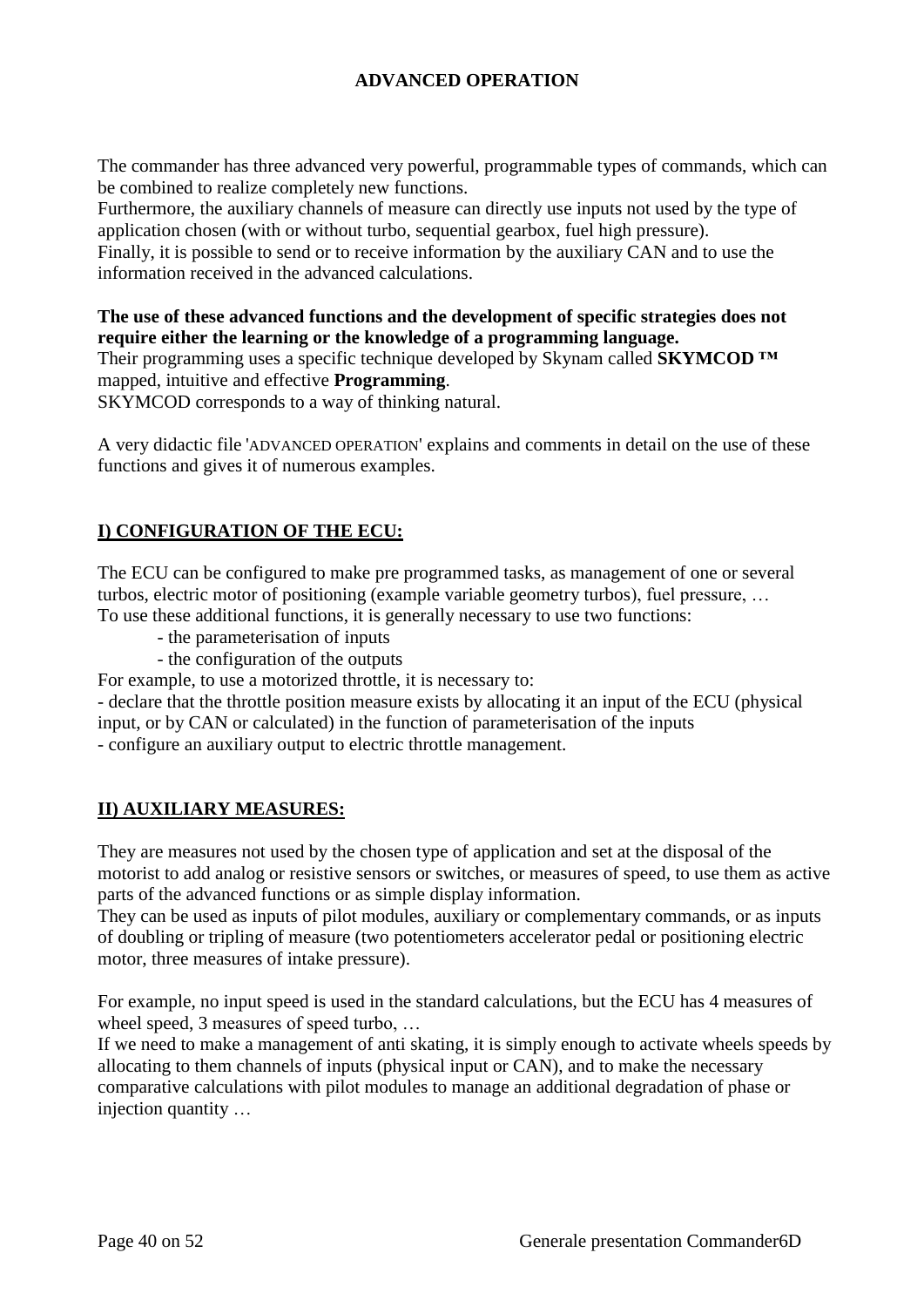# **III) PARAMETERISATION OF INPUTS:**

Every measure of the ECU (pressure, pedal, speed) can be allocated to one of the physical inputs of the ECU, or has a value received from an external Skynam sensor by the CAN WinjNet, or to a calculated value, including the frames of the auxiliary CAN-BUS.

So, it is possible

- to add measures when all the physical inputs are used,

- to change physical input for a fast repair if an used input is damaged and that there are free inputs (naturally with changing the pin of the ECU connector).

- to use special sensors, for example measure of NOx sensor supplying its values by CAN-BUS, measure of turbo speed outputing an analog tension function of the speed.

- to make calculations on several inputs before converting the result of these calculations in the chosen measure (example: several potentiometers pedal inputs or electric throttle, several pressure sensors).

To do it, Winjall supplies a function of configuration of the inputs from which we can choose as every measure:

- the canal of input by which it will be informed

- the type of release of error to be used (standard or calculated by an advanced function)

- the type of error replacement to be used (standard or calculated by an advanced function) The advanced calculations are described below in pilot modules.

# **IV) DIGITAL FILTERING OF THE MEASURES:**

Every measure of the ECU (pressure, pedal, speed, auxiliary measures) has a filtering calculation by weighted average, the weight being given by a map.

Weighted average = (the previous one average + current measure) / (coefficient of weight + 1).

#### **STATIC MEASURES**

For the static measures (pressures, pedal), one of the inputs of this map depends on the signed difference between the measured value and the average (value – average), allowing a first adaptation of the average to the movement of the measure.

Other input, selectable input by the motorist uses generally advanced calculations for a higher adaptability of the coefficients of weight.

The adaptive filtering so realized allows shorter response times in case of real movement of the measure.

#### **MEASURES OF SPEEDS**

For the measures of speed, one of the inputs of this map depends on the signed relative difference between the measured value and the average ((value - average) / average), allowing a first adaptation of the average to the movement of the measure.

Other input, selectable input by the motorist uses generally advanced calculations for a higher adaptability of the coefficients of weight.

The adaptive filtering so realized allows shorter response times in case of real movement of the measure.

#### **MEASURE OF ENGINE RPM**

The average rpm is calculated in a way adapted to the state of the actual engine rpm. During the very low rpms, the measure is made tooth by tooth.

Then, it is made on a portion of engine cycle calculated according to the number of cylinders of the engine.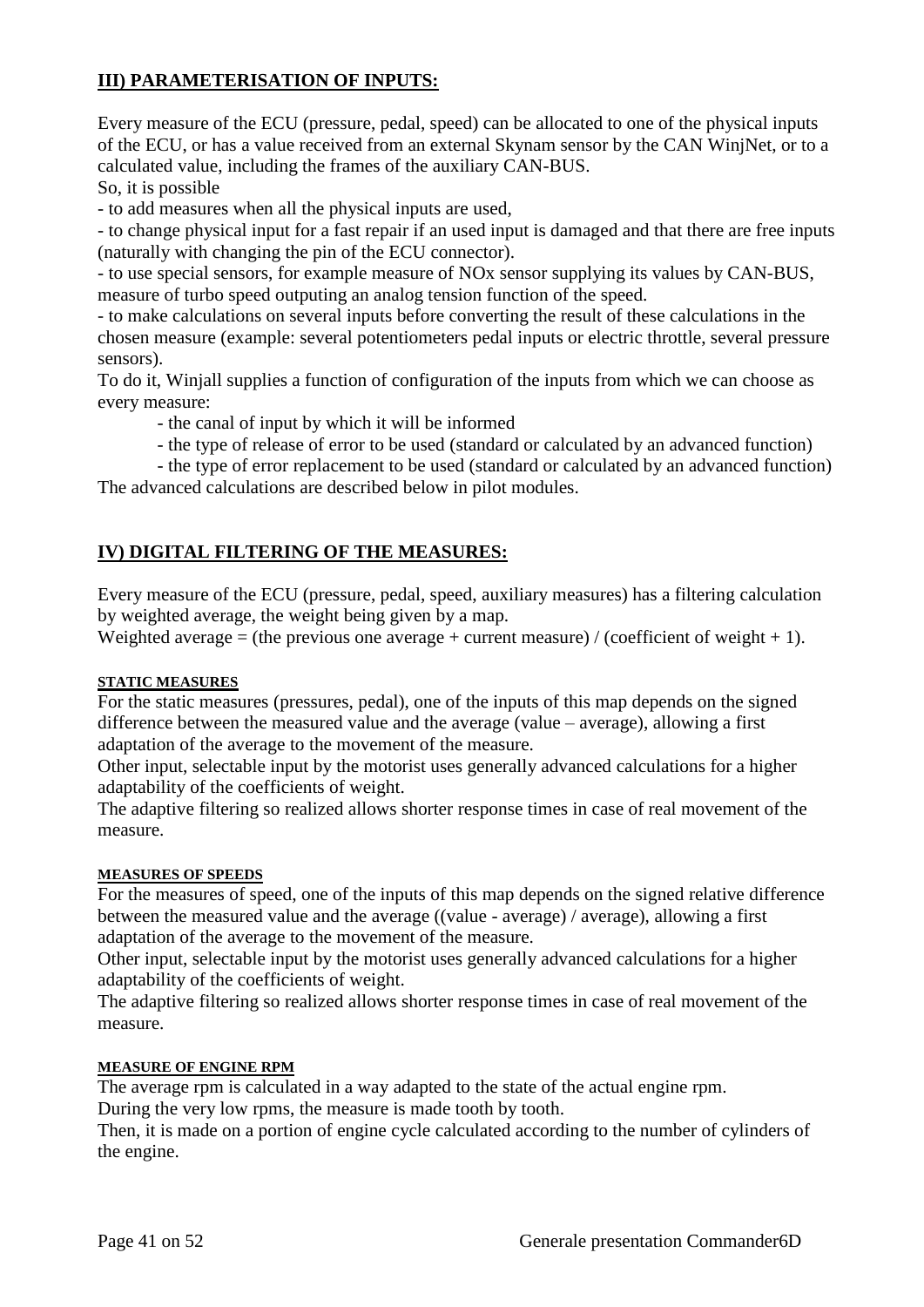# **V) STRATEGIES OF MEASURE FAILURES:**

For every measure of the ECU (pressure, pedal, speed), it is possible to define a strategy of detection of failure, a strategy of replacement value in case of failure, or to use the standard strategies supplied by the ECU.

#### **STATIC MEASURES**

The standard strategies of detection of failure consist in verifying that the value of input of the measure is in a range defined according to the type of input:

- analog sensor 0-5 volts: the value of input does not have to come down below 125 millivolts or rise above 4950 mv, that is the case of all the standard automotive sensors.

- resistive sensor ( CTN-CTP): the value of input does not have to come down below 25 millivolts or rise above 4900 mv, that is the case of all the standard automotive sensors.

- calculated sensors: no standard check

The standard strategies of replacement consist in supplying a fixed value dependent on the measure itself:

- The engine temperature takes the value +80°C

- The intake temperature takes the value +20°C

- The richness takes the value 0 (null richness)

- The atmospheric pressure takes the value 1013 mbars

- The intake pressure takes the maximal value allowed by the map of conversion of pressure sensor, as if the sensor delivered 5000 millivolts, to enrich the engine at most.

- Pedal and position electric motor take the value angle 0

- …

#### **MEASURES OF SPEED**

For the measures of speed (turbos, wheels) a configurable strategy very elaborated by correlation analysis of speed and of acceleration is supplied.

These strategies are for example capable of tracking down a sensor breakage on one wheel speed from 2.5 km/h or a turbo from 5000 rpm.

#### **SPECIFIC STRATEGIES**

If for one or several inputs the motorist decides to program its own strategies of replacement of error or breakdown detection, it is necessary:

- for the replacement value to indicate which pilot module will supply the replacement value. He can so elaborate complex procedures, result of a complete chain of calculations, as for example to estimate an out of order intake pressure according to a turbo rpm and an engine rpm and …

- for the detection of error trigger he also has to define the variable which will serve to trigger the error, and the value range of this variable outside which the error is activated. The ECU also supplies error states for some variables, as for example for the values received from the auxiliary CAN-BUS, when a frame is not received in the selected timeouts. For example, for an input calculated on this CAN value, the variable to trigger the error can be the state of error reception.

Furthermore, every measure possesses a correlated variable of error state so that the motorist can activate also calculations when a measure passes in error. For example, to estimate the engine temperature from the past and from the load engine after the last valid temperature measure.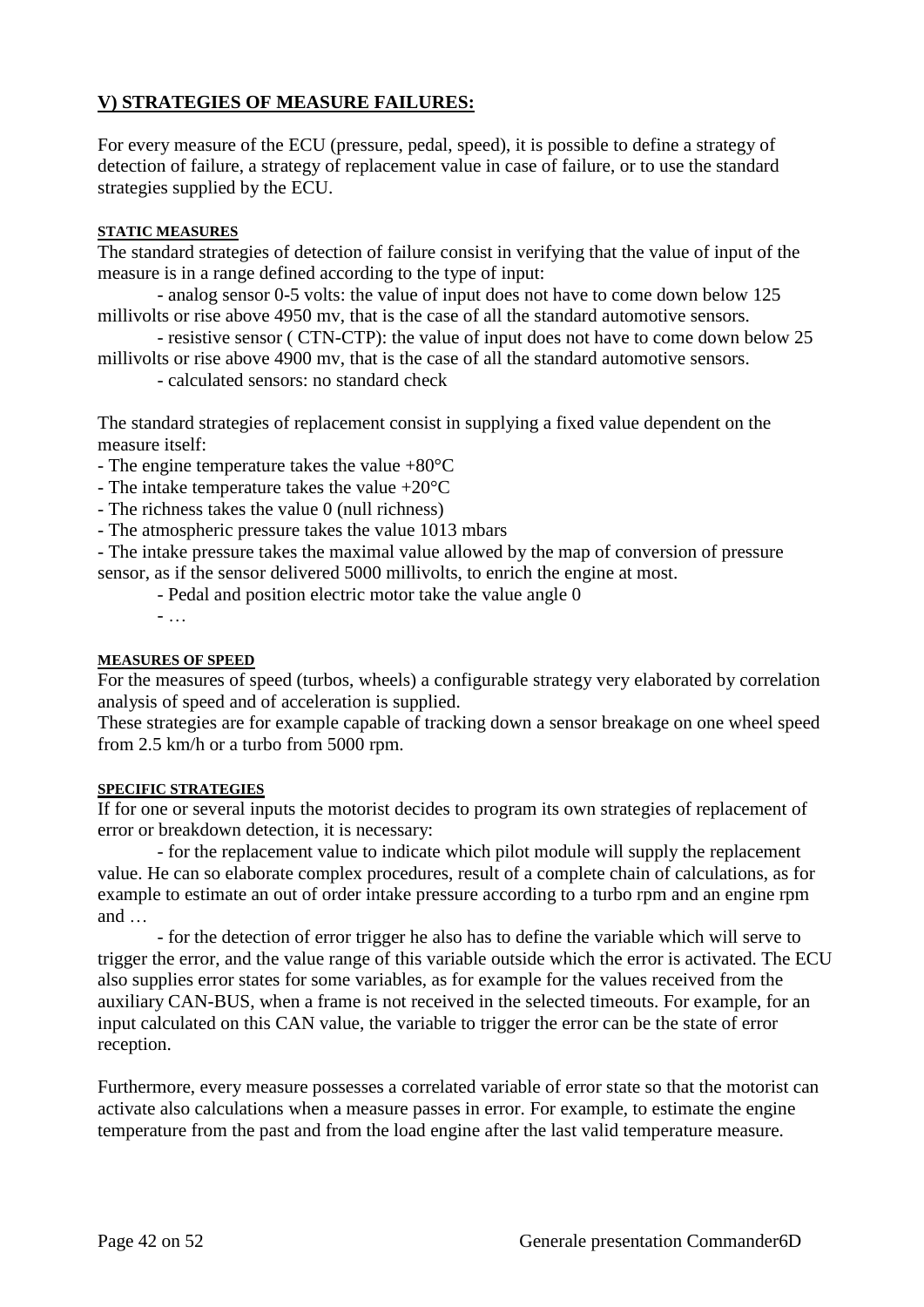# **VI) MAP COMPLETELY PROGRAMMABLE:**

The maps used in the advanced functions are completely programmable:

# **1) variables of input of the map:**

We can choose the number of input variables of map and thus the number of axes of calculation: either two, or one, or none.

We can choose what will be these variables in the list of the dozens of measures and results of calculations known by the ECU (for example the engine rpm, the used gear position, the speed of rise in engine temperature, the error state of a measure).

# **2) type of map interpolation:**

We can also choose the way the calculation of interpolation will be made for every axis of map (the interpolation of lines can be different from that of the columns):

- standard interpolation with stop at the endpoints of scales,
- interpolation with continuation (extrapolation out of the endpoints of scales),
- without interpolation with truncated input (stairs downward),
- without interpolation with raised input (stairs upward),
- without interpolation, in hysteresis, for the maps with calculation of state.

# **VII) PILOT MODULES:**

They are programmable modules of calculation allowing to develop specific strategies.

These modules are capable of piloting the auxiliary commands, the complementary commands and the maps with selectable inputs, and thus of intervening in all the domains of management of the ECU.

There are 24 identical pilot modules which can be chained.

A pilot module is constituted

- of a completely programmable map (we can choose its variables of input and its types of interpolation),

- of a variable called 'Pilot variable' the value of which is the result of the last calculation of the pilot module.

In the ECU, the calculations on pilot modules are made every 10 milliseconds (100 Hz) sequentially, by beginning with the module 1, then the module 2, then, up to the last module. During the 10 milliseconds which follow, the Pilot variable of every module contains the result of this calculation.

We can make recursive calculations, that is the variable of input of the map of the module can be its own Pilot variable in which is then stored the new result of the calculation in the module.

#### **TYPES OF CALCULATION**

There are 6+1 types of possible calculations in a module:

- not enabled module
- calculation of coordinated
- calculation of average
- calculation of differential
- calculation of integral
- temporal calculation
- calculation of signed division

#### **1) Coordinate calculation:**

The value of the pilot variable is a quantity or a signed position, a direct result of the calculation of the map of this module.

# **2) Calculation of average:**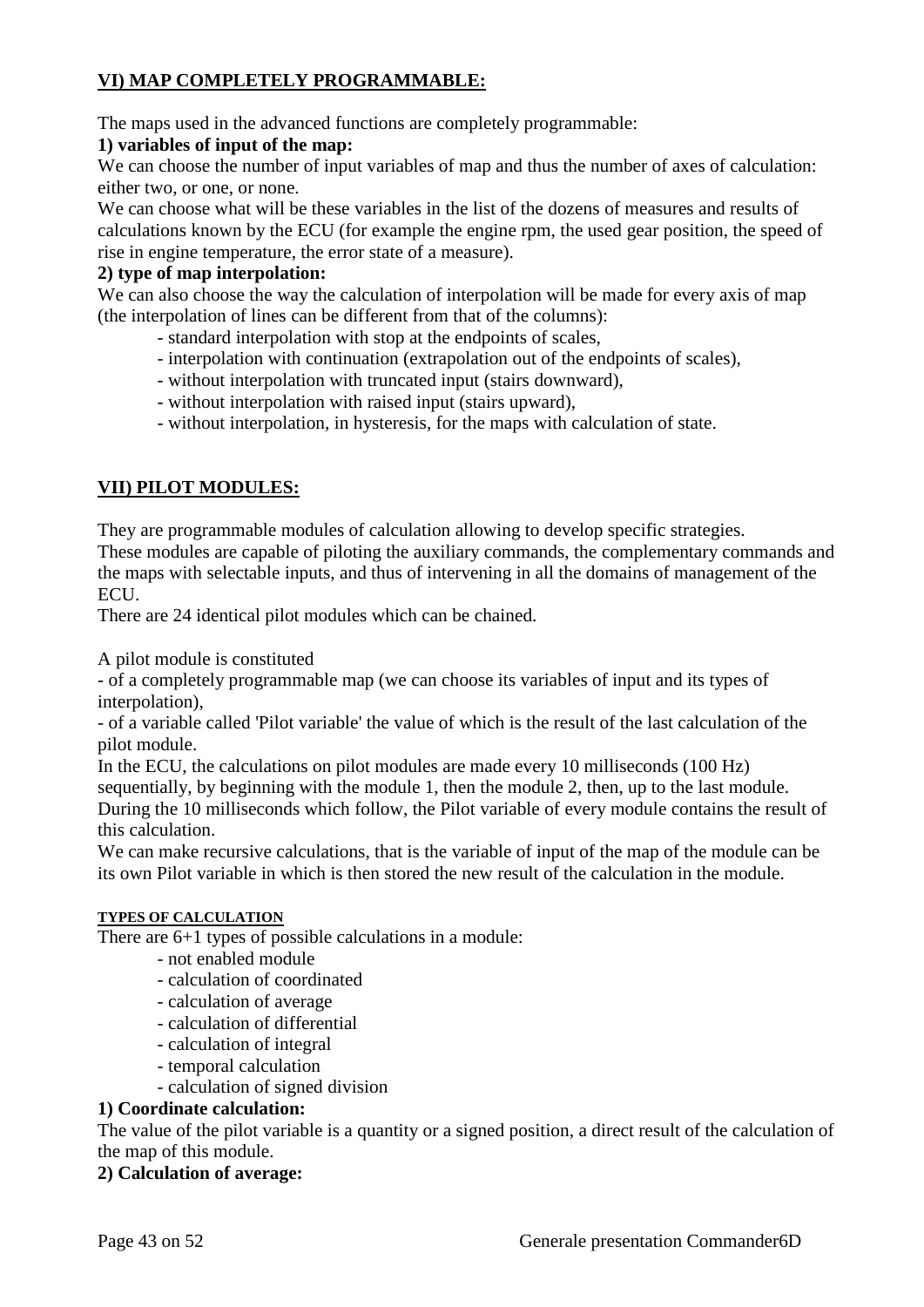The value of the pilot variable is the average of another variable.

This other variable is the variable of input of the vertical scale of the map of the module.

The calculation of average is a weighted average, in which the result of the calculation of the map of the module is the coefficient allocated to the previous average:

New average =  $[(\text{former average} * \text{coefficient}) + \text{new variable value}] / (\text{coefficient} + 1)$ **3) Differential calculation:**

The value of the pilot variable is the differential or the speed of another variable.

This other variable is the variable of input of the vertical scale of the map of the module.

The map indicates the temporal distance in seconds used for the calculation of speed.

The temporal distance can go from 10 milliseconds to 10 seconds.

The calculation of speed is moving, that is if we ask for a speed over one second, we shall have every 10 milliseconds the speed of the value over the last second.

# **4) Integral calculation:**

In every calculation (every 10 milliseconds), the direct result of the calculation of the map of this module is added (signed addition) to the previous value of this module:

Pilot variable = former pilot variable value + map calculation result.

# **5) Temporal calculation:**

The temporal calculation uses an internal counter (not visible) which is set to 0 at the beginning of the count.

Every 10 milliseconds, this counter is increased by 1.

The result of the calculation on the map is the value which the counter has reached, expressed in seconds, so that the count is finished.

The value of the pilot variable is the remaining time before the count is finished.

When the count exceeds or reaches the target fixed by the map, the count is ended, and the value of the pilot variable of the module is thus set to 0.

# **6) Calculation of signed division:**

The value of the pilot variable is a quantity or a signed position, a direct result of the calculation of the division of the variable of vertical input by the variable of horizontal input of the map of the module (the calculation is made every 10 milliseconds in the ECU).

Indeed, if it is easy to implement the 3 other basic operations (addition, subtraction and multiplication) with a map calculation, it is much more complicated to make a division. Pilot modules thus have directly this supplementary function.

In this signed calculation of division, the map serves for giving the precision of the calculation of division, that is the power of 10 with which the result is going to be given.

# **INITIALIZATION OF THE CALCULATIONS**

The way of initialize modules at the start up of the ECU is chosen by the motorist: Three types of initializations are possible in the calculations of modules:

- automatic initialization, fixed by the ECU,

- initialization by chosen fixed value,

- initialization by the value of the module remembered at the last extinction of the ECU, to continue the calculations from a session of ECU working to the other one.

# **VIII) AUXILIARY PID:**

The auxiliary PID are organs of control allowing to make looped closed [regulation](http://fr.wikipedia.org/wiki/R%C3%A9gulation) by a process freely selected by the motorist.

Every auxiliary PID is a module of calculation of regulation with an input (the variable on which is made the looping), and an output: the value of command of the PID.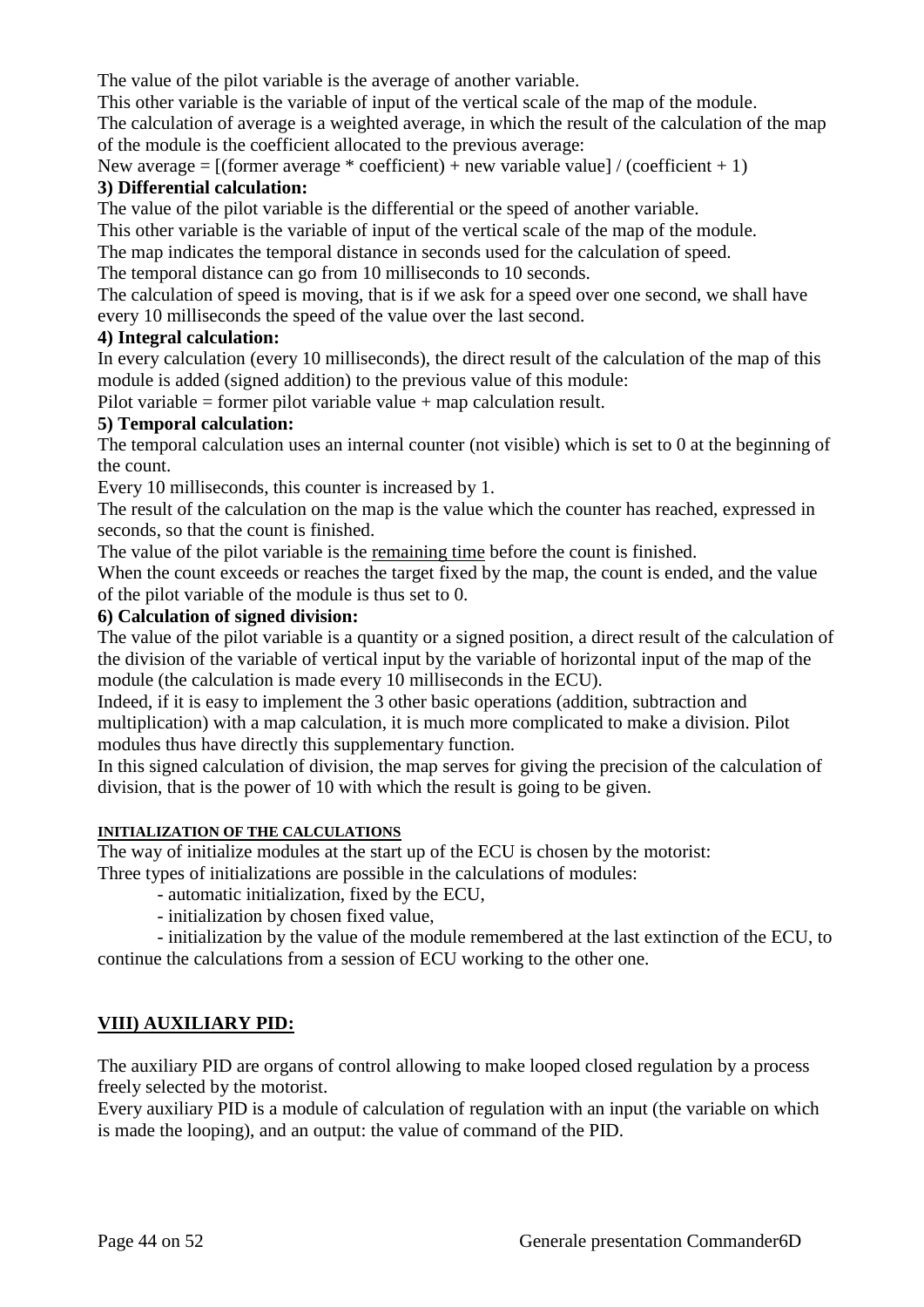An auxiliary PID allows 3 simultaneous actions on the error between the target (the desired position) and the measure (the obtained position) of the value of looping:

# **1) a action proportional with the target (or wished position):**

It is a not signed value between 0 and 1 (0.000000 and 1.000000): it gives the base of the command of the PID.

# **2) a differential action following the error of position:**

The error of position is the difference between obtained position and wished position.

The differential value is a signed value between -1 and  $+1$ : it gives the immediate modification of the base of the command.

As its value goes from  $-1$  to  $+1$  and as the base goes from 0 to 1, it can completely invert the direction of the command.

At every position measure of looping, we compare the position and the target and we get (by the map of differential) a signed value.

This value is generally positive if the position is too low with regard to the target, (in that case, we want to give more force with the command) and negative should the opposite occur.

The Differential Value can be considered as successive hammerings which are going to force the commanded device to go to the wished target.

The more we are far from the target, the more the knocks must be strong.

# **3) an integral action also following the error of position:**

It is a signed value between  $-1$  and  $+1$ : it gives the modification accumulated by the base of the command:

At first the accumulation 'Integral value ' is 0.

At every position measure of looping, we compare the position and the target and we get a signed value 'Integral increment'.

This value is generally positive too if the position is too low with regard to the target, (in that case, we want to give more force with the command) and negative should the opposite occur.

The Integral increment calculated is added all the milliseconds to the accumulation 'Integral value'. The Integral value can be considered as a continuous push which is going to force the commanded device to go to the wished target, or to avoid the overshoots of position in the opening or in the closure.

The more we are far from the target, the more the push will become strong quickly, but a too strong push will exceed the target before beginning to be reversed.

We can also consider this integral value as fine correction of the command. Indeed, the values of Integral increment in the map are generally very small, because they are added to the accumulation 'Integral value' all the milliseconds.

#### **CHARACTERISTICS OF THE AUXILIARY PID**

The proportional and the integral can be set to null in function of criteria selected by the motorist. The integral can be frozen, limited to a range of selected values, or reset and maintained to zero in function of criteria selected by the motorist.

The final command of the PID is the sum of the result of the calculation of these three parts. The value of command of the auxiliary PID is given in standardized value between 0.000000 and 1.000000

It is also necessary to give to the ECU a means to make the command of the PID, for example one of the auxiliary outputs of the ECU which will command an actuator of the engine, or a

complementary command if we want to insert a regulation into one of the standard calculations of Commander (modification of injected quantity, modification target of turbo, …).

It is possible to regulate the totality of the commands of the ECU, for example the injected quantity to limit the engine acceleration in certain phases of working of the vehicle.

The PID would then be based on the engine acceleration and would control the injected quantity through the complementary command of modification of injected quantity.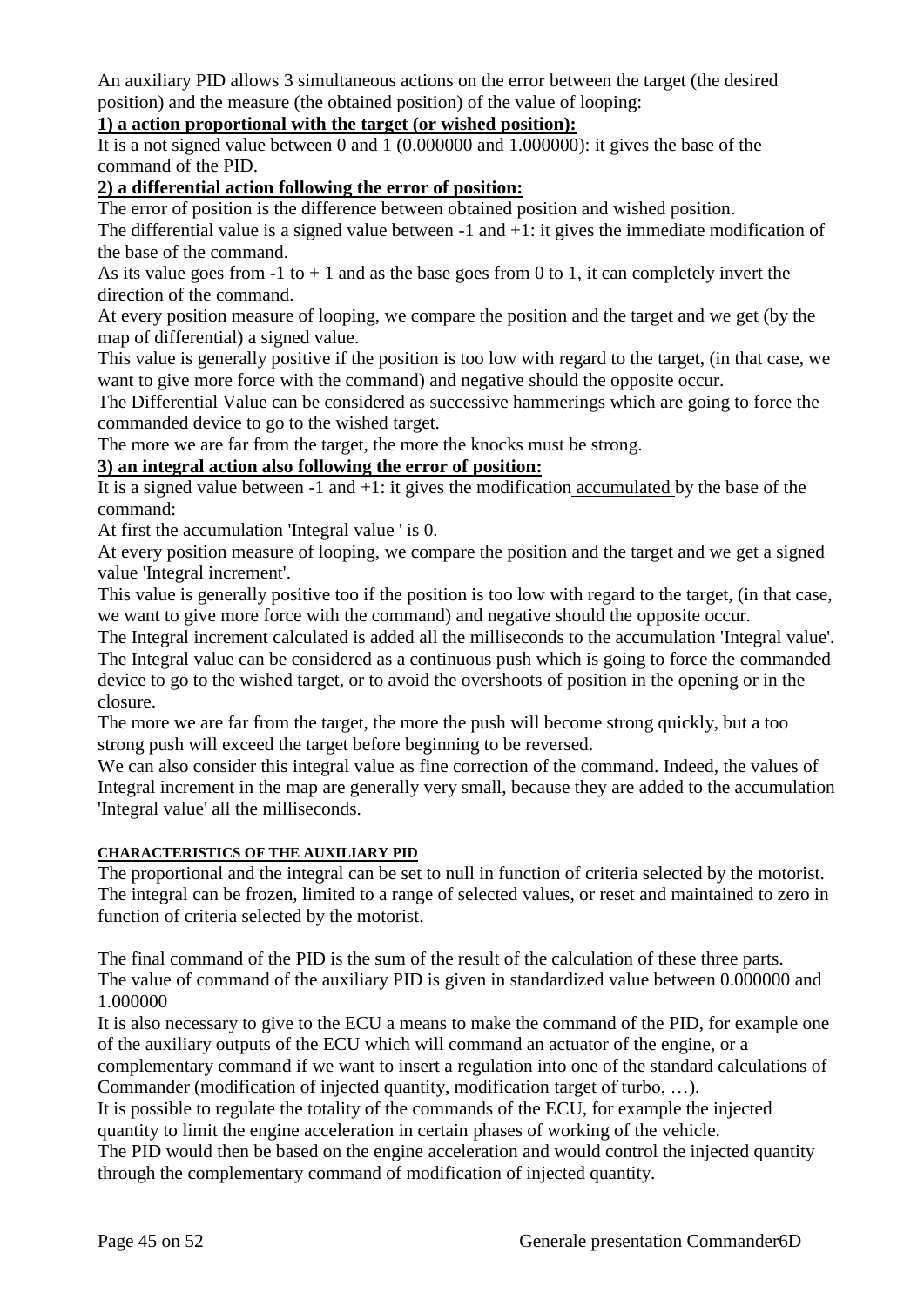# **ACTIVATION OF THE AUXILIARY PID**

So that an auxiliary PID is activated, it is enough to indicate to the ECU on which value of looping the PID has to work. This value of looping is freely chosen by the motorist.

#### **TARGET**

It is given by a completely programmable map, and the values of input of its scales can be freely chosen by the motorist in all the list of the calculations known by the ECU and thus the target can be freely determined.

#### **PROPORTIONAL**

It is given by a map among which a scale is fixed, the scale of lines, which is the value of target (desired value).

The other scale, that of the columns, is selectable by the motorist, allowing to work more finely on the proportional value.

This scale also allows to choose conditions in which the proportional will be annulled. The use of pilot modules will allow to calculate complex conditions of cancellation of proportional.

# **DIFFERENTIAL**

It is given by a map among which a scale is fixed, the scale of lines, which is the error of position, given the difference between target (desired value) and value of looping (measured value). That is that if the position is higher than the target, the error is positive, and inversely.

The other scale, that of the columns, is selectable by the motorist, allowing to work more finely on the differential value.

This scale also allows to choose conditions in which the differential will be annulled. The use of pilot modules will allow to calculate complex conditions of cancellation of differential.

#### **INTEGRAL**

The value of integral is signed (it can remove as well as add to the command of the process). At first, or at the exit of reset (see map of integral reset lower), the integral value is set to 0. All the milliseconds, the result of the map integral increment is added (signed) to the integral value.

# **1) integral increment:**

The map Integral increment is based on the error between the given target and the obtained position.

It thus has a fixed scale, the scale of lines, which is the error of position (difference between target and value of looping).

The other scale, that of the columns is selectable by the motorist.

The scale of the selectable columns allows to choose conditions in which the integral increment will be annulled, freezing the integral value on its position. The use of pilot modules will allow to calculate complex conditions of frost of the integral.

# **2) integral reset:**

The auxiliary PID module possesses a map scales of which are selectable to set back the integral to  $\Omega$ 

The motorist can thus completely choose the conditions of reset and hold to 0 of the integral. In this map, two values are possible:

- 'let': the calculation of the integral is allowed

- 'reset': the calculation of the complete is forbidden and the integral is forced to 0.

As in most part of the state maps, we can use the mode of interpolation with hysteresis to avoid the oscillations of permission at the passage of thresholds.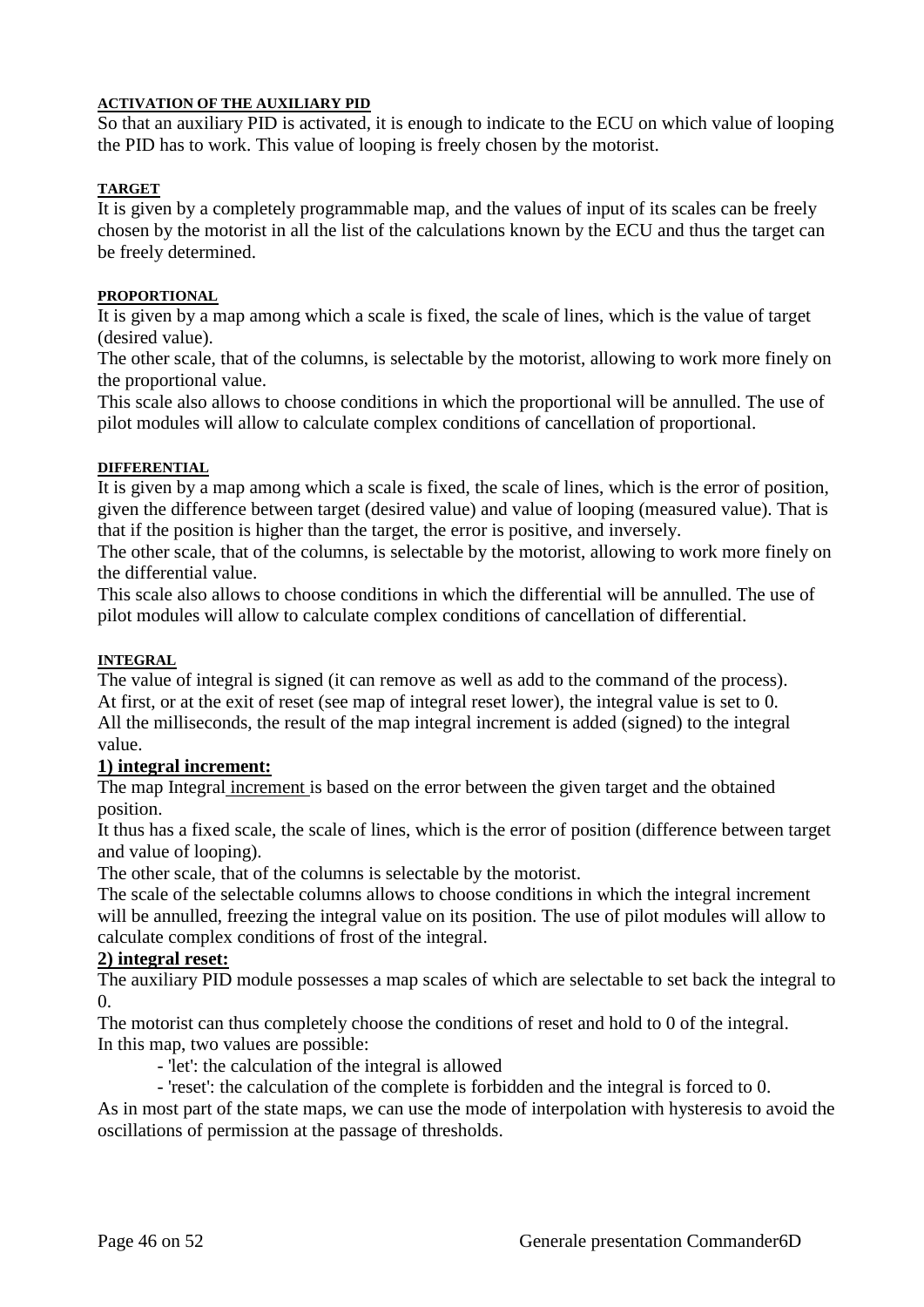Integral reset is often used to prevent the integral from working in certain programmable conditions.

For example, for the management of the turbo pressure (PID already existing in the ECU), the complete is held 0 if the throttle position is too low, or if the speed of the target of turbo pressure is too high.

We put reset the integral to 0 generally when it is not capable of making a significant calculation, or when the correction which it can make is too slow or unwanted.

The use of pilot modules will allow to calculate complex conditions of reset to zero of the integral. **3) automatic integral limitation:**

In a internal way, the integral cannot exceed a value bringing the PID to a final value of command lower than 0.000000 or higher than 1.000000

For example, if base+différential of the PID gives a value 0.250000, the value of integral cannot exceed -0.250000 downward or +0.750000 upward.

It is necessary because if in this example the integral could come down to -1, what is anyway useless because the final result of the PID stops at 0, and that this result of the PID suddenly had to increase, the integral would loose a precious time to hand on from -1 to -0.25 before the increase can be realized.

# **4) programmable integral limitation:**

The auxiliary PID module also possesses two adjustable parameters to limit the value of the integral. A parameter limits the integral downward and one limits it upward.

It can be useful in numerous cases to limit the action of a PID, because the integral is not controlled in itself by the maps, but rather its quickness of reaction: the map of management of the integral is not a value of integral but a value of increment of the integral.

It is as well possible to prevent the integral to add to the command (or remove) by setting one of the limits to 0.

For example, if we want to manage a decrease of injected quantity to calm an engine in certain circumstances, by giving a target of maximal acceleration, the integral should not increase the quantity if the engine acceleration is lower than the maximal acceleration given by the target.

# **IX) COMPLEMENTARY COMMANDS:**

These commands allow to intercept and to modify at will all the targets of the ECU.

It allows to insert calculations not foreseen in the original working of the ECU:

- modification of maximum torque quantity
- modification of anti friction quantity
- modification of driver demand quantity
- modification of smoke limitation
- demand of protection engine torque
- stop richness correction
- modification of richness target
- modification of pilot 1 injection quantity
- modification of pilot 2 injection quantity
- modification of post injection 1 quantity
- modification of main injection phase
- modification of pilot 1 injection phase
- modification of pilot 2 injection phase
- modification of post injection 1 phase
- modification of tick over rpm target
- modification of rpm limiter
- modification of fuel pressure target
- modification of turbo pressure 1A and 1B target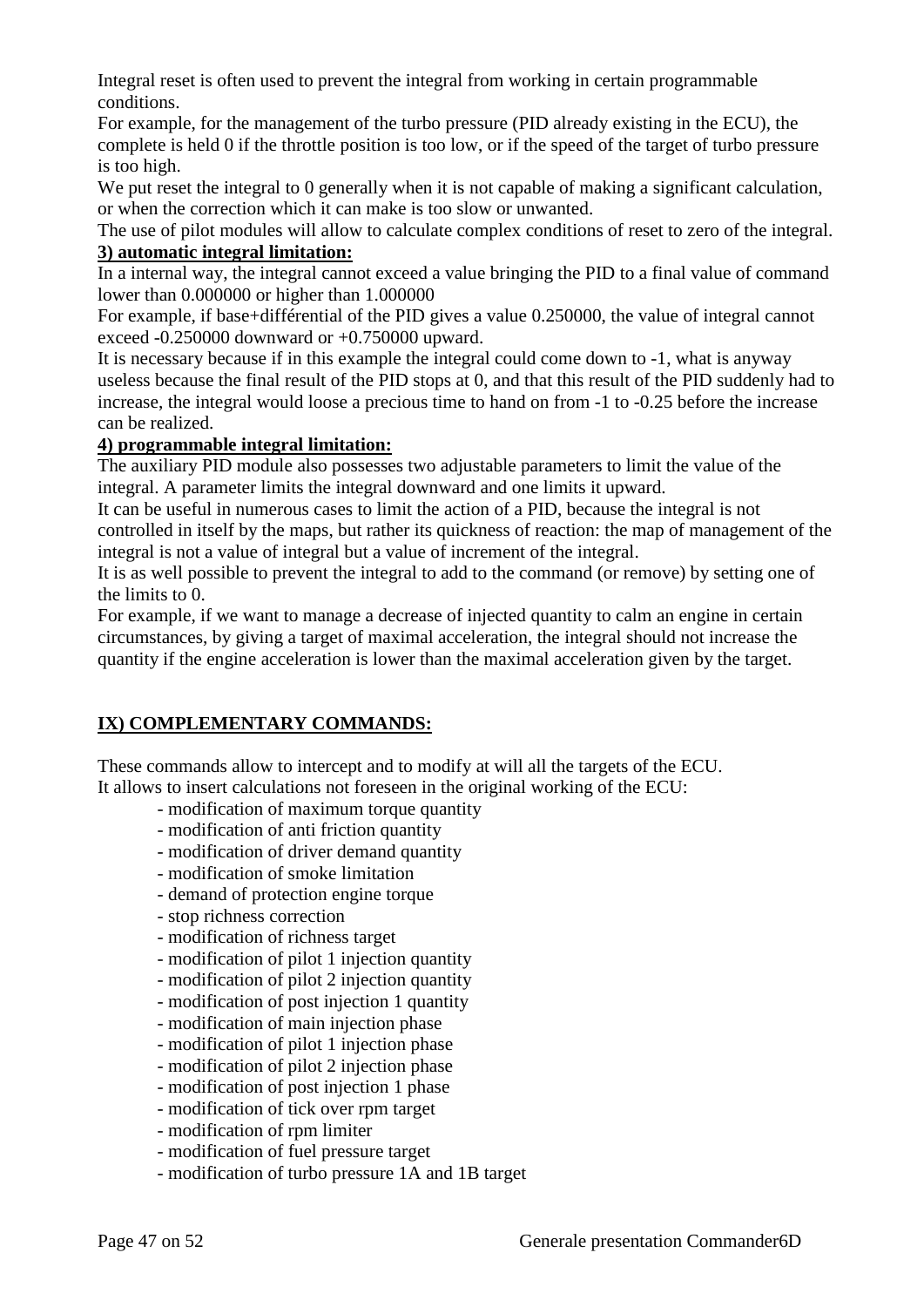- modification of turbo rpm 1A and 1B target
- modification of turbo pressure 2 target
- modification of turbo rpm 2 target
- stop pre-post heating
- ban DPF regenerations

The complementary commands are based on completely programmable maps. We can choose the variables of inputs of scales, including the variables of pilot modules, and the type of interpolation to be used.

It means that a long chain of calculations can modify the original working of the ECU.

If no input is selected for one of these maps, it is not used in the calculations (its value is forced to a neutral value).

# **X) AUXILIARY COMMANDS:**

The Commander possesses 14 auxiliary outputs (others than injection).

They wear numbers, 1, 2, 3A, 3B, 4A, 4B, 5, 6, 7, 8, 9, 10 and 11 (plus a LED command not numbered).

These auxiliary commands, when they are not fixed as for the command of fuel high pressure, the positioning electric motor or the other options forced by the chosen type of application, possess a possibility of programming: they can be controled by completely programmable maps, including by calculations of pilot modules or auxiliary PID.

# **TWIN OUTPUTS**

4 of these outputs can be coupled 2 by 2. We call them twin outputs: they are the outputs 3A and 3B, 4A and 4B.

When they are declared coupled, 2 outputs A and B are controled by the command A, but the state of the output B is the opposite of the output A.

- If the output A outputs of the ground, the output B is in opened drain (or 12 volts if push-pull).

- If the output A is in opened drain (or 12 volts if push-pull), the output B outputs the ground.

The coupled outputs 3 possess in more an option of electric control, by open drain or push-pull. These outputs have to be the outputs used to manage an electric motor of positioning.

# **PROGRAMMABLE OPERATIONS**

To the various types of outputs corresponds various possibilities of working. Four types of programmable outputs are:

- command ON-OFF,
- command PWM (from 10 to 10000 Hz), and PWM software (from 10 to 1000 Hz)
- angular command,
- synchronous command.

# **1) Command ON-OFF:**

The output works as a relay controled by a completely programmable map.

The output being ON-OFF, it is very recommended to use the mode hysteresis in the map of control of this output.

# **2) Command PWM:**

This type is to be selected when we want that the output to be a PWM the cyclic report of which we can choose by a completely programmable map.

One chosen also the frequency of the PWM, 10 Hz to 10000 Hz, or 10 Hz to 1000 Hz for the PWM software and if we want that the first part of every cycle is passive or active.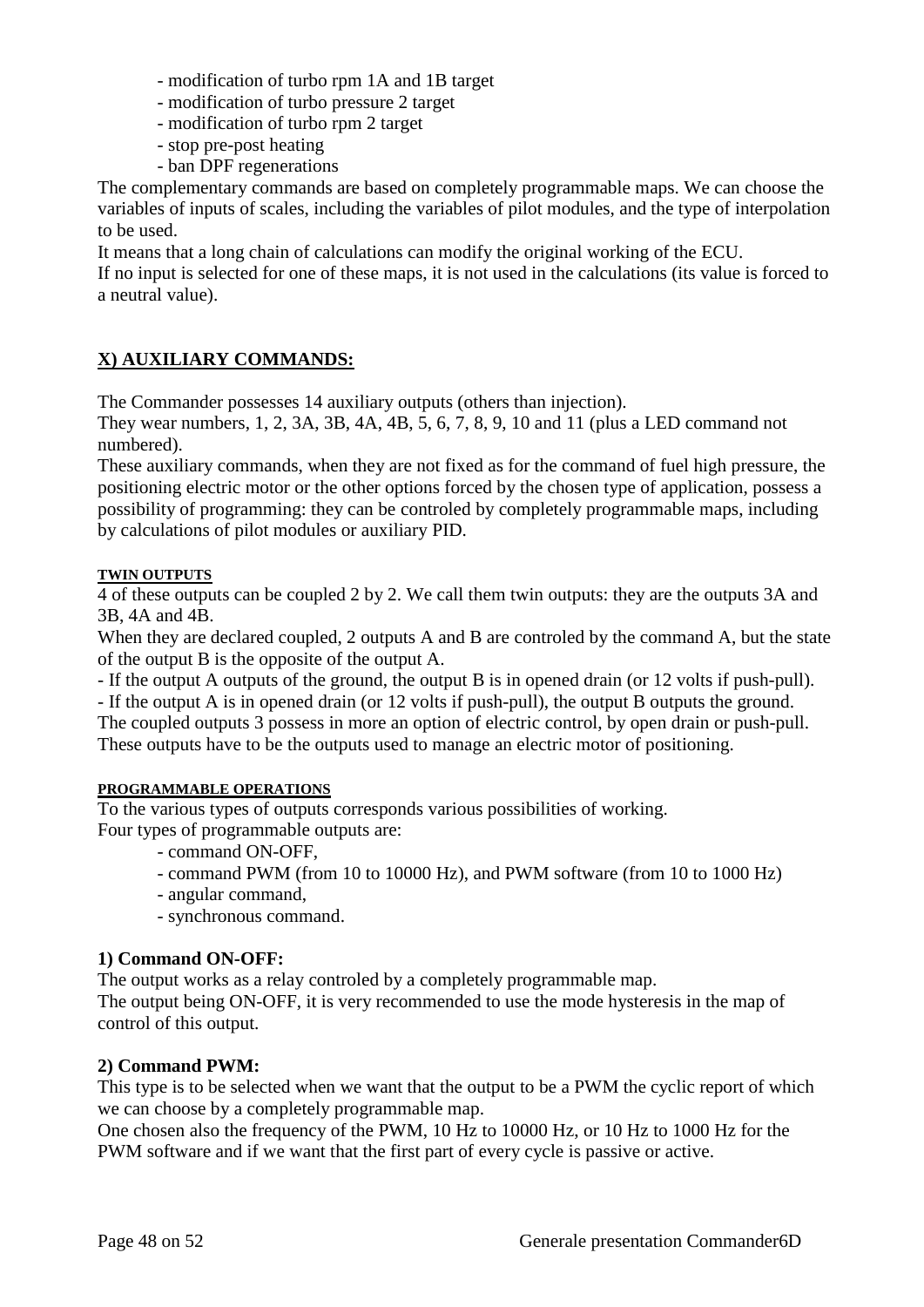# **3) Angular command:**

An angular command is a square signal the period of which is the engine cycle and the cyclical ratio of which is flexible.

As the period of the engine cycle varies according to the rpm, the frequency of crenels also varies. The cyclical ratio is controled by a completely programmable map.

We chosen also the number of crenels in the engine cycle, and if we want that the first part of every cycle is passive or active.

The engine cycle is divided into equal parts between crenels. That is if we chosen 4 crenellations, each shall make  $720^{\circ}/4 = 180^{\circ}$ 

The start of the angular command is not specially phased: all that we know, it is the number of crenels to be made during the engine cycle, and the cyclical report in the crenel

# **4) Synchronous command:**

A synchronous command is an angular command (see above) the phase of the beginning of the crenel of which we can choose. The phase of the first crenel, or the angular position of beginning of the crenel, is chosen by the second completely programmable map. The other crenels of cycles (if they exist) follow then, regularly phased in the cycle.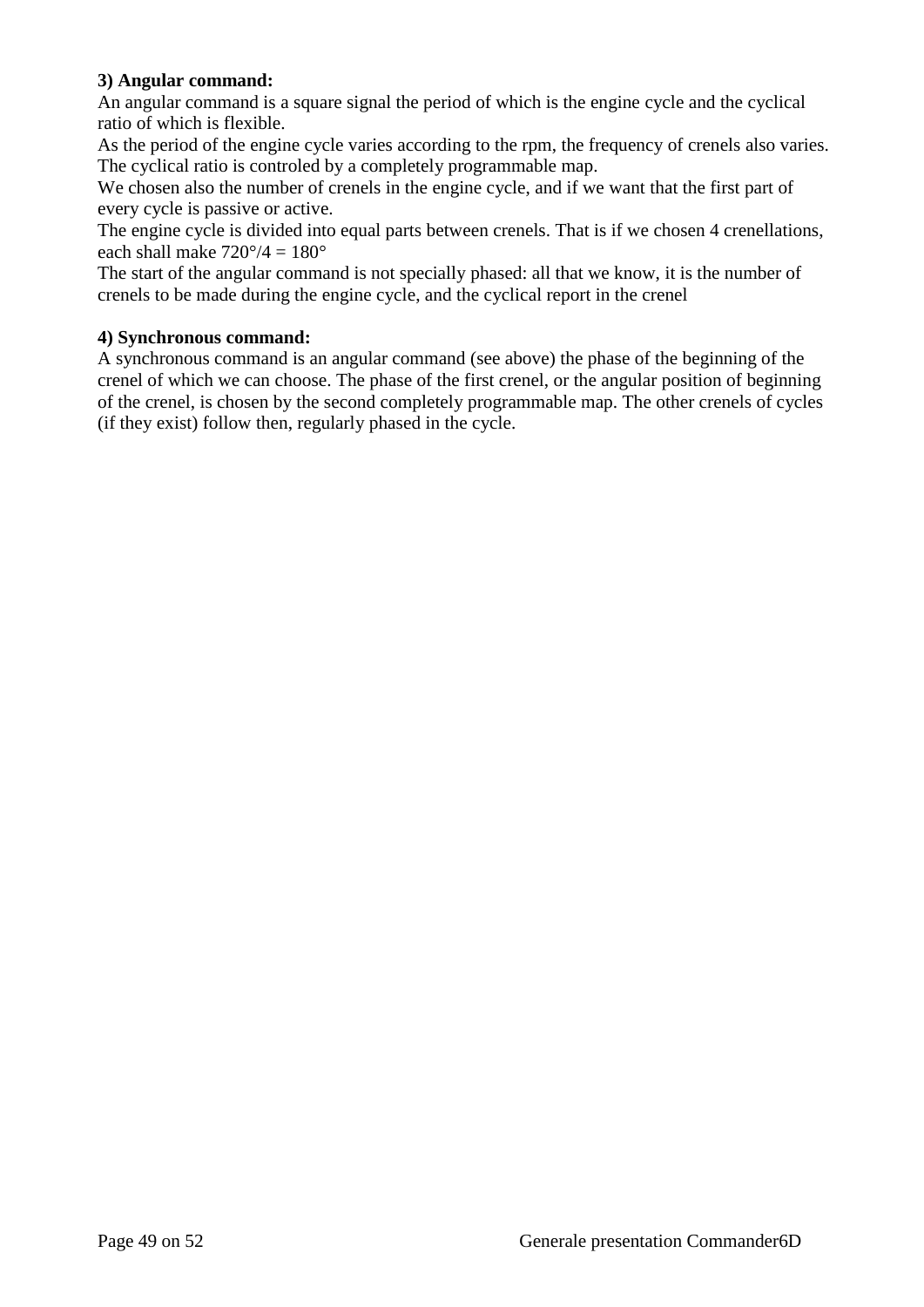#### **OPTIONS OF THE OUTPUTS**

| Output | <b>Base electric command</b>       | <b>Option</b> | pin connect. | Intensity         | Maxi (1 millisecond) |
|--------|------------------------------------|---------------|--------------|-------------------|----------------------|
|        | push-pull 12v weak power           | no            | 10           | 50 <sub>m</sub> A | 200mA                |
|        | 2 open drain (ground)              | no            | 37           | 4A                | 10A                  |
|        | 3A open drain (ground)             | push-pull     | 34           | 2.5A              | 10A                  |
|        | 3B open drain (ground)             | push-pull     | 33           | 2.5A              | 10A                  |
|        | 4A open drain (ground)             | no            | 6            | 4A                | 10A                  |
|        | 4B open drain (ground)             | no            | 5            | 4A                | 10A                  |
|        | 5 open drain (ground)              | no            | 3            | 4A                | 10A                  |
|        | 6 open drain (ground)              | no            |              | 4A                | 10A                  |
|        | open drain (ground)                | no            | 35           | 4A                | 10A                  |
|        | open drain (ground)                | no            | 4            | 4A                | 10A                  |
|        | open drain (ground)                | no            | 9            | 4A                | 10A                  |
|        | 10 open drain (ground)             | no            | 36           | 4A                | 10A                  |
|        | 11 open drain (ground)             | no            | 8            | 125mA             | 500mA                |
|        | <b>LED</b> push-pull 5v weak power | no            | 38           | 10 <sub>m</sub> A | 10 <sub>m</sub> A    |

**Nonstop acceptable total intensity 15 amperes**

#### **FUNCTIONS OF THE OUTPUTS**

| <b>OUTPUTS</b> |                                      | $\overline{1}$ | $\overline{2}$ | 3A                      | 3B                      | 4A                      | 4B                      | $\overline{5}$          | $6\overline{6}$ | $\overline{7}$ | $\overline{8}$     | 9              | 10                 | 11             |
|----------------|--------------------------------------|----------------|----------------|-------------------------|-------------------------|-------------------------|-------------------------|-------------------------|-----------------|----------------|--------------------|----------------|--------------------|----------------|
| On-Off         | fixed                                | $\sf X$        | X              | $\overline{X}$          | $\overline{\mathsf{X}}$ | $\overline{\mathsf{X}}$ | $\overline{\mathsf{X}}$ | $\overline{\mathsf{X}}$ | $\mathsf{X}$    | $\overline{X}$ | $\times$           | $\overline{X}$ | $\times$           | $\overline{X}$ |
|                | programmable                         | $\mathsf X$    | $\mathsf X$    | $\mathsf X$             | $\mathsf X$             | $\mathsf X$             | $\mathsf{X}$            | $\mathsf X$             | $\mathsf X$     | $\mathsf X$    | $\mathsf{X}% _{0}$ | $\mathsf X$    | $\mathsf X$        | $\mathsf X$    |
|                | positif twin programmable            |                |                | $\times$                |                         | $\times$                |                         |                         |                 |                |                    |                |                    |                |
|                | négatif twin programmable            |                |                |                         | $\mathsf X$             |                         | $\mathsf{X}$            |                         |                 |                |                    |                |                    |                |
|                | pre heating                          |                |                |                         |                         |                         |                         |                         |                 | $\mathsf X$    |                    |                |                    |                |
|                | FISA low pressure fuel pump          |                |                |                         |                         |                         |                         |                         |                 |                |                    |                |                    | $\mathsf X$    |
| <b>PWM</b>     | programmable                         |                | $\mathsf X$    | $\mathsf X$             |                         | $\times$                |                         | $\times$                |                 |                | $\mathsf X$        | $\mathsf X$    | $\mathsf X$        | $\mathsf X$    |
|                | software programmable                |                |                |                         |                         |                         | $\mathsf X$             |                         | $\mathsf{X}$    | $\mathsf X$    |                    |                |                    |                |
|                | positif twin programmable            |                |                | $\times$                |                         | $\times$                |                         |                         |                 |                |                    |                |                    |                |
|                | négatif twinprogrammable             |                |                |                         | $\mathsf X$             |                         | $\mathsf{X}$            |                         |                 |                |                    |                |                    |                |
|                | turbo 1A                             |                | $\mathsf X$    |                         |                         |                         |                         |                         |                 |                |                    |                |                    |                |
|                | loop VGT turbo 1A                    |                | $\times$       |                         |                         |                         |                         |                         |                 |                |                    |                |                    |                |
|                | turbo 1B                             |                |                |                         |                         |                         |                         |                         |                 |                |                    | $\mathsf X$    |                    |                |
|                | loop VGT turbo 1B                    |                |                |                         |                         |                         |                         |                         |                 |                |                    | $\mathsf{X}$   |                    |                |
|                | turbo <sub>2</sub>                   |                |                |                         |                         |                         |                         |                         |                 |                |                    |                | $\mathsf{X}% _{0}$ |                |
|                | loop VGT turbo 2                     |                |                |                         |                         |                         |                         |                         |                 |                |                    |                | $\times$           |                |
|                | fuel pressure by rail leak           |                |                |                         |                         |                         |                         | $\mathsf X$             |                 |                |                    |                |                    |                |
|                | fuel pressure by pump flow           |                |                |                         |                         |                         |                         |                         | $\mathsf X$     |                |                    |                |                    |                |
|                | pre heating                          |                |                |                         |                         |                         |                         |                         |                 | $\mathsf X$    |                    |                |                    |                |
|                | loop positive VGT turbo 1A           |                |                | $\overline{\mathsf{X}}$ |                         |                         |                         |                         |                 |                |                    |                |                    |                |
|                | loop negative VGT turbo 1A           |                |                |                         | $\overline{\mathsf{x}}$ |                         |                         |                         |                 |                |                    |                |                    |                |
|                | loop positive VGT turbo 1B           |                |                | $\overline{X}$          |                         |                         |                         |                         |                 |                |                    |                |                    |                |
|                | loop negative VGT turbo 1B           |                |                |                         | $\mathsf X$             |                         |                         |                         |                 |                |                    |                |                    |                |
|                | loop positive VGT turbo 2            |                |                | $\mathsf X$             |                         |                         |                         |                         |                 |                |                    |                |                    |                |
|                | loop negative VGT turbo 2            |                |                |                         | $\mathsf X$             |                         |                         |                         |                 |                |                    |                |                    |                |
|                | positive positionning electric motor |                |                | $\mathsf X$             |                         |                         |                         |                         |                 |                |                    |                |                    |                |
|                | negative positionning electric motor |                |                |                         | $\times$                |                         |                         |                         |                 |                |                    |                |                    |                |
|                | positve proportionnal electrovalve   |                |                | $\times$                |                         | $\times$                |                         |                         |                 |                |                    |                |                    |                |
|                | negative proportionnal electrovalve  |                |                |                         | $\overline{\mathsf{x}}$ |                         | $\overline{X}$          |                         |                 |                |                    |                |                    |                |
| Angular        | programmable                         | $\mathsf X$    |                |                         |                         | $\mathsf X$             |                         |                         |                 |                |                    |                |                    |                |
|                | rev counter                          | $\mathsf X$    |                |                         |                         |                         |                         |                         |                 |                |                    |                |                    |                |
| Synchronous    | programmable                         |                |                |                         |                         |                         | $\times$                |                         |                 | X              |                    |                |                    |                |

The outputs 4A and 4B are general outputs, to which no specific function of engine management is attributed. They allow two separate or coupled PWM, or synchronous or angular commands.

Note: Skynam can supply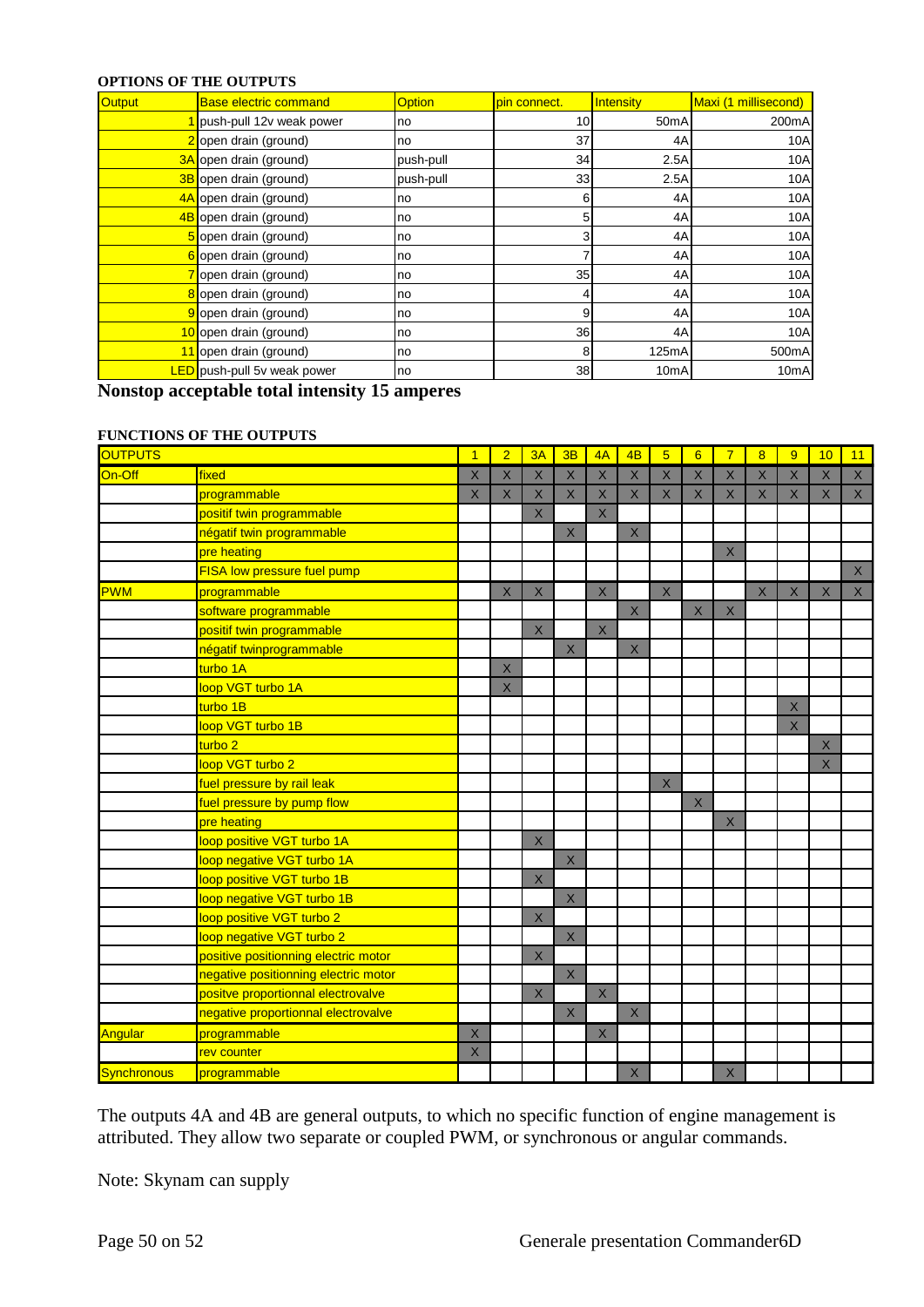- 20 amperes electronic relays to control devices requiring for more power than can carry the outputs or if the acceptable total power is exceeded.

- relays of transformation of command by the ground to Push-pull command in 12 volts.
- relays of transformation of command by the ground to H Bridge command in 12 volts.
- relays with current control (switched current) with tunable current level.

# **XI) AUXILIARY CAN-BUS:**

It is possible to ask the Commander to get or to send data on the auxiliary CAN-BUS. The Commander uses this auxiliary CAN-BUS in the standard 2.0B (11 bits or 29 bits identifiers with the choice for every frame).

We select the speed of transmission of this CAN of 125 Kbits in 1 Mbit.

In the race software, a 5th type 'Injall', asks the ECU to generate automatically the frames of information necessary for the compatible dashboards with the previous ECUs Sybele, as for example dashboards AIM.

The communication by CAN is made by means of frames. They are the units of transmission, as a sentence in a text.

Frames transport the information to be exchanged between the various devices connected together. This information is the data of the frame, as the words are the constituents of the sentences.

For every frame to be sent or to received, we supply its 11 bits or 29 bits identifier.

The frames data are constituted of 8 bytes which are grouped in 4 successive 16-bit values (LSB then MSB = little Endian) for the standard frames, or distributed at will for the specific frames.

# **DATA RECEPTION**

# **1) Storage of the data:**

To receive the data of the frames of the auxiliary CAN, the Commander has 16 specific variables called 'AuxCan variables '.

Each of these variables can be allocated to one or several bytes of data of the frames of reception and be then used in the advanced calculations (pilot modules, complementary commands and auxiliary commands).

# **2) Initialization of the data:**

Every AuxCan variable can be initialized with a value chosen to fix its value at the start up of the ECU, before the reception of the first frame which corresponds to it.

# **3) Error of reception of the data:**

An interval of maximum time between two receptions can be defined for every frame. If this interval of time is exceeded, the corresponding AuxCan variables are loaded with their value of error (identical to the value of initialization), and correlated error variables AuxCan are positioned in the state 'Error'.

This temporal control of error can also be deactivated frame by frame.

# **DATA TRANSMISSION**

We can supply to the system of external data recording or to the original electronics of the vehicle the information which they need, as for example the engine torque and other for the automated gearboxes.

# **1) Frequency of transmission:**

For every frame, we select the period of transmission between 10 milliseconds (100 Hz) and 10 seconds.

# **2) Choice of the data:**

Each of 8 bytes of data (distributed in 4 16-bit variables for the standard frames) of the frame to be emitted can have a fixed value or be positioned to the value of a variable chosen in the list of the